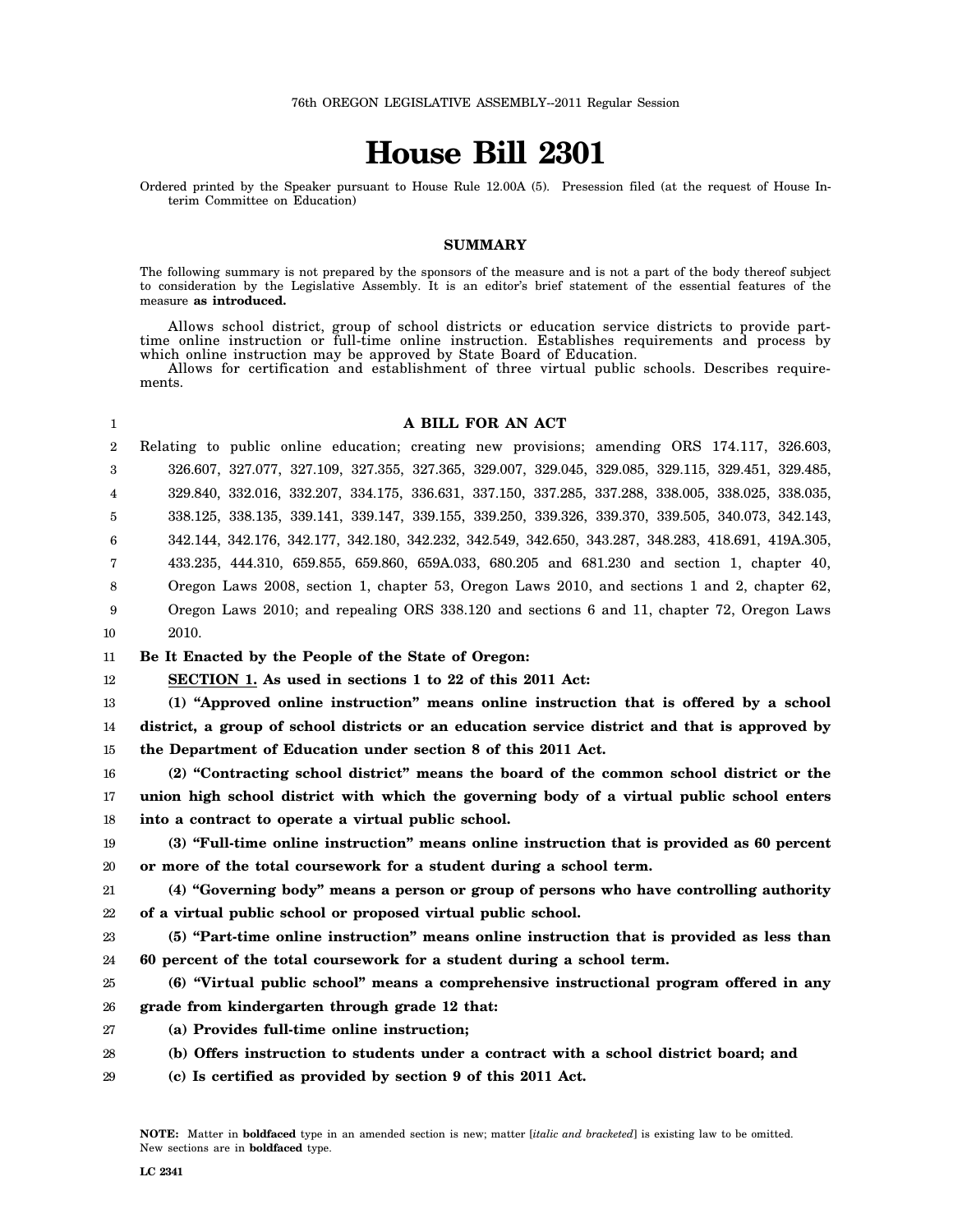| 1  | SECTION 2. (1) The State Board of Education may adopt any rules necessary for the               |
|----|-------------------------------------------------------------------------------------------------|
| 2  | implementation of sections 1 to 22 of this 2011 Act.                                            |
| 3  | (2) The State Board of Education may not waive any provision of sections 1 to 22 of this        |
| 4  | 2011 Act.                                                                                       |
| 5  | SECTION 3. (1) A school district may offer part-time online instruction as provided by          |
| 6  | this section and section 7 of this 2011 Act.                                                    |
| 7  | (2) Part-time online instruction may be offered by a school district by:                        |
| 8  | (a) Using school district employees to provide the instruction; or                              |
| 9  | (b) Contracting with a vendor to provide the instruction.                                       |
| 10 | (3) A school district may offer part-time online instruction to any student in this state.      |
| 11 | $(4)(a)$ If a student enrolls in part-time online instruction that is offered by a school dis-  |
| 12 | trict where the student is not a resident:                                                      |
| 13 | (A) The student shall remain a resident of the school district where the student is a           |
| 14 | resident; and                                                                                   |
| 15 | (B) The school district where the student is a resident and the school district offering        |
| 16 | the part-time online instruction shall establish by agreement the amount of moneys to be        |
| 17 | transferred to the school district offering the instruction.                                    |
| 18 | (b) If an agreement cannot be reached under paragraph $(a)(B)$ of this subsection, either       |
| 19 | party may appeal the issue to the State Board of Education. Failure to reach an agreement       |
| 20 | prior to the beginning of any part-time online instruction does not result in the denial of the |
| 21 | student's enrollment in the instruction.                                                        |
| 22 | (5) Nothing in this section requires a school district to offer part-time online instruction    |
| 23 | or to offer part-time online instruction to all grades.                                         |
| 24 | SECTION 4. (1) A group of school districts or an education service district may offer           |
| 25 | part-time online instruction as provided by this section and section 7 of this 2011 Act.        |
| 26 | (2) A group of school districts or an education service district may offer part-time online     |
| 27 | instruction only if the instruction is approved online instruction.                             |
| 28 | (3) Part-time online instruction may be offered by a group of school districts or an edu-       |
| 29 | cation service district by:                                                                     |
| 30 | (a) Using district employees to provide the instruction; or                                     |
| 31 | (b) Contracting with a vendor to provide the instruction.                                       |
| 32 | (4) A group of school districts or an education service district may offer part-time online     |
| 33 | instruction to any student in this state.                                                       |
| 34 | $(5)(a)$ If a student enrolls in part-time online instruction that is offered by a group of     |
| 35 | school districts or an education service district where the student is not a resident:          |
| 36 | (A) The student shall remain a resident of the school district where the student is a           |
| 37 | resident; and                                                                                   |
| 38 | (B) The school district where the student is a resident and the group of school districts       |
| 39 | or the education service district offering the part-time online instruction shall establish by  |
| 40 | agreement the amount of moneys to be transferred to the school districts or education ser-      |
| 41 | vice district offering the instruction.                                                         |
| 42 | (b) If an agreement cannot be reached under paragraph $(a)(B)$ of this subsection, either       |
| 43 | party may appeal the issue to the State Board of Education. Failure to reach an agreement       |
| 44 | prior to the beginning of any part-time online instruction does not result in the denial of the |

45 **student's enrollment in the instruction.**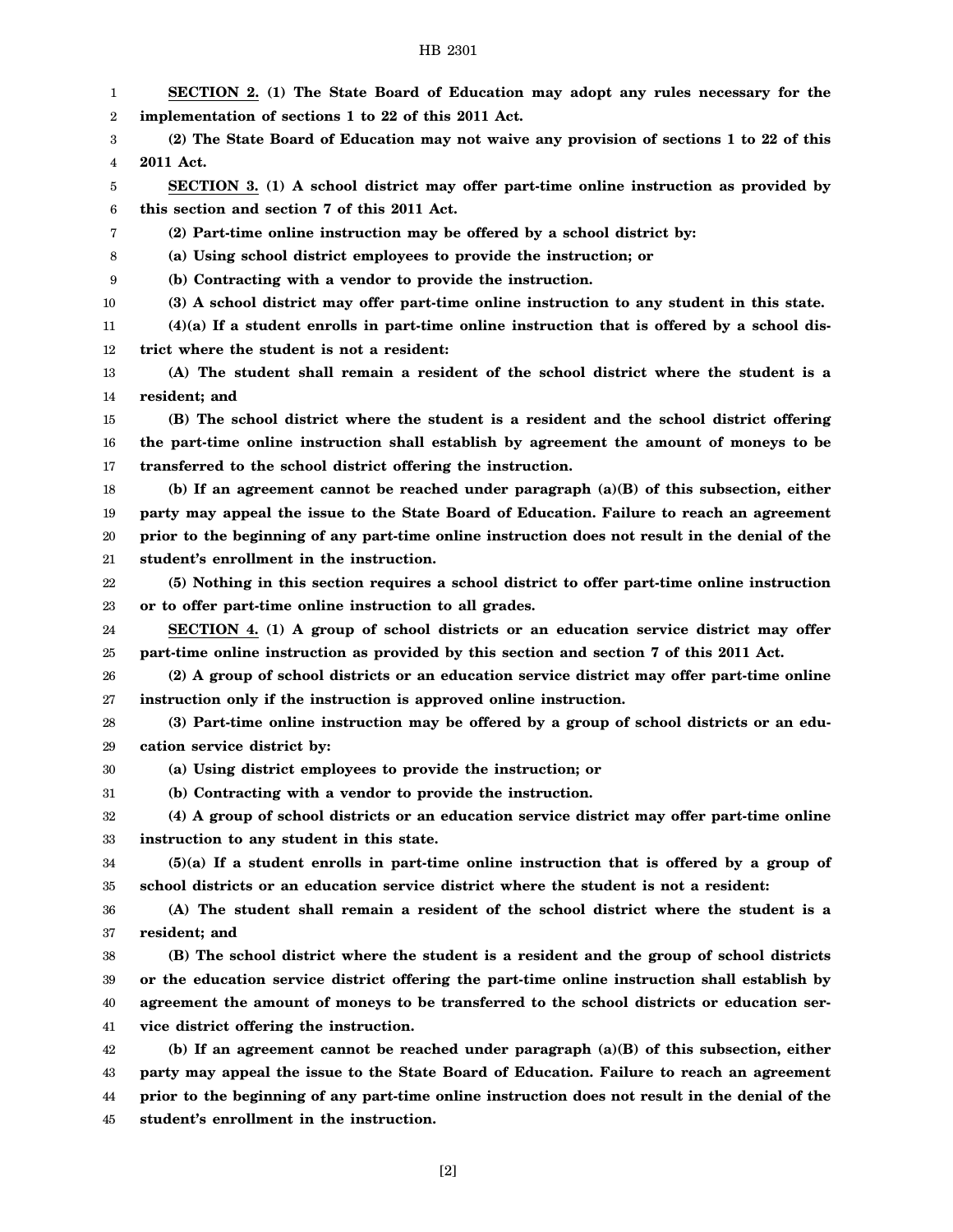1 2 3 4 5 6 7 8 9 10 11 12 13 14 15 16 17 18 19 20 21 22 23 24 25 26 27 28 29 30 31 32 33 34 35 36 37 38 39 40 41 42 43 44 45 **(c) If a group of school districts provide part-time online instruction, the school districts shall establish by agreement the disbursement of any moneys transferred to the school districts under this subsection. (d) If an education service district provides part-time online instruction, the component school districts shall establish by agreement with the education service district the disbursement of any moneys transferred to the education service district under this subsection. (6) Nothing in this section requires a group of school districts or an education service district to offer part-time online instruction or to offer part-time online instruction to all grades. SECTION 5. (1) A school district may offer full-time online instruction as provided by this section and section 7 of this 2011 Act. (2) Full-time online instruction may be offered by a school district by: (a) Using school district employees to provide the instruction; or (b) Contracting with a vendor to provide the instruction. (3)(a) A school district may offer full-time online instruction to any student in this state if the school district complies with the requirements described in paragraph (b) of this subsection. (b) A school district may offer full-time online instruction to a student who is not a resident of the school district only if: (A) No more than 20 percent of the students enrolled in the full-time online instruction reside in another school district; or (B) The full-time online instruction is approved online instruction. (4)(a) If a student enrolls in full-time online instruction that is offered by a school district where the student is not a resident: (A) The student shall remain a resident of the school district where the student is a resident; and (B) The school district where the student is a resident and the school district offering the full-time online instruction shall establish by agreement the amount of moneys to be transferred to the school district offering the instruction. (b) If an agreement cannot be reached under paragraph (a)(B) of this subsection, either party may appeal the issue to the State Board of Education. Failure to reach an agreement prior to the beginning of any full-time online instruction does not result in the denial of the student's enrollment in the instruction. (5) Full-time online instruction provided by a school district must comply with: (a) Any statute or rule that establishes requirements for instructional time provided by a school during each day or during a year; and (b) Any requirements necessary to ensure that a student who is in any grade from nine through 12 has access to the resources necessary to earn a high school diploma, a modified diploma, an extended diploma or an alternative certificate while enrolled in the full-time online instruction. (6) Nothing in this section requires a school district to offer full-time online instruction or to offer full-time online instruction to all grades. SECTION 6. (1) A group of school districts or an education service district may offer full-time online instruction as provided by this section and section 7 of this 2011 Act. (2) A group of school districts or an education service district may offer full-time online**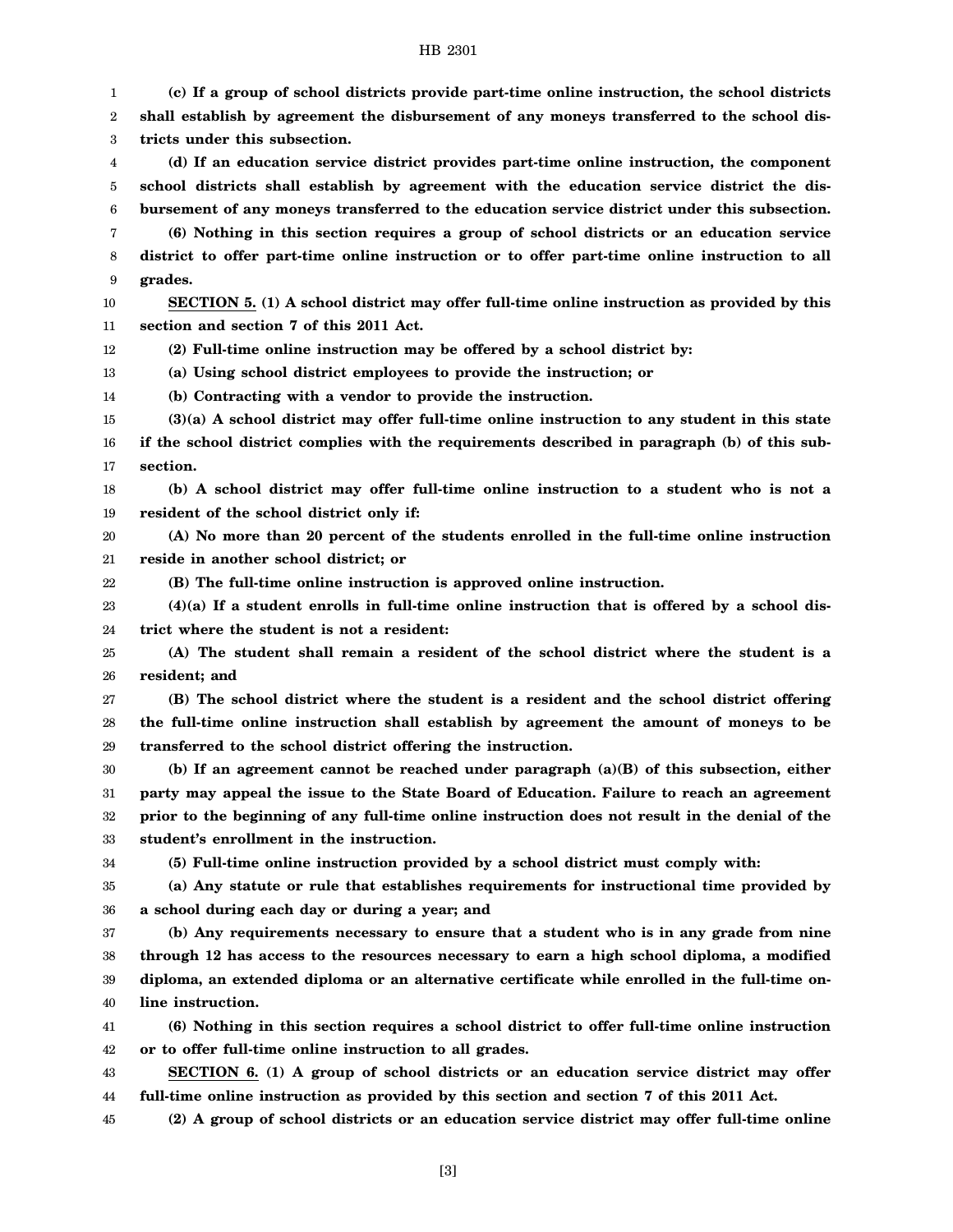1 **instruction only if the instruction is approved online instruction.**

2 3 **(3) Full-time online instruction may be offered by a group of school districts or an education service district by:**

4 **(a) Using district employees to provide the instruction; or**

**(b) Contracting with a vendor to provide the instruction.**

5

6 7 **(4) A group of school districts or an education service district may offer full-time online instruction to any student in this state.**

8 9 **(5)(a) If a student enrolls in full-time online instruction that is offered by a group of school districts or an education service district where the student is not a resident:**

10 11 **(A) The student shall remain a resident of the school district where the student is a resident; and**

12 13 14 15 **(B) The school district where the student is a resident and the group of school districts or the education service district offering the full-time online instruction shall establish by agreement the amount of moneys to be transferred to the school districts or education service district offering the instruction.**

16 17 18 19 **(b) If an agreement cannot be reached under paragraph (a)(B) of this subsection, either party may appeal the issue to the State Board of Education. Failure to reach an agreement prior to the beginning of any full-time online instruction does not result in the denial of the student's enrollment in the instruction.**

20 21 22 **(c) If a group of school districts provide full-time online instruction, the school districts shall establish by agreement the amount of moneys to be transferred among the school districts.**

23 24 25 **(d) If an education service district provides full-time online instruction, the component school districts shall establish by agreement with the education service district the amount of any moneys to be transferred to the education service district.**

26 27 **(6) Full-time online instruction provided by a group of school districts or an education service district must comply with:**

28 29 **(a) Any statute or rule that establishes requirements for instructional time provided by a school during each day or during a year; and**

30 31 32 33 **(b) Any requirements necessary to ensure that a student who is in any grade from nine through 12 has access to the resources necessary to earn a high school diploma, a modified diploma, an extended diploma or an alternative certificate while enrolled in the full-time online instruction.**

34 35 36 **(7) Nothing in this section requires a group of school districts or an education service district to offer full-time online instruction or to offer full-time online instruction to all grades.**

37 38 39 **SECTION 7. (1) If part-time online instruction or full-time online instruction is provided under sections 3 to 6 of this 2011 Act, the school district, group of school districts or education service district providing the online instruction must:**

40 41 **(a) Ensure that any necessary special education and related services are provided to children with disabilities.**

42 43 **(b) Arrange meetings of students and teachers at least twice a week during the school year, either in person or through the use of conference calls or other technology.**

44 **(c) Provide equitable access to the online instruction by ensuring that each student:**

45 **(A) Has access to and use of computer and printer equipment as needed;**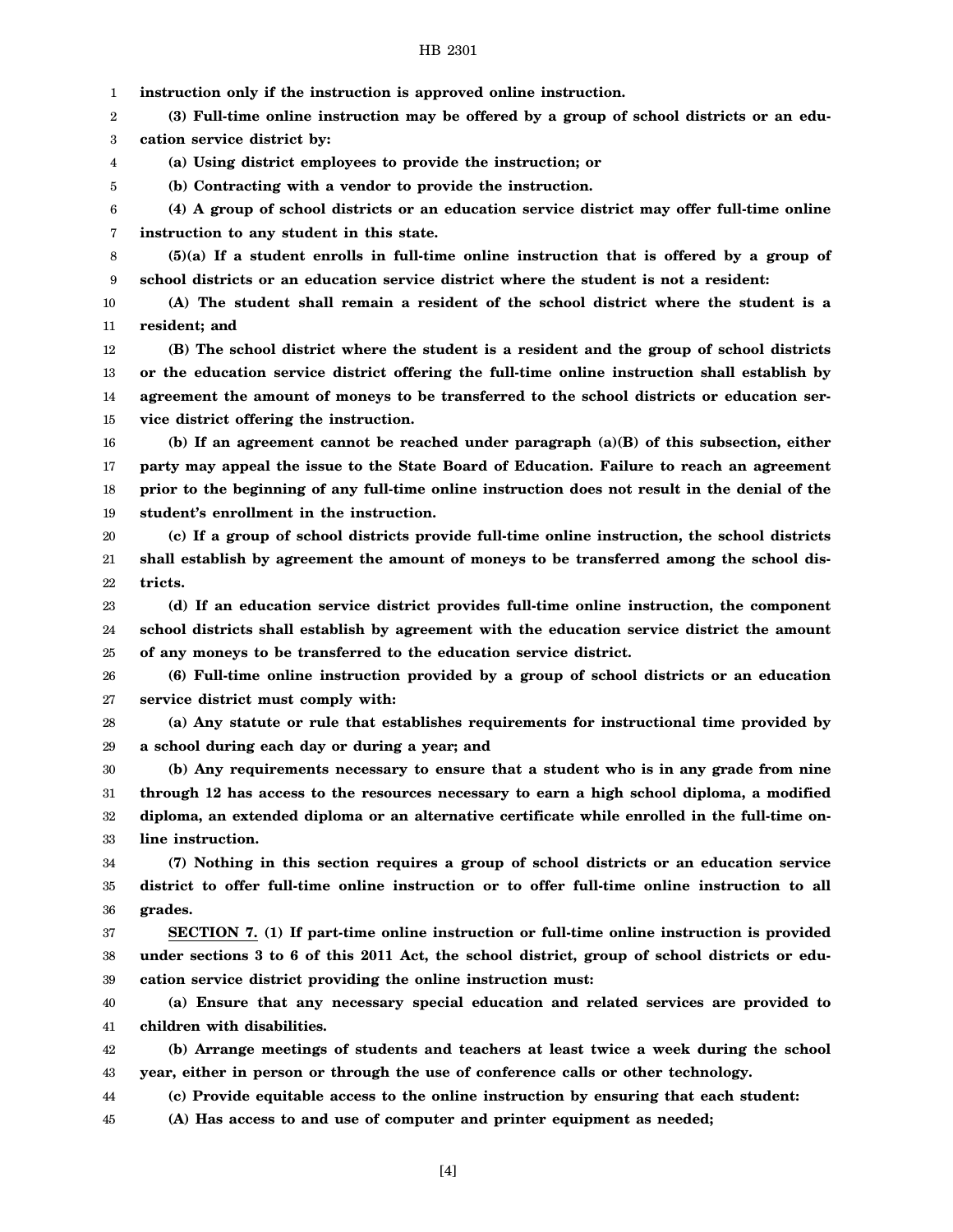1 2 3 4 **(B) Is offered an Internet service cost reimbursement arrangement under which the district reimburses the parent or guardian of the student, at a rate set by the school district or education service district, for the costs of obtaining Internet service at the minimum connection speed required to effectively access the online instruction; or**

5 6 **(C) Has access to and use of computer and printer equipment and is offered Internet service cost reimbursement.**

7 8 9 10 **(d) Take measures to provide access to computer and printer equipment and the Internet service cost reimbursement as described in paragraph (c) of this subsection to students enrolled in the online instruction who are from families that qualify as low-income under Title I of the federal Elementary and Secondary Education Act of 1965 (20 U.S.C. 6301 et seq.).**

11 12 13 **(e) Be able to monitor and track student progress and attendance and provide student assessments in a manner that ensures that an individual student is being assessed and that the assessment is valid.**

14

**(f) For full-time online instruction, establish a school calendar that provides:**

15 16 17 **(A) At least six school-sponsored optional educational events during the school year at locations selected to provide convenient access to all students enrolled in the full-time online instruction who want to participate; and**

18 19 **(B) At least six opportunities during the school year for face-to-face meetings between teachers and students enrolled in the full-time online instruction.**

20 **(g) Meet any other requirements established by the State Board of Education by rule.**

21 **(h) Provide the notices required by section 22 of this 2011 Act.**

22 23 24 **(2) Unless otherwise provided by law, the provisions of subsection (1) of this section apply only to students enrolled in part-time online instruction or full-time online instruction under sections 3 to 6 of this 2011 Act.**

25 26 27 28 29 **(3) A school district, a group of school districts or an education service district may apply to the State Board of Education for a waiver of any statutes or rules that apply to school district boards, boards of directors of education service districts, school districts, education service districts or other public education providers. The State Board of Education may grant a waiver if the waiver:**

30 31 **(a) Is necessary for the school district, group of school districts or education service district to provide the part-time online instruction or the full-time online instruction;**

32

**(b) Is not for a statute or rule listed in section 15 of this 2011 Act; and**

33 34 **(c) Is not for any provision of sections 1 to 22 of this 2011 Act or any provision of a rule adopted as provided in section 2 of this 2011 Act.**

35 36 **SECTION 8. (1) Upon application by a school district, a group of school districts or an education service district, the State Board of Education may approve:**

37 38 **(a) The full-time online instruction provided by the school district, the group of school districts or the education service district; or**

39 40 **(b) The part-time online instruction provided by the group of school districts or the education service district.**

41 42 43 **(2) When a school district receives approval of the full-time online instruction provided by the school district, the enrollment restrictions imposed by section 5 (3)(b)(A) of this 2011 Act no longer apply to the full-time online instruction.**

44 45 **(3) When determining whether to approve the online instruction offered by a school district, a group of school districts or an education service district, the State Board of Educa-**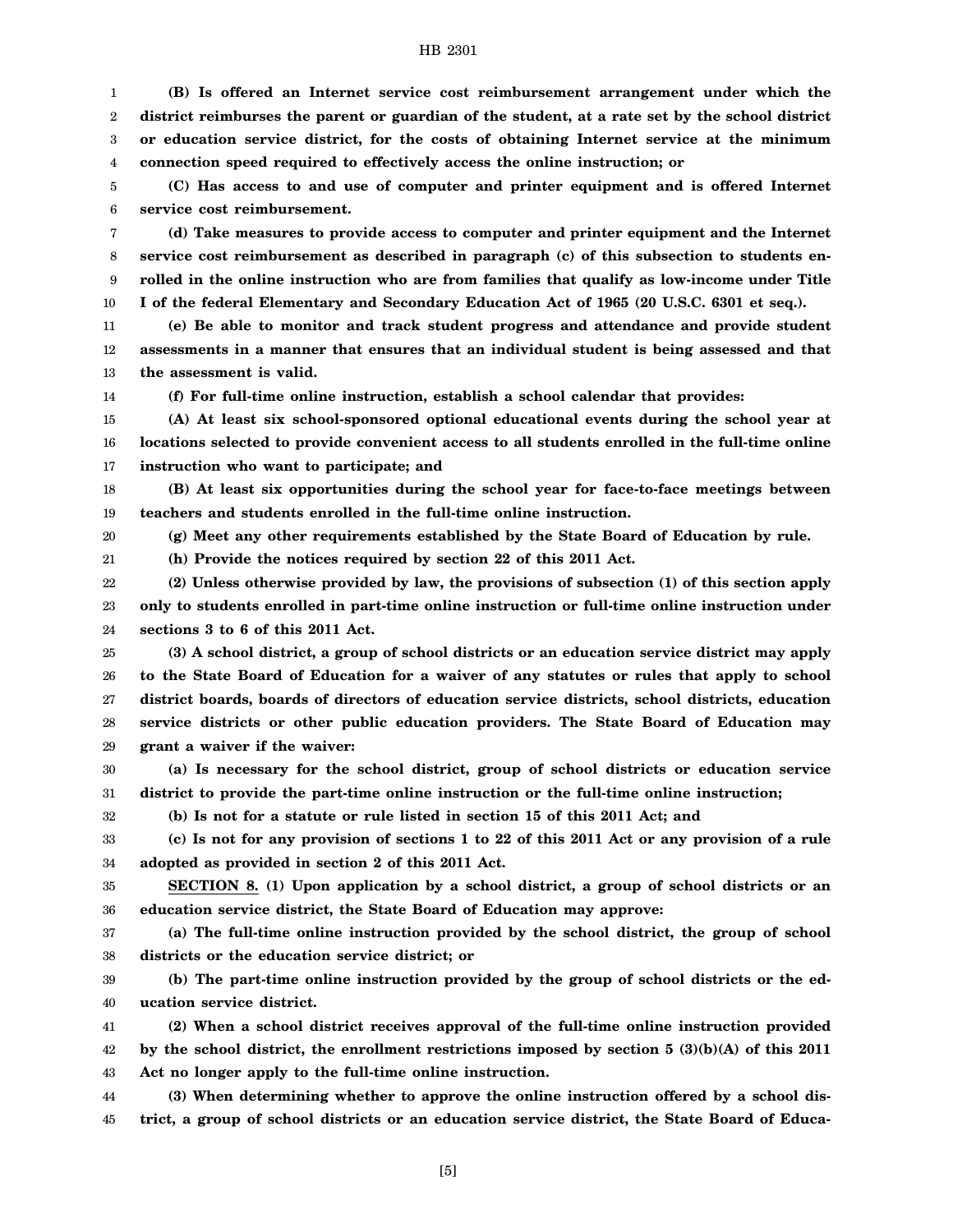| 1  | tion:                                                                                                                                    |
|----|------------------------------------------------------------------------------------------------------------------------------------------|
| 2  | (a) Must determine if the school district, group of school districts or education service                                                |
| 3  | district is capable of meeting the requirements described in section $7(1)$ of this 2011 Act on                                          |
| 4  | a statewide level; and                                                                                                                   |
| 5  | (b) May not impose any grade level, enrollment or geographic restrictions not imposed                                                    |
| 6  | by statute.                                                                                                                              |
| 7  | (4) The State Board of Education shall establish by rule the process and standards by                                                    |
| 8  | which the board may:                                                                                                                     |
| 9  | (a) Approve online instruction under this section;                                                                                       |
| 10 | (b) Determine if the requirements for providing approved online education are being met;                                                 |
| 11 | and                                                                                                                                      |
| 12 | (c) Rescind approval of full-time online instruction.                                                                                    |
| 13 | (5) Denial of approval or rescission of approval under this section may be appealed as a                                                 |
| 14 | contested case under ORS chapter 183.                                                                                                    |
| 15 | (6) The State Board of Education may not charge a fee in relation to the approval process                                                |
| 16 | described in this section.                                                                                                               |
| 17 | SECTION 9. (1) As provided by sections 9 to 21 of this 2011 Act, the State Board of Ed-                                                  |
| 18 | ucation shall certify virtual public schools. The board may not allow the operation of more                                              |
| 19 | than three virtual public schools at any time.                                                                                           |
| 20 | (2) A virtual public school must be certified by the State Board of Education and operate                                                |
| 21 | under a contract with a school district board.                                                                                           |
| 22 | (3) The instructional program of a virtual public school may be offered:                                                                 |
|    |                                                                                                                                          |
| 23 | (a) As full-time online instruction;                                                                                                     |
| 24 | (b) To every student in this state; and                                                                                                  |
| 25 | (c) To students in any grade from kindergarten to grade 12.                                                                              |
| 26 | $(4)(a)$ Except as provided by paragraph $(b)$ of this subsection, a student who wishes to                                               |
| 27 | enroll in a virtual public school does not need the approval of the school district where the                                            |
| 28 | student is a resident before the student enrolls in the school.                                                                          |
| 29 | (b) If more than three percent of the students in a school district are enrolled in a virtual                                            |
| 30 | public school, a student who is a resident of the school district must receive approval from                                             |
| 31 | the school district before enrolling in the virtual public school.                                                                       |
| 32 | (c) If the school district does not give approval under paragraph (b) of this subsection:                                                |
| 33 | (A) The school district must allow the student to enroll in any other approved online in-                                                |
| 34 | struction, part-time online instruction or full-time online instruction offered in this state;                                           |
| 35 | and                                                                                                                                      |
| 36 | (B) The student may appeal the decision of the State Board of Education, which must                                                      |
| 37 | issue a decision within 30 days of the submission of the appeal.                                                                         |
| 38 | (5) A virtual public school must:                                                                                                        |
| 39 | (a) Be established as a nonprofit organization under the laws of Oregon;                                                                 |
| 40 | (b) Qualify as an exempt organization under section $501(c)(3)$ of the Internal Revenue                                                  |
| 41 | Code; and                                                                                                                                |
| 42 | (c) Operate as a nonprofit and exempt organization.                                                                                      |
| 43 | $(6)(a)$ A member of the school district board that will become the contracting school                                                   |
| 44 | district for a virtual public school may not serve on the school district board and be:<br>(A) An employee of the virtual public school; |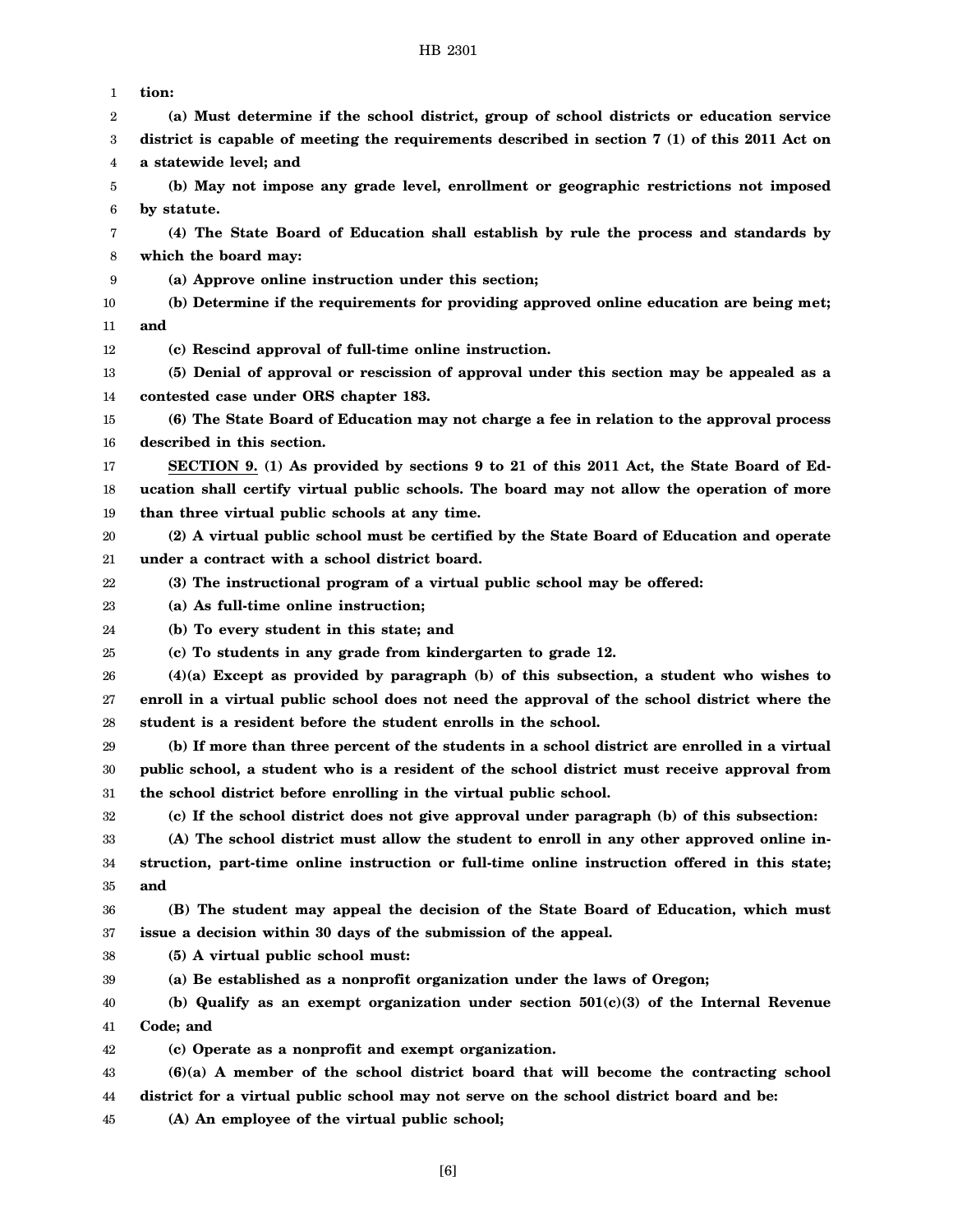1 2 3 4 5 6 7 8 9 10 11 12 13 14 15 16 17 18 19 20 21 22 23 24 25 26 27 28 29 30 31 32 33 34 35 36 37 38 39 40 41 42 43 44 **(B) A member of the governing body of the virtual public school; or (C) An employee or other representative of any third-party entity with which the virtual public school enters into a contract to provide educational services. (b) A member of the governing body of a virtual public school may not be an employee of a third-party entity with which the virtual public school enters, or intends to enter, into a contract to provide educational services. (c) The requirements of this subsection apply from the time that information is provided to the State Board of Education under section 10 of this 2011 Act until the virtual public school is no longer in operation. SECTION 10. To become certified as a virtual public school, the governing body of the proposed virtual public school and the school district board with which the governing body will enter into a contract to provide online instruction must provide the following information to the State Board of Education: (1) The following basic information about the proposed virtual public school: (a) Identification of the governing body of the proposed virtual public school. (b) The governance structure of the school. (c) The proposed terms of the contract. (d) The statutes and rules that will apply to the school. (e) The methods by which the school district board will hold the governing body of the virtual public school accountable to the terms of the contract. (f) The address and physical location of the administrative offices of the school and the address of any facilities used for the instruction of students of the school. (g) The plan for performance bonding or insuring the school, including liabilities and any buildings used as facilities for instruction. (2) The following information about the students of the proposed virtual public school: (a) The projected enrollment to be maintained and the ages or grades to be served. (b) The standards for behavior and the procedures for the discipline, suspension or expulsion of students, both online and in any facilities used for instruction. (c) The arrangements for any necessary special education and related services provided pursuant to section 20 of this 2011 Act for children with disabilities. (d) The methods by which students and teachers may meet at least twice a week during the school year, either in person or through the use of conference calls or other technology. (e) The measures taken to provide equitable access to the education program of the school by ensuring that each student: (A) Has access to and use of computer and printer equipment as needed; (B) Is offered an Internet service cost reimbursement arrangement under which the school reimburses the parent or guardian of the student, at a rate set by the school, for the costs of obtaining Internet service at the minimum connection speed required to effectively access the education program provided by the school; or (C) Has access to and use of computer and printer equipment and is offered Internet service cost reimbursement. (f) The measures taken to provide access to computer and printer equipment and the Internet service cost reimbursement as described in paragraph (e) of this subsection by students enrolled in the school who are from families that qualify as low-income under Title**

45 **I of the federal Elementary and Secondary Education Act of 1965 (20 U.S.C. 6301 et seq.).**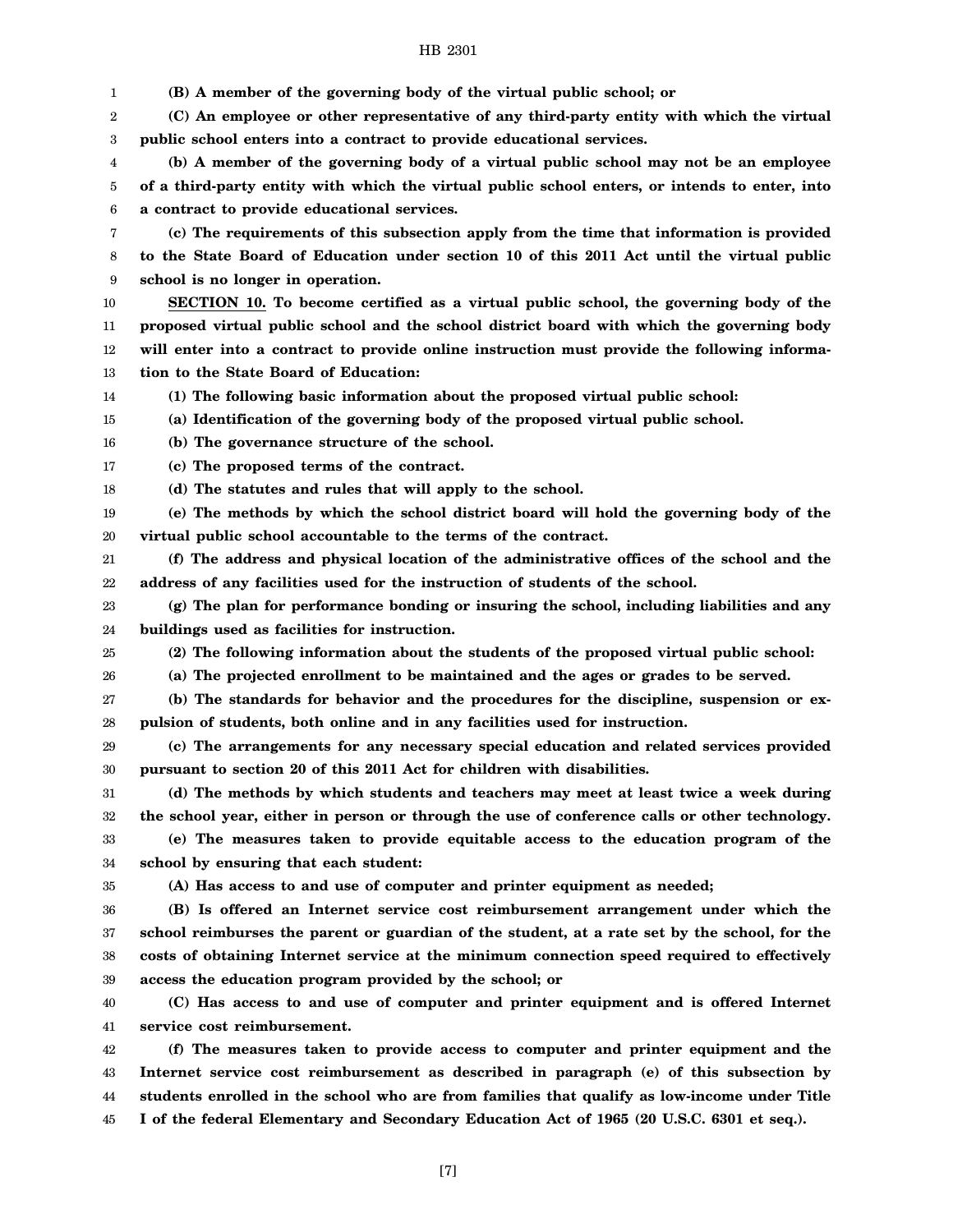1 **(3) The following information about the academics of the proposed virtual public school:**

2 3 **(a) The school calendar, including the length of the school day and school year, and the proposed dates during the school year for when the school will conduct:**

4 5 **(A) At least six school-sponsored optional educational events at locations selected to provide convenient access to all students enrolled in the school who want to participate; and**

6 7 **(B) At least six face-to-face meetings between teachers and students enrolled in the school.**

8 **(b) The curriculum.**

9 10 11 **(c) The expected results of the curriculum and the verified methods of measuring and reporting objective results that will show the growth of knowledge of students attending the school.**

12 13 **(d) A plan for academic achievement that addresses how the school will improve student learning and meet academic content standards required by ORS 329.045.**

14 15 16 **(e) Academic goals for the first three years of operation of the school, and performance criteria the school will use to measure the progress of the school in meeting the academic performance goals.**

17 18 19 **(f) A plan to monitor and track student progress and attendance and to provide student assessments in a manner that ensures that an individual student is being assessed and that the assessment is valid.**

20 21 22 **(g) A plan for implementing the proposed education program of the school by directly and significantly involving parents and guardians of students enrolled in the school and involving the professional employees of the school.**

23

24 **(a) A description of the proposed staff positions and required qualifications of teachers,**

**(4) The following information about the staff of the proposed virtual public school:**

25 **which must satisfy the requirements described in section 17 (4) of this 2011 Act.**

26 27 **(b) A plan for the placement of teachers, employees and students of the school upon termination or nonrenewal of a contract.**

28 **(5) The following information about the finances of the proposed virtual public school:**

29 30 **(a) The proposed budget and financial plan for the school and evidence that the proposed budget and financial plan are financially sound.**

31 32 **(b) The financial management systems for the school and a plan for having the financial management systems in place at the time the school begins operating.**

33 34 35 36 **(c) A description of a budget and accounting system that is compatible with the budget and accounting system of the contracting school district and that is in compliance with the requirements of the uniform budget and accounting system adopted by rule of the State Board of Education under ORS 327.511.**

37

**(d) The manner in which the program review and fiscal audit will be conducted.**

38 39 **(6) The following information about student records and school records at the proposed virtual public school:**

40 41 42 **(a) The address of the office located within the school district of the contracting school district where student records and school records will be maintained, and the methods by which those records will be maintained.**

43

**(b) The process for providing the notices required by section 22 of this 2011 Act.**

44 45 **(c) An agreement to provide a student's education records to the student's resident school district or, if different, to the contracting school district upon request of the resident**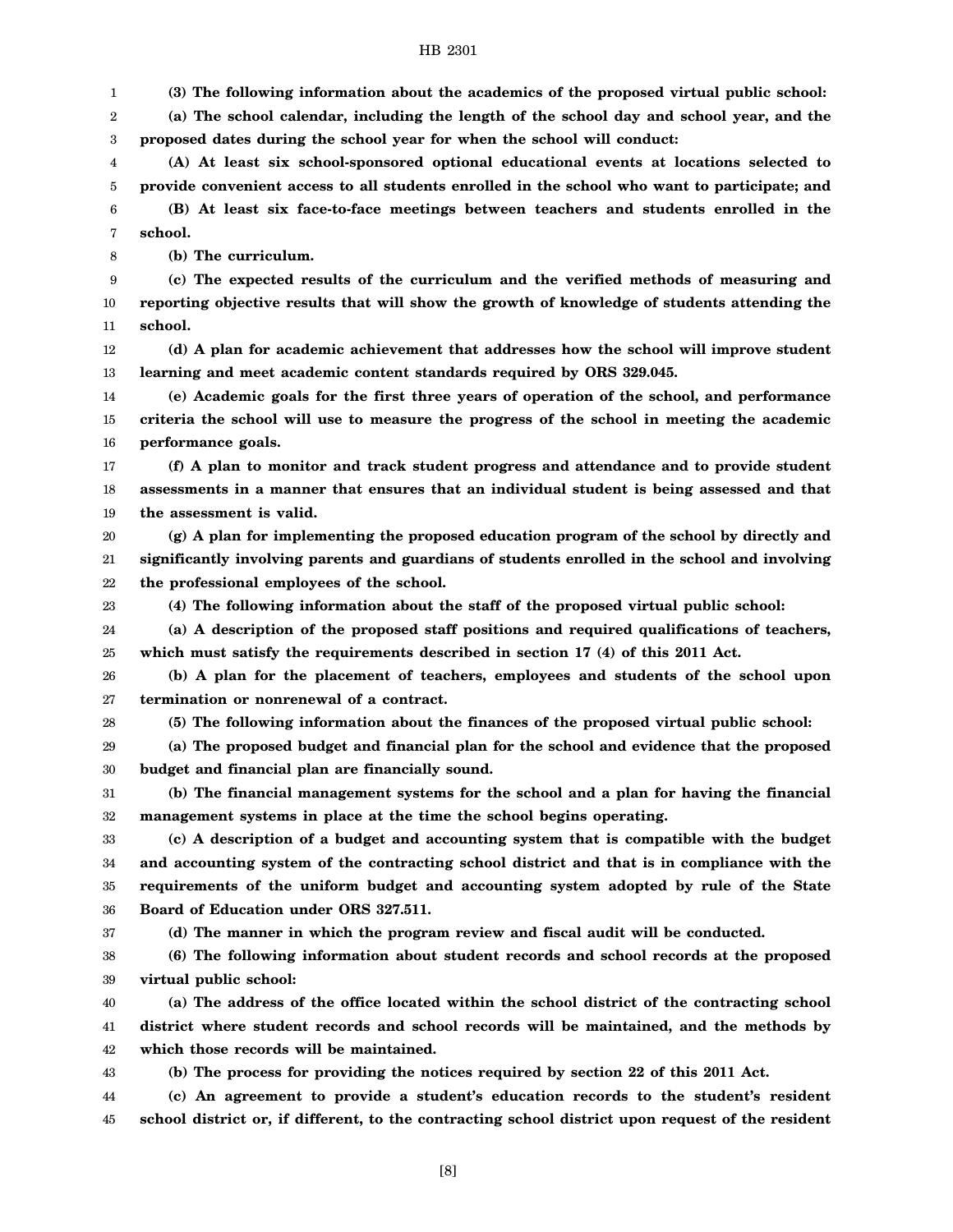1 **school district or contracting school district.**

2 3 4 **SECTION 11. (1) Using the information provided under section 10 of this 2011 Act, the State Board of Education may certify a virtual public school based on a good faith evaluation of:**

5 6 **(a) The extent to which the information required in section 10 of this 2011 Act has been addressed;**

7 8 9 **(b) The demonstrated financial stability of the virtual public school, including the demonstrated ability of the school to have a sound financial management system in place at the time the school begins operating;**

10 11 **(c) The capability of the virtual public school, in terms of support and planning, to provide comprehensive instructional programs to students;**

12 13 14 **(d) The capability of the virtual public school, in terms of support and planning, to specifically provide comprehensive instructional programs to students identified by the school as academically low achieving;**

15 16 **(e) Whether the value of the virtual public school is outweighed by any directly identifiable, significant and adverse impact on the quality of public education in this state; and**

17 18 **(f) Whether there are arrangements for any necessary special education and related services for children with disabilities pursuant to section 20 of this 2011 Act.**

19 20 **(2) Denial of certification under this section may be appealed as a contested case under ORS chapter 183.**

21 22 **(3) The State Board of Education shall establish by rule the process and timelines for submitting an application to become certified as a virtual public school.**

23 24 25 26 27 28 **SECTION 12. (1)(a) After a virtual public school has been certified as provided by section 11 of this 2011 Act, the school district board that jointly submitted the request for certification shall enter into a contract with the governing body of the virtual public school. The school district board and governing body shall develop a written contract that contains the information provided to the State Board of Education under section 10 of this 2011 Act and any other information agreed to by the school district board and the governing body.**

29 30 31 32 **(b) The contract for a virtual public school, when duly executed by the contracting school district and the governing body of the virtual public school, shall act as the legal authorization for the establishment of the virtual public school. The contract shall be legally binding on both the contracting school district and the governing body of the virtual public school.**

33 34 35 **(c) The contract must provide the circumstances under which the contracting school district may require a change to the curriculum of the virtual public school or a change of a third-party entity that provides educational services for the school.**

36 37 **(2) The contracting school district and the governing body of the virtual public school may amend a contract by joint agreement.**

38 39 40 **(3)(a) The initial contract for a virtual public school shall be for a period of not more than three years and shall be renewed upon the authorization of the contracting school district using the process established under this section.**

41 42 **(b) The first renewal of a contract for a virtual public school shall be for the same time period as the initial contract.**

43 44 **(c) Subsequent renewals of a contract for a virtual public school shall be for a minimum of three years and may not exceed five years.**

45 **(4)(a) The contracting school district shall base the contract renewal decision on a good**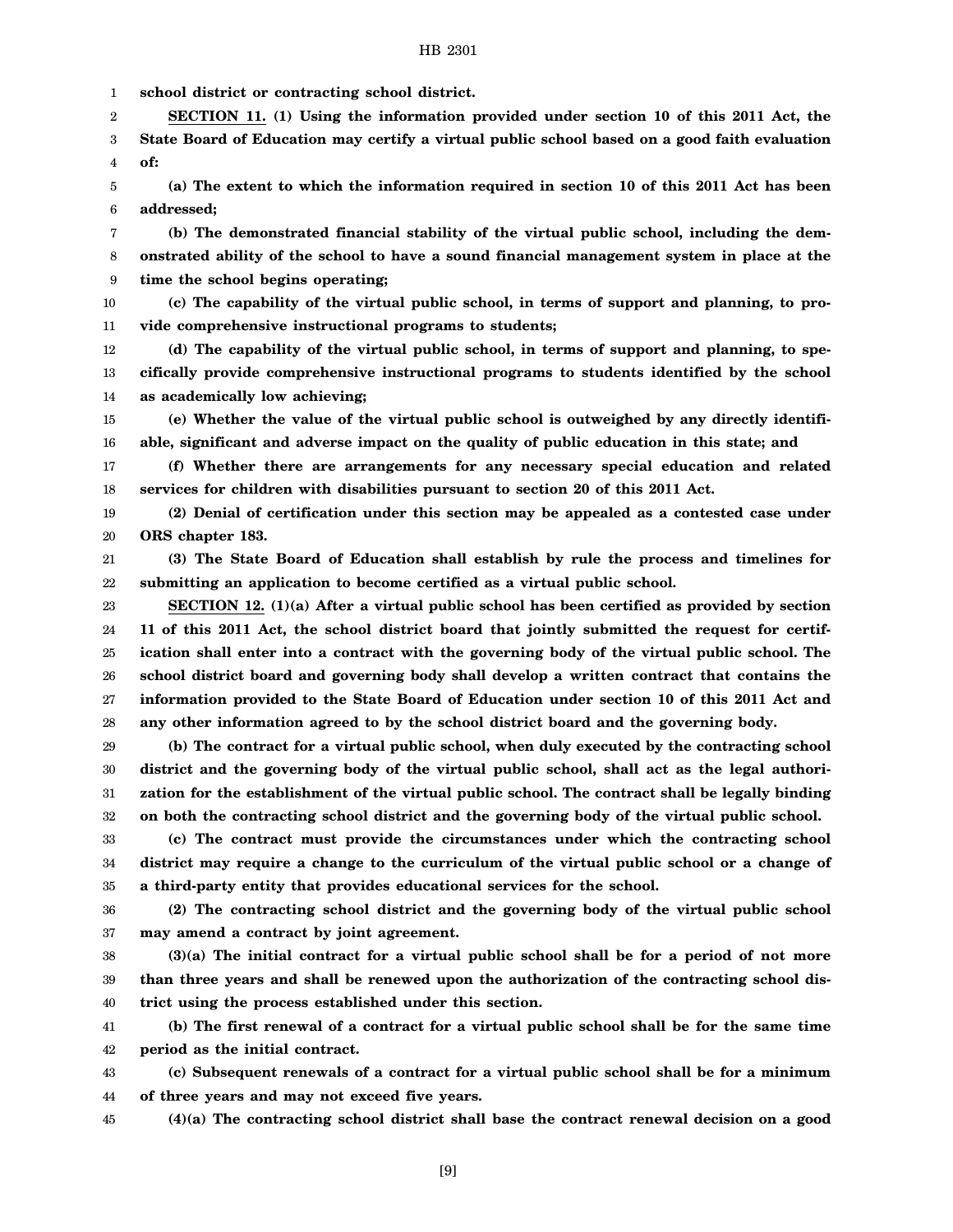1 **faith evaluation of whether the virtual public school:**

2 3 **(A) Is in compliance with sections 9 to 21 of this 2011 Act and all other applicable state and federal laws;**

**(B) Is in compliance with the contract of the virtual public school;**

5 6 7 **(C) Is meeting or working toward meeting the student performance goals and agreements specified in the contract or any other written agreements between the contracting school district and the governing body of the virtual public school;**

8 9 10 **(D) Is fiscally stable and has used the sound financial management system described in the information provided under section 10 of this 2011 Act and incorporated into the written contract under this section; and**

11 12 **(E) Is in compliance with any renewal criteria specified in the contract of the virtual public school.**

13 14 **(b) The contracting school district shall base the renewal evaluation described in paragraph (a) of this subsection primarily on:**

15 16 **(A) The virtual public school's annual performance reports, audit of accounts and review required by section 13 of this 2011 Act; and**

17 18 **(B) Any other information mutually agreed upon by the contracting school district and the governing body of the virtual public school.**

19 20 21 22 23 **SECTION 13. (1)(a) A virtual public school shall report to the contracting school district and the State Board of Education at least annually on the performance of the school and its students. The report shall include information necessary for a contracting school district to determine if the virtual public school is in compliance with the contract for the virtual public school and with the requirements of sections 9 to 21 of this 2011 Act.**

24 25 26 27 **(b) The contracting school district, or a designee of the contracting school district, at least annually shall visit any facilities of the school used for instruction and review the virtual public school's compliance with the contract for the virtual public school and with the requirements of sections 9 to 21 of this 2011 Act.**

28 29 30 31 32 **(2) The virtual public school shall have an annual audit of the accounts of the school prepared in accordance with ORS 297.405 to 297.555. The audit also shall determine if amounts received by the virtual public school under section 20 of this 2011 Act for students eligible for special education or eligible for and enrolled in an English as a second language program were used for those students.**

33 34 **(3) After an audit, the following shall be forwarded to the contracting school district and the Department of Education:**

35 **(a) A copy of the annual audit;**

36 37 38 **(b) Any statements from the virtual public school that show the results of all operations and transactions affecting the financial status of the school during the preceding annual audit period for the school; and**

39 40 **(c) A balance sheet containing a summary of the assets and liabilities of the virtual public school as of the closing date of the preceding annual audit period for the school.**

41 42 43 44 **(4) The State Board of Education may require virtual public schools to file reports with the Department of Education as necessary to enable the department to gather information on virtual public schools for inclusion in the Oregon Report Card issued pursuant to ORS 329.115.**

45

4

**SECTION 14. (1) During the term of a contract for a virtual public school, the contract-**

[10]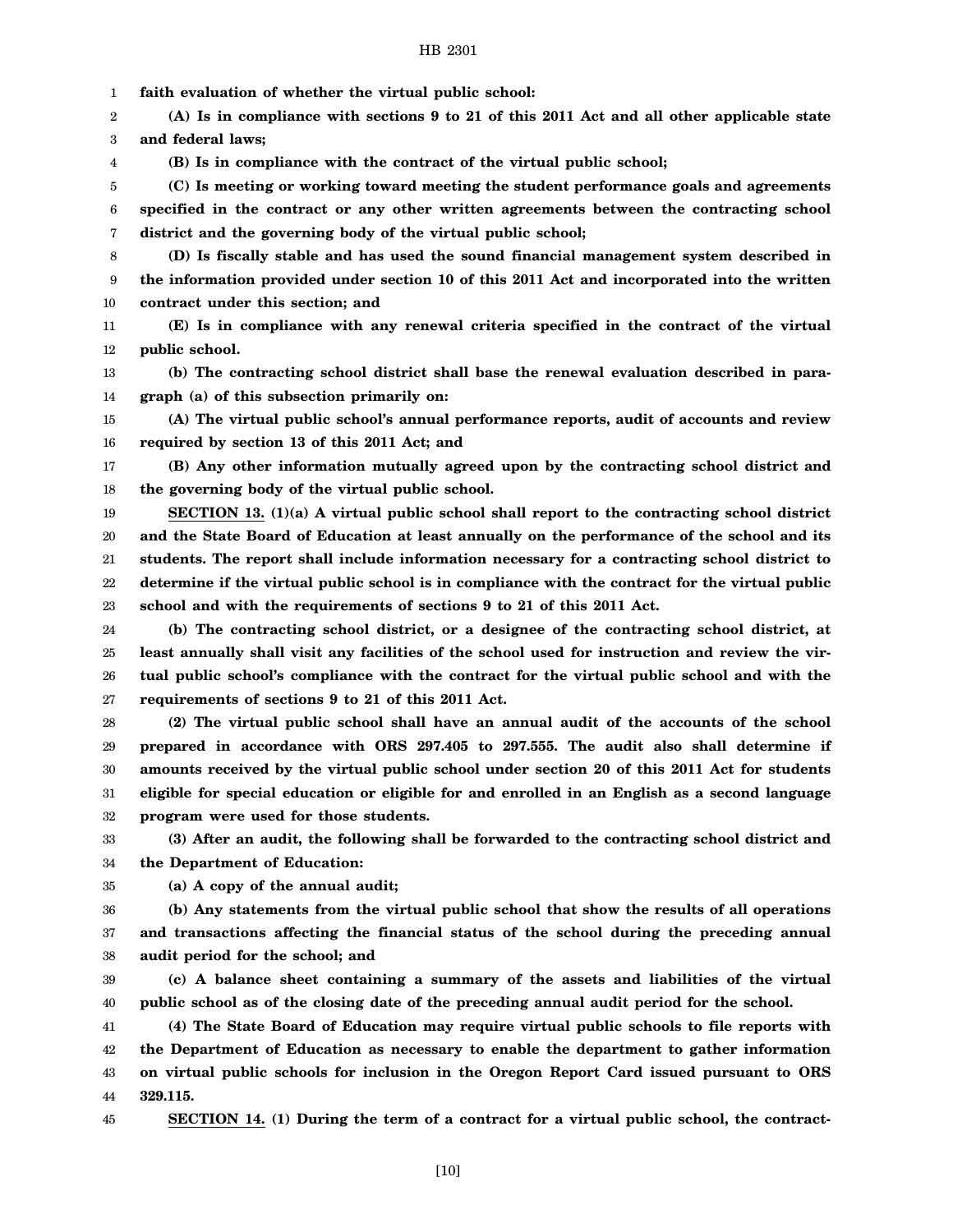1 **ing school district may terminate the contract on any of the following grounds:**

2 **(a) Failure to meet the terms of an approved contract or sections 9 to 21 of this 2011 Act.**

3 **(b) Failure to meet the requirements for student performance stated in the contract.**

4 5 **(c) Failure to correct a violation of a federal or state law that is described in section 15 of this 2011 Act.**

**(d) Failure to maintain insurance as described in the contract.**

**(e) Failure to maintain financial stability.**

8 9 **(f) Failure to maintain, for two or more consecutive years, a sound financial management system.**

**(2) If a contract is terminated under subsection (1) of this section, the contracting school district shall notify the governing body of the virtual public school at least 60 days prior to the proposed effective date of the termination. The notice shall state the grounds for the termination. The governing body of the virtual public school may request a hearing by the**

14 **contracting school district.**

6 7

15 16 17 18 **(3) The governing body of a virtual public school may appeal any decision of a contracting school district under subsection (2) of this section to the State Board of Education. The State Board of Education shall adopt by rule procedures to ensure a timely appeals process to prevent disruption of students' education.**

19 20 21 **(4)(a) Notwithstanding subsection (2) of this section, a contracting school district may terminate a contract immediately and close a virtual public school if the virtual public school is endangering the health or safety of the students enrolled in the school.**

22 23 24 **(b) The governing body of a virtual public school may request a hearing from the contracting school district on the termination of the contract under this subsection. The contracting school district shall hold a hearing within 10 days after receiving the request.**

25 26 27 **(c) The governing body of a virtual public school may appeal a decision of a contracting school district under this subsection to the State Board of Education. The State Board of Education shall hold a hearing within 10 days after receiving the appeal request.**

28 29 30 **(d) Throughout the appeals process, the virtual public school shall remain closed at the discretion of the contracting school district unless the State Board of Education orders the contracting school district to open the school and not terminate the contract.**

31 32 33 34 **(5) If a contract is terminated or a virtual public school is dissolved, the assets of the school that were purchased with public funds shall be given to the State Board of Education. The State Board of Education may disburse the assets of the virtual public school to school districts or other virtual public schools.**

35 36 37 38 39 **(6) The governing body of a virtual public school may terminate a contract or dissolve or close a school only at the end of a semester. If the governing body of the virtual public school terminates a contract or dissolves or closes a virtual public school, the governing body shall notify the contracting school district at least 180 days prior to the proposed effective date of the termination, dissolution or closure.**

40 41 42 **SECTION 15. (1) Except as provided by subsection (2) of this section, statutes and rules that apply to school district boards, school districts or other public schools do not apply to virtual public schools.**

43 **(2) The following laws apply to virtual public schools:**

44 **(a) Federal law;**

45 **(b) ORS 30.260 to 30.300 (tort claims);**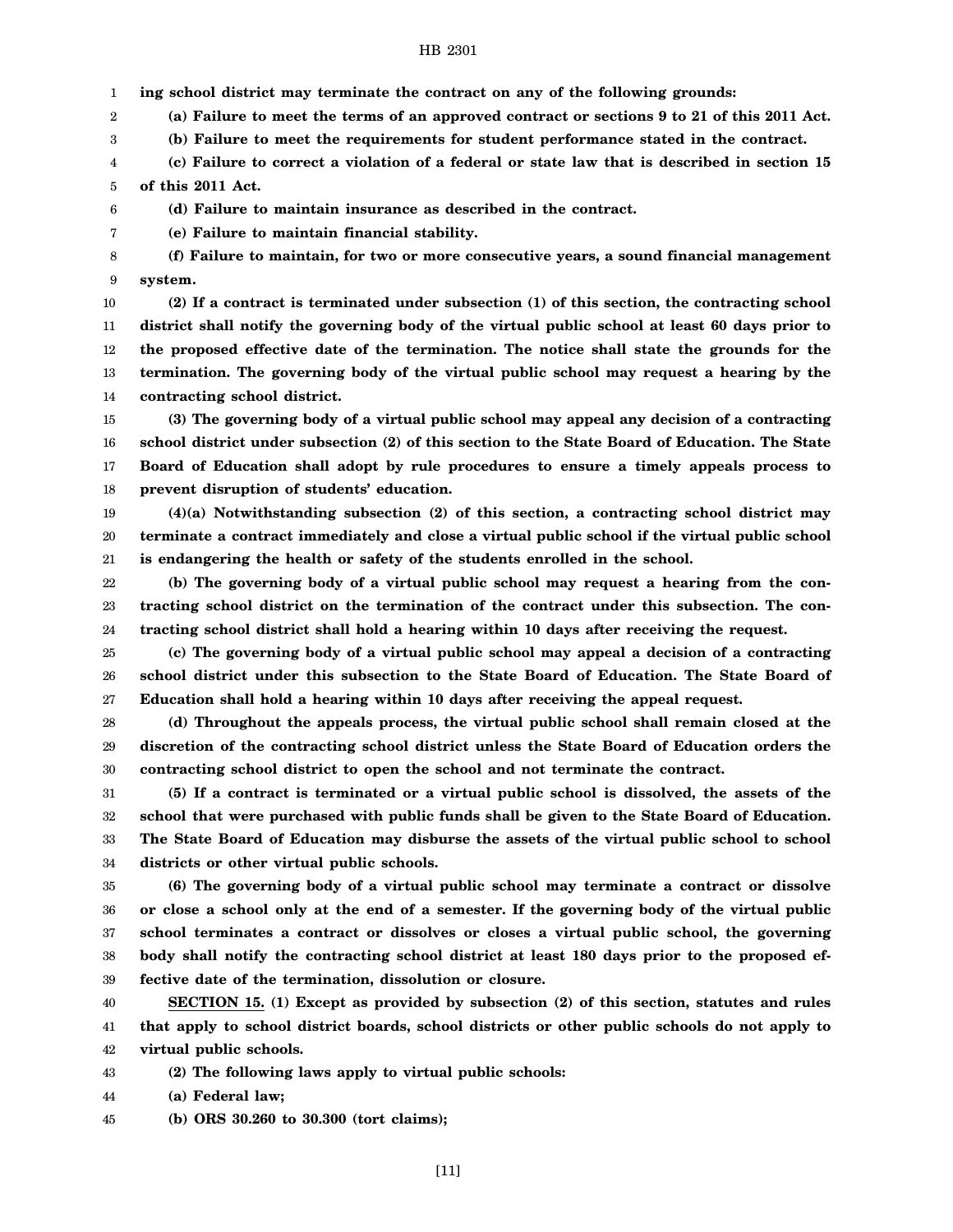| 1  | $(c)$ ORS 192.410 to 192.505 (public records law);                                                |
|----|---------------------------------------------------------------------------------------------------|
| 2  | (d) ORS 192.610 to 192.690 (public meetings law);                                                 |
| 3  | (e) ORS 297.405 to 297.555 and 297.990 (Municipal Audit Law);                                     |
| 4  | (f) ORS 181.534, 326.603, 326.607, 342.223 and 342.232 (criminal records checks);                 |
| 5  | (g) ORS 329.045 (academic content standards and instruction);                                     |
| 6  | (h) ORS 329.451 (high school diploma, modified diploma, extended diploma and alternative          |
| 7  | certificate);                                                                                     |
| 8  | (i) The statewide assessment system developed by the Department of Education for                  |
| 9  | mathematics, science and English under ORS 329.485 (2);                                           |
| 10 | $(j)$ ORS 337.150 (textbooks);                                                                    |
| 11 | (k) ORS 339.141, 339.147 and 339.155 (tuition and fees);                                          |
| 12 | (L) ORS 339.250 (12) (prohibition on infliction of corporal punishment);                          |
| 13 | (m) ORS 339.326 (notice concerning students subject to juvenile court petitions);                 |
| 14 | (n) ORS 339.370, 339.372, 339.388 and 339.400 (reporting of child abuse and training on           |
| 15 | prevention and identification of child abuse);                                                    |
| 16 | (o) ORS chapter 657 (Employment Department Law);                                                  |
| 17 | (p) ORS 659.850, 659.855 and 659.860 (discrimination);                                            |
| 18 | (q) Any statute or rule that establishes requirements for instructional time provided by          |
| 19 | a school during each day or during a year;                                                        |
| 20 | (r) Health and safety statutes and rules;                                                         |
| 21 | (s) Any statute or rule that is listed in the contract;                                           |
| 22 | (t) Section 1, chapter 53, Oregon Laws 2010 (consideration for educational services); and         |
| 23 | (u) Sections 9 to 21 of this 2011 Act.                                                            |
| 24 | (3) Notwithstanding subsection (1) of this section, a contract may specify that statutes          |
| 25 | and rules that apply to school district boards, school districts and other public schools apply   |
| 26 | to a virtual public school.                                                                       |
| 27 | (4) If a statute or rule applies to a virtual public school, then the terms "school district      |
| 28 | board," "school district" or "public school" include virtual public school as those terms are     |
| 29 | used in that statute or rule.                                                                     |
| 30 | (5) In any advertising or other promotional materials of a virtual public school, the             |
| 31 | school must clearly state that the school is a publicly funded school.                            |
| 32 | (6) A virtual public school may sue or be sued as a separate legal entity.                        |
| 33 | (7) The contracting school district, members of the governing board of the contracting            |
| 34 | school district acting in their official capacities and employees of a contracting school dis-    |
| 35 | trict acting in their official capacities are immune from civil liability with respect to all ac- |
| 36 | tivities related to a virtual public school within the scope of their duties or employment.       |
| 37 | $(8)(a)$ A virtual public school may enter into contracts, lease facilities and secure services   |
| 38 | from a school district, education service district, state institution of higher education, other  |
| 39 | governmental unit or any other person or legal entity.                                            |
| 40 | (b) A virtual public school may receive services from an education service district in the        |
| 41 | same manner as a nonvirtual public school located in the school district that is the con-         |
| 42 | tracting school district.                                                                         |
| 43 | (9) A virtual public school may not levy taxes or issue bonds under which the public in-          |
| 44 | curs liability.                                                                                   |
| 45 | (10) A virtual public school may receive and accept gifts, grants and donations from any          |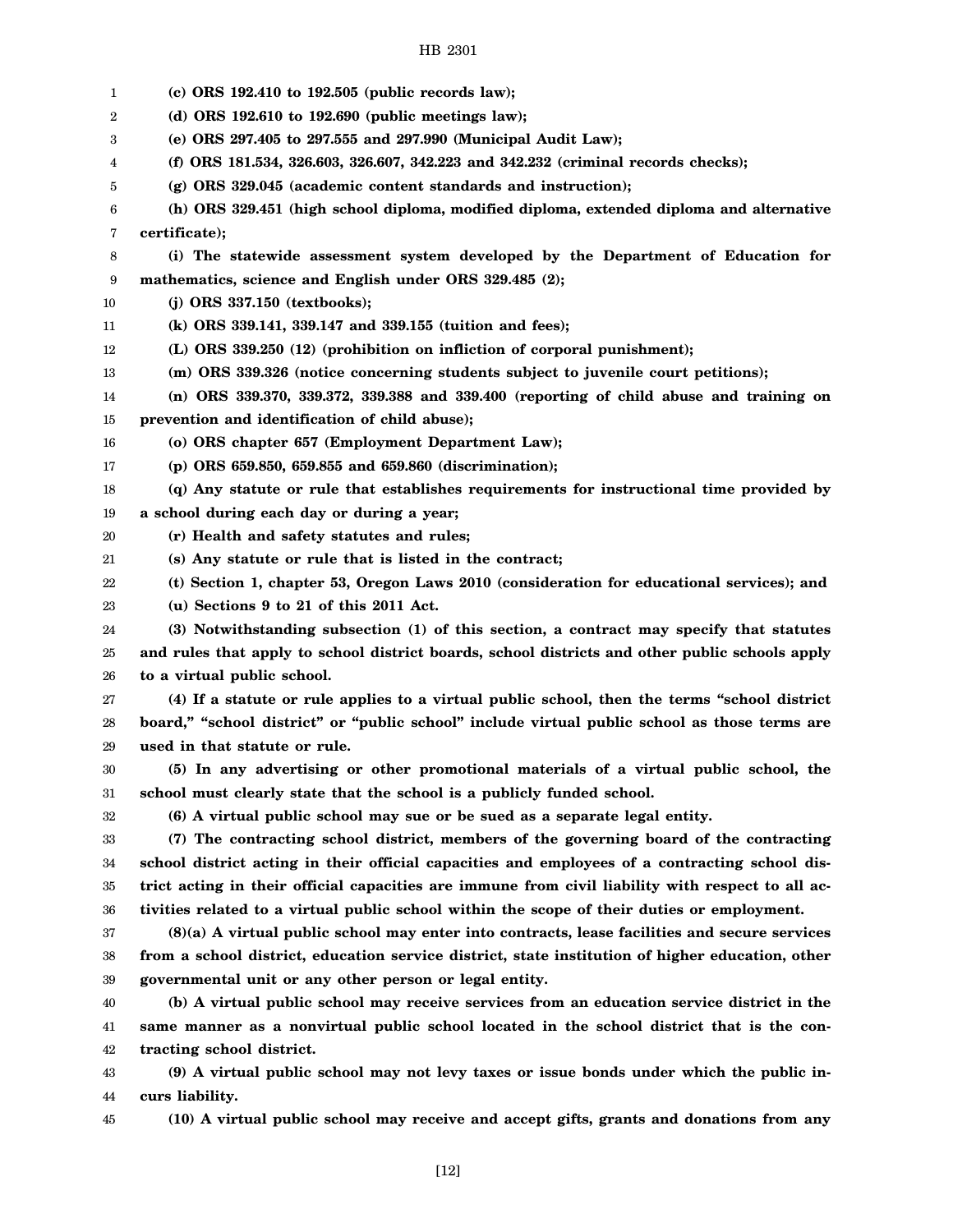1 **source for expenditure to carry out the lawful functions of the school.**

2 3 4 5 **(11)(a) The contracting school district of a virtual public school shall offer a high school diploma, a modified diploma, an extended diploma or an alternative certificate to any virtual public school student who meets the district's and state's standards for a high school diploma, a modified diploma, an extended diploma or an alternative certificate.**

6 7 8 9 **(b) A high school diploma, a modified diploma, an extended diploma or an alternative certificate issued by a virtual public school grants to the holder the same rights and privileges as a high school diploma, a modified diploma, an extended diploma or an alternative certificate issued by a public school.**

10 11 **(12) Prior to beginning operation, the virtual public school shall show proof of insurance to the contracting school district as specified in the contract.**

12 13 **(13) A virtual public school may conduct fund-raising activities but may not require a student to participate in fund-raising activities as a condition of enrollment.**

14 15 16 **(14) A virtual public school may not limit enrollment based on race, religion, sex, sexual orientation, ethnicity, national origin, disability, income level or proficiency in the English language.**

17 18 **SECTION 16. (1) If a virtual public school enters into a contract with a third-party entity to provide educational services for the school:**

19 20 **(a) No employee or member of the governing board of the third-party entity may attend an executive session of the school district board of the contracting school district;**

21 22 **(b) An employee of the virtual public school may not promote the sale or benefits of private supplemental services or classes offered by the third-party entity;**

23 24 25 **(c) The educational services provided by the third-party entity must be consistent with state standards and requirements, and must be changed on the same timelines that changes are imposed on the nonvirtual public schools of this state; and**

26 27 **(d) The virtual public school must have on file the third-party entity's budget for the provision of educational services and that budget must itemize:**

28 29 **(A) The salaries of supervisory and management personnel and consultants who are providing educational or related services for a virtual public school in this state; and**

30 31 **(B) The annual operating expenses and profit margin of the third-party entity for providing educational services to a virtual public school in this state.**

32 33 34 **(2)(a) The contracting school district or a member of the public may request access to any of the documents described in subsection (1)(d) of this section that are public records, as provided by ORS 192.410 to 192.505.**

35 36 37 38 **(b) Upon request by the contracting school district or a member of the public, a virtual public school must provide reasonable access to the documents described in subsection (1)(d) of this section that are public records, as provided by ORS 192.410 to 192.505. The documents may be provided electronically.**

39

**SECTION 17. (1) Employee assignment to a virtual public school is voluntary.**

40 41 42 **(2)(a) A virtual public school is considered the employer of the employees of the virtual public school. The governing body of the virtual public school shall control the selection of employees at the school.**

43 44 45 **(b) If the virtual public school contracts with a third-party entity to provide educational services through the virtual public school, the third-party entity may not be the employer of any employees of the school.**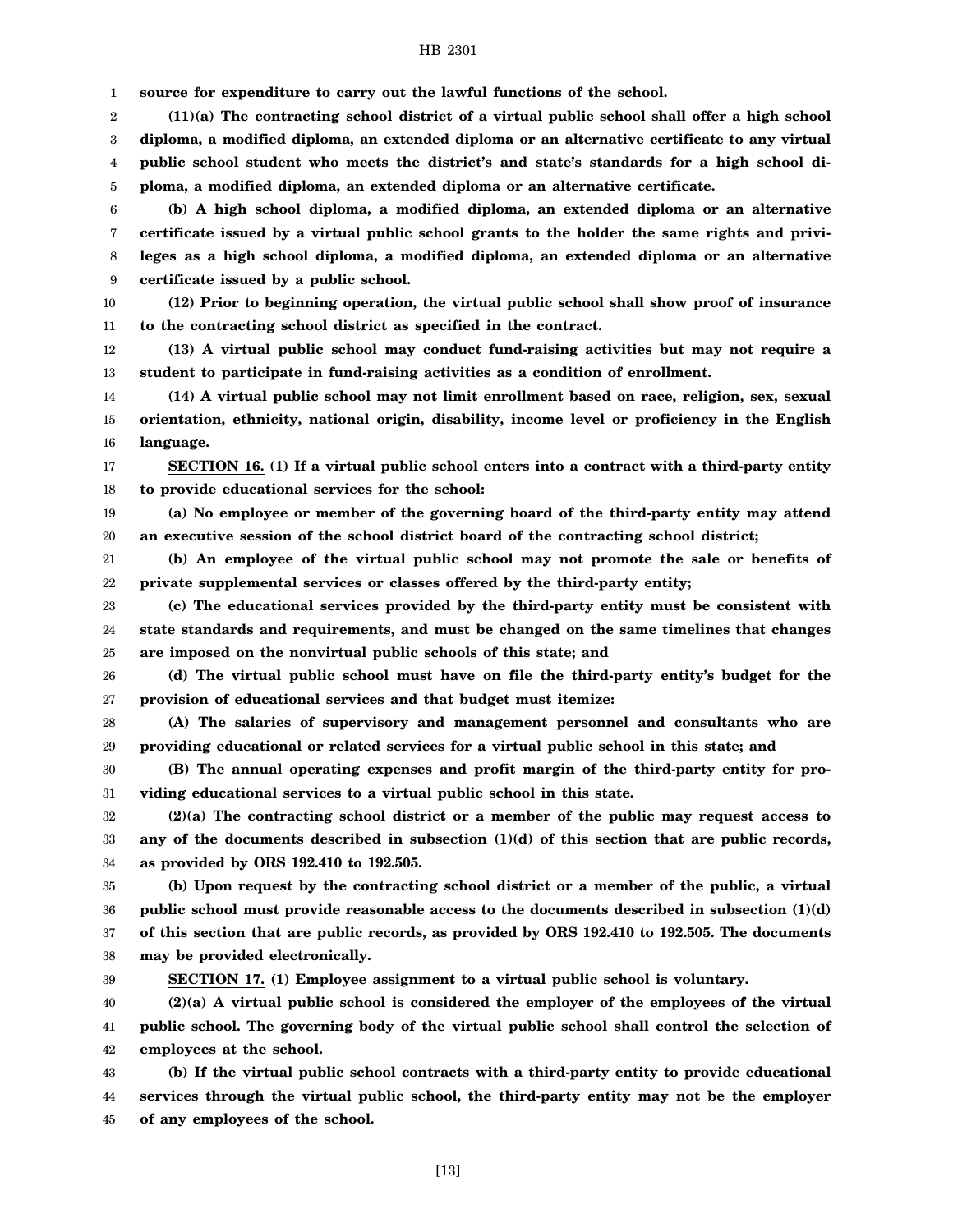1 2 3 **(3)(a) A school district board shall grant a leave of absence to any employee who chooses to work in a virtual public school. The length and terms of the leave of absence shall be set by negotiated agreement or by board policy, but may not be less than two years unless:**

4 5 **(A) The contract for the virtual public school is terminated or the virtual public school is dissolved or closed during the leave of absence; or**

6 7 **(B) The employee and the school district board have mutually agreed to a different length of time.**

8 9 10 **(b) Notwithstanding ORS 243.650 to 243.782, a school district that was the employer of an employee of a virtual public school may make provisions for the return of the employee to employment with the school district.**

11 12 **(4)(a) Any person employed as an administrator of a virtual public school must be licensed to administer by the Teacher Standards and Practices Commission.**

13 14 15 **(b) Any person employed as a teacher for the virtual public school must be licensed to teach by the Teacher Standards and Practices Commission and be highly qualified as described in the federal No Child Left Behind Act of 2001 (P.L. 107-110, 115 Stat. 1425).**

16 17 18 **(5)(a) For teacher licensing, the Teacher Standards and Practices Commission shall determine to what extent employment experience in a virtual public school is considered equivalent to employment experience in public schools.**

19 20 21 **(b) Notwithstanding paragraph (a) of this subsection, if a teacher is teaching students at a facility for a virtual public school, that employment experience is equivalent to employment experience in public schools.**

22 23 **(6) For purposes of ORS chapters 238 and 238A, a virtual public school is considered a public employer and as such shall participate in the Public Employees Retirement System.**

24 25 26 27 28 29 **(7) Notwithstanding ORS 243.650, a virtual public school is considered a school district for purposes of ORS 243.650 to 243.782. An employee of a virtual public school may be a member of a labor organization or organize with other employees to bargain collectively. Bargaining units at the virtual public school may be separate from other bargaining units of the contracting school district. Employees of a virtual public school may be part of the bargaining units of the contracting school district.**

30 31 **(8) A school district may not waive the right to become a contracting school district in a collective bargaining agreement.**

32 33 34 **SECTION 18. (1) Students who attend virtual public schools may use existing bus routes and transportation services of the school district in which any facilities of the virtual public school are located.**

35 36 37 **(2) A virtual public school may negotiate with any school district of this state for the provision of transportation to students attending the virtual public school that is in addition to the existing bus routes of the school district.**

38 39 **(3) Nothing in subsections (1) or (2) of this section requires a school district to add or extend existing bus routes or other transportation services pursuant to this section.**

40 41 42 43 44 **(4) Any transportation costs incurred by a school district under this section are considered approved transportation costs for purposes of ORS 327.013 in the same manner as transportation costs incurred by the school district for transporting students who attend nonvirtual public schools are considered approved transportation costs for purposes of ORS 327.013.**

45

**SECTION 19. (1) A virtual public school is considered to be a school district for the pur-**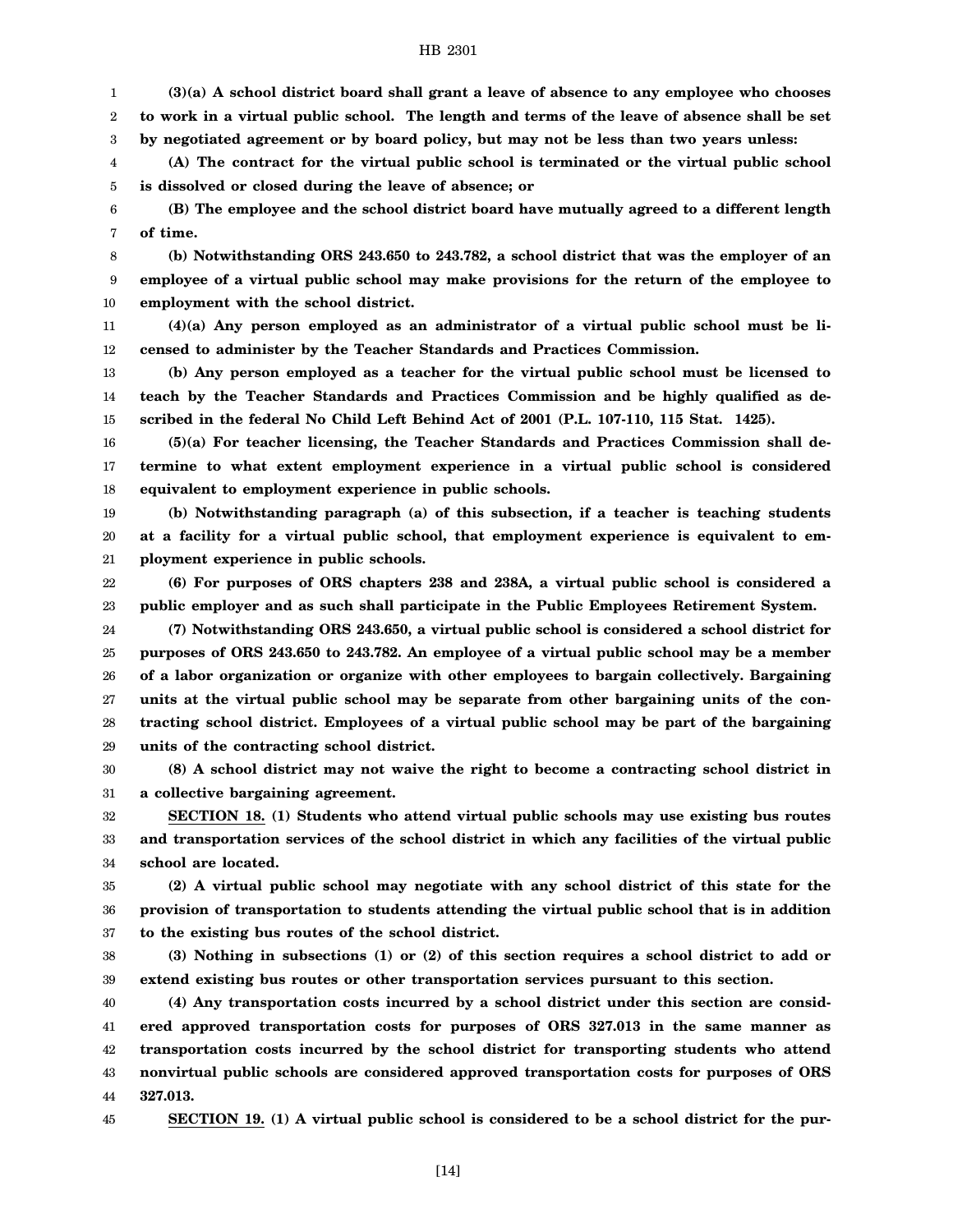1 **pose of the distribution of State School Fund moneys. When a student enrolls in a virtual**

2 3 **public school, the student becomes a resident of the virtual public school for the purpose of the distribution of State School Fund moneys.**

4 5 6 7 **(2)(a) In accordance with the provisions of ORS 327.095, distributions from the State School Fund shall be made to virtual public schools for the provision of educational services to the virtual public school's students. The payment shall be based on an amount per weighted average daily membership (ADMw) of the virtual public school except that:**

8

**(a) The average daily membership of the virtual public school shall be multiplied by 0.8.**

9 10 **(b) The weighted amounts used in the calculation under ORS 327.013 must be based on the average weighted amounts for the state and must be multiplied by 0.8.**

11 12 **(c) The virtual public school may not receive any additional amounts determined under ORS 327.077 for remote small elementary schools or small high schools.**

13 14 15 16 17 18 **(3) The governing body of a virtual public school and the school district board of the contracting school district may negotiate for payment by the virtual public school to the contracting school district for administrative costs incurred by the contracting school district related to the virtual public school. The amount of the payment may not exceed five percent of the amount per weighted average daily membership (ADMw) of the virtual public school.**

19 20 21 22 **(4) A virtual public school may apply for any grant that is available to school districts or nonvirtual public schools from the Department of Education. The department shall consider the application of the virtual public school in the same manner as an application from a school district or nonvirtual public school.**

23 24 25 26 **SECTION 20. (1) A virtual public school is considered to be a school district for the purpose of special education and related services. When a student enrolls in a virtual public school, the student becomes a resident of the virtual public school for the purpose of special education and related services.**

27 28 **(2) For students who attend virtual public schools and are eligible for special education and related services:**

29 30 **(a) The virtual public school is responsible for identifying, locating and evaluating students who may have disabilities and be in need of special education and related services;**

31 32 **(b) The virtual public school is responsible for providing any required special education and related services; and**

33 34 **(c) Amounts from the State School Fund for those students shall be distributed to the virtual public school.**

35 36 37 **(3) A virtual public school may enter into a contract with a school district, education service district or other entity for the purpose of providing special education and related services to a student eligible for special education and related services.**

38 39 **(4) A virtual public school shall provide for face-to-face meetings with the parents, guardians or persons in parental relationship with a student when:**

40

**(a) A meeting is held as provided by ORS 343.155 (1); or**

41 **(b) An individualized education program is developed, reviewed or revised.**

42 43 44 45 **SECTION 21. (1) The Department of Education may award grants and loans to virtual public schools that have entered into a contract with a contracting school district or to applicants that wish to establish or expand a virtual public school. The purpose of the grants and loans is to promote the development of high quality virtual public schools.**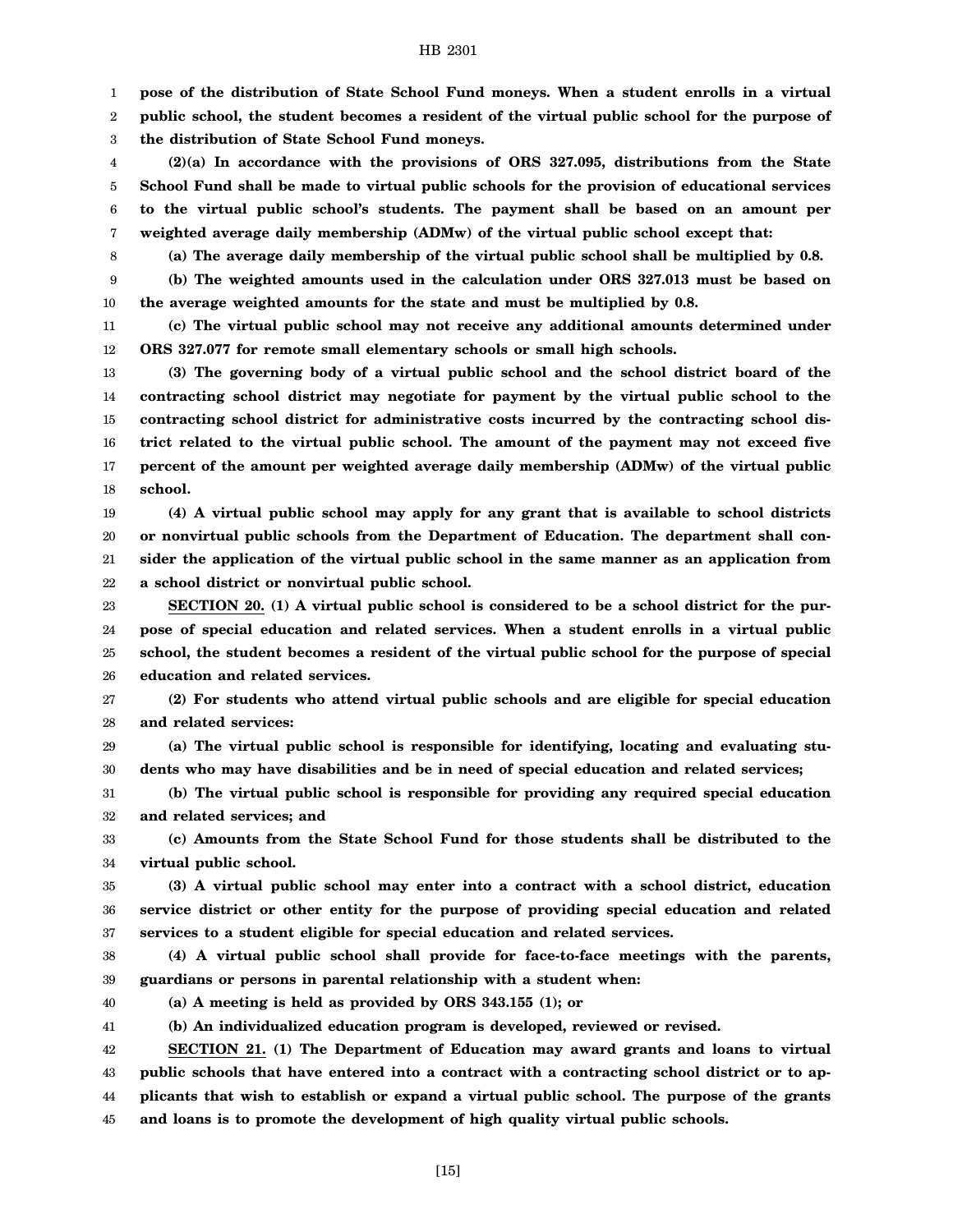1 2 3 **(2) Pursuant to rules adopted by the State Board of Education, the Department of Education shall award grants and loans on the basis of need. Priority for awarding grants and loans shall be to those virtual public schools serving at-risk youth.**

4 5 **(3) The State Board of Education shall adopt by rule criteria for awarding grants and loans under this section.**

6 7 8 **SECTION 22. (1) The parent, legal guardian or person in parental relationship with a student shall provide the following notices to the school district where the student is a resident:**

9 **(a) Intent to enroll the student in a virtual public school; and**

10

**(b) Enrollment of the student in a virtual public school.**

11 12 13 14 15 16 17 18 **(2) When a school district receives notices under subsection (1) of this section and more than three percent of the students of the school district are enrolled in a virtual public school, the school district must provide notice to the parent, guardian or person in parental relationship with the student whether the school district approves the enrollment. If the school district does not approve enrollment, the school district must provide information about the student's right to appeal the decision to the State Board of Education and the student's right to enroll in any other approved online instruction, part-time online instruction or full-time online instruction offered in this state.**

19 20 21 22 23 24 25 26 **(3)(a) For students who enroll in part-time online instruction, full-time online instruction, or a virtual public school, when a school district enrolls a student who is not a resident of the school district, a group of school districts enrolls a student who is not a resident of any of the school districts or an education service district or a virtual public school enrolls any student, the school district, group of school districts, education service district or virtual public school shall provide written notice of the enrollment to the school district where the student is a resident. The notice must be provided within 10 days after enrollment and must include:**

27 **(A) The name, age and address of the student; and**

28 29 **(B) The name of the school in which the student was formerly enrolled or maintains part-time enrollment.**

30 31 32 33 34 **(b) When a student described in paragraph (a) of this subsection no longer is enrolled in part-time online instruction, or full-time online instruction or a virtual public school, the school district, group of school districts, education service district or virtual public school shall provide written notice to the school district where the student is a resident. The notice must be provided within 10 days after the student no longer is enrolled and must include:**

35

**(A) The name, age and address of the student;**

36 37 **(B) If known, the name of the school in which the student will enroll or has maintained part-time enrollment;**

38 **(C) The reason the student no longer is enrolled, if known; and**

39 **(D) Information about the student's education record.**

40 **SECTION 23.** ORS 338.005 is amended to read:

41 338.005. As used in this chapter, unless the context requires otherwise:

42 43 (1) "Applicant" means any person or group that develops and submits a written proposal for a public charter school to a sponsor.

44 45 (2) "Public charter school" means an elementary or secondary school offering a comprehensive instructional program operating under a written agreement entered into between a sponsor and an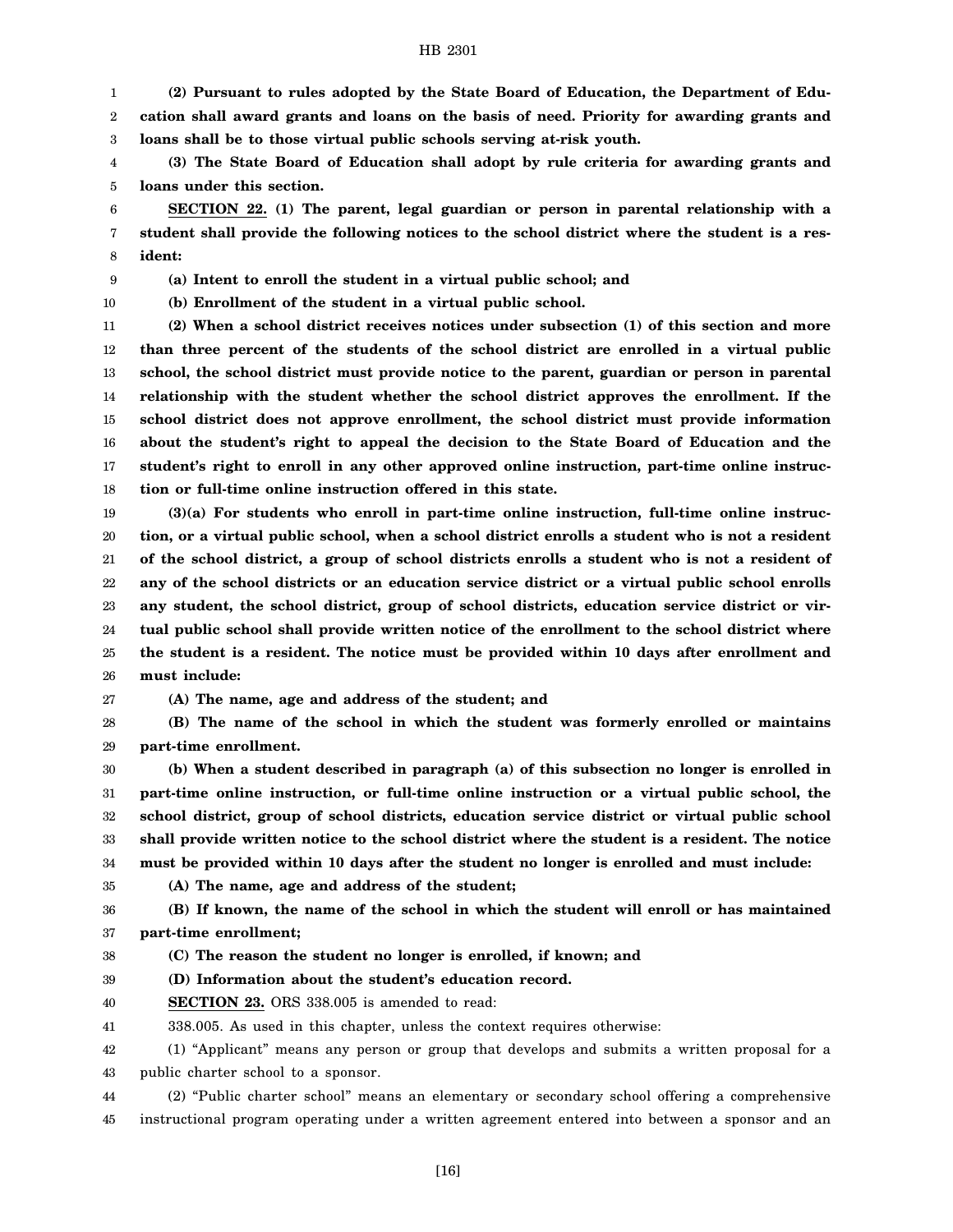1 applicant and operating pursuant to this chapter.

2 3 (3) "Remote and necessary school district" means a school district that offers kindergarten through grade 12 and has:

4 5 (a) An average daily membership (ADM), as defined in ORS 327.006, in the prior fiscal year of less than 110; and

6 7 (b) A school that is located, by the nearest traveled road, more than 20 miles from the nearest school or from a city with a population of more than 5,000.

8 (4) "Sponsor" means:

9 10 11 (a) The board of the common school district or the union high school district in which the public charter school is located that has developed a written charter with an applicant to create a public charter school.

12 (b) The State Board of Education pursuant to ORS 338.075.

13 14 [*(5)(a) "Virtual public charter school" means a public charter school that provides online courses.*]

15 16 [*(b) "Virtual public charter school" does not include a public charter school that primarily serves students in a physical location.*]

17 18 **SECTION 24.** ORS 338.025, as amended by section 4, chapter 53, Oregon Laws 2010, and section 3, chapter 72, Oregon Laws 2010, is amended to read:

19 20 338.025. (1) The State Board of Education may adopt any rules necessary for the implementation of this chapter. The rules shall follow the intent of this chapter.

21 22 23 24 25 26 (2) Upon application by a public charter school, the State Board of Education may grant a waiver of any provision of this chapter if the waiver promotes the development of programs by providers, enhances the equitable access by underserved families to the public education of their choice, extends the equitable access to public support by all students or permits high quality programs of unusual cost. The State Board of Education may not waive any appeal provision in this chapter or any provision under ORS 338.115 (1)(a) to (t) [*or 338.120*].

27 28 29 **SECTION 25.** ORS 338.025, as amended by section 8, chapter 839, Oregon Laws 2007, section 14, chapter 50, Oregon Laws 2008, section 5, chapter 53, Oregon Laws 2010, and section 4, chapter 72, Oregon Laws 2010, is amended to read:

30 31 338.025. (1) The State Board of Education may adopt any rules necessary for the implementation of this chapter. The rules shall follow the intent of this chapter.

32 33 34 35 36 37 (2) Upon application by a public charter school, the State Board of Education may grant a waiver of any provision of this chapter if the waiver promotes the development of programs by providers, enhances the equitable access by underserved families to the public education of their choice, extends the equitable access to public support by all students or permits high quality programs of unusual cost. The State Board of Education may not waive any appeal provision in this chapter or any provision under ORS 338.115 (1)(a) to (u) [*or 338.120*].

38 **SECTION 26.** ORS 338.035 is amended to read:

39 338.035. (1)**(a)** A public charter school may be established:

40 [*(a)*] **(A)** As a new public school;

41 [*(b) As a virtual public charter school;*]

42 [*(c)*] **(B)** From an existing public school or a portion of the school; or

43 [*(d)*] **(C)** From an existing alternative education program, as defined in ORS 336.615.

44 45 **(b) A public charter school may not be established as a school that provides 60 percent or more of the instruction program through online courses.**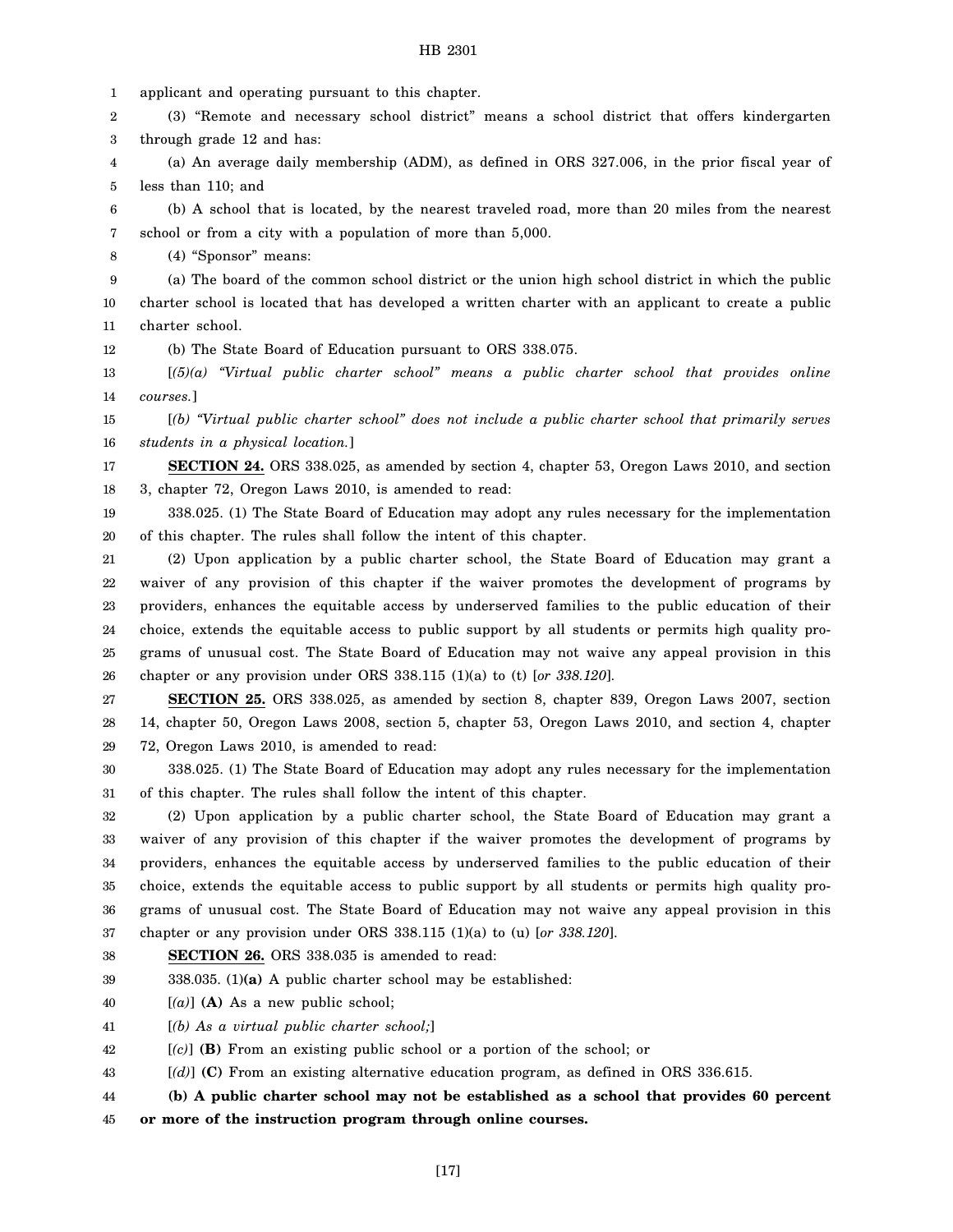1 (2)(a) Before a public charter school may operate as a public charter school, it must:

2 (A) Be approved by a sponsor;

3 (B) Be established as a nonprofit organization under the laws of Oregon; and

4 5 (C) Have applied to qualify as an exempt organization under section  $501(c)(3)$  of the Internal Revenue Code.

6 7 (b) Notwithstanding paragraph (a) of this subsection, the requirements of paragraph (a)(B) and (C) of this subsection do not apply to:

8

(A) A school in a school district that is composed of only one school; and

9 10 (B) A school in a school district that is a remote and necessary school district on the date the school first begins operation as a public charter school.

11 12 13 14 15 (3) An applicant seeking to establish a public charter school shall submit a proposal pursuant to ORS 338.045 to the school district board of the school district within which the public charter school will be located at least 120 days prior to the date upon which the public charter school would begin operating. However, it is recommended that an applicant consult with the school district board prior to submitting a proposal.

16 17 18 (4) An applicant seeking to establish a public charter school shall provide to the State Board of Education a copy of any proposal submitted to a school district board under ORS 338.045 and a copy of any subsequent approval by the school district board.

19 (5)(a) One or more, but not all, schools in a school district may become public charter schools.

20 21 (b) Notwithstanding paragraph (a) of this subsection, a school in a school district that is composed of only one school may become a public charter school.

22 23 24 (6)(a) A school district board or the State Board of Education may not approve a public charter school proposal that authorizes the conversion of any private school that is tuition based to a public charter school.

25 26 27 (b) Notwithstanding paragraph (a) of this subsection, a school district board or the State Board of Education may authorize the conversion of an existing alternative education program, as defined in ORS 336.615, to a public charter school.

28 29 (7) A school district board or the State Board of Education may not approve a public charter school proposal that is affiliated with a nonpublic sectarian school or a religious institution.

30 31 32 **SECTION 27. The amendments to ORS 338.035 by section 26 of this 2011 Act apply to public charter schools that are established on or after the effective date of this 2011 Act or that have charters renewed on or after the effective dates of this 2011 Act.**

33

**SECTION 28.** ORS 338.125 is amended to read:

34 35 36 37 38 39 40 338.125. (1) Student enrollment in a public charter school shall be voluntary. All students who reside within the school district where the public charter school is located are eligible for enrollment at a public charter school. If the number of applications from students who reside within the school district exceeds the capacity of a program, class, grade level or building, the public charter school shall select students through an equitable lottery selection process. However, after a public charter school has been in operation for one or more years, the public charter school may give priority for admission to students:

41 (a) Who were enrolled in the school in the prior year; or

42 43 (b) Who have siblings who are presently enrolled in the school and who were enrolled in the school in the prior year.

44 45 (2)[*(a)*] If space is available a public charter school may admit students who do not reside in the school district in which the public charter school is located.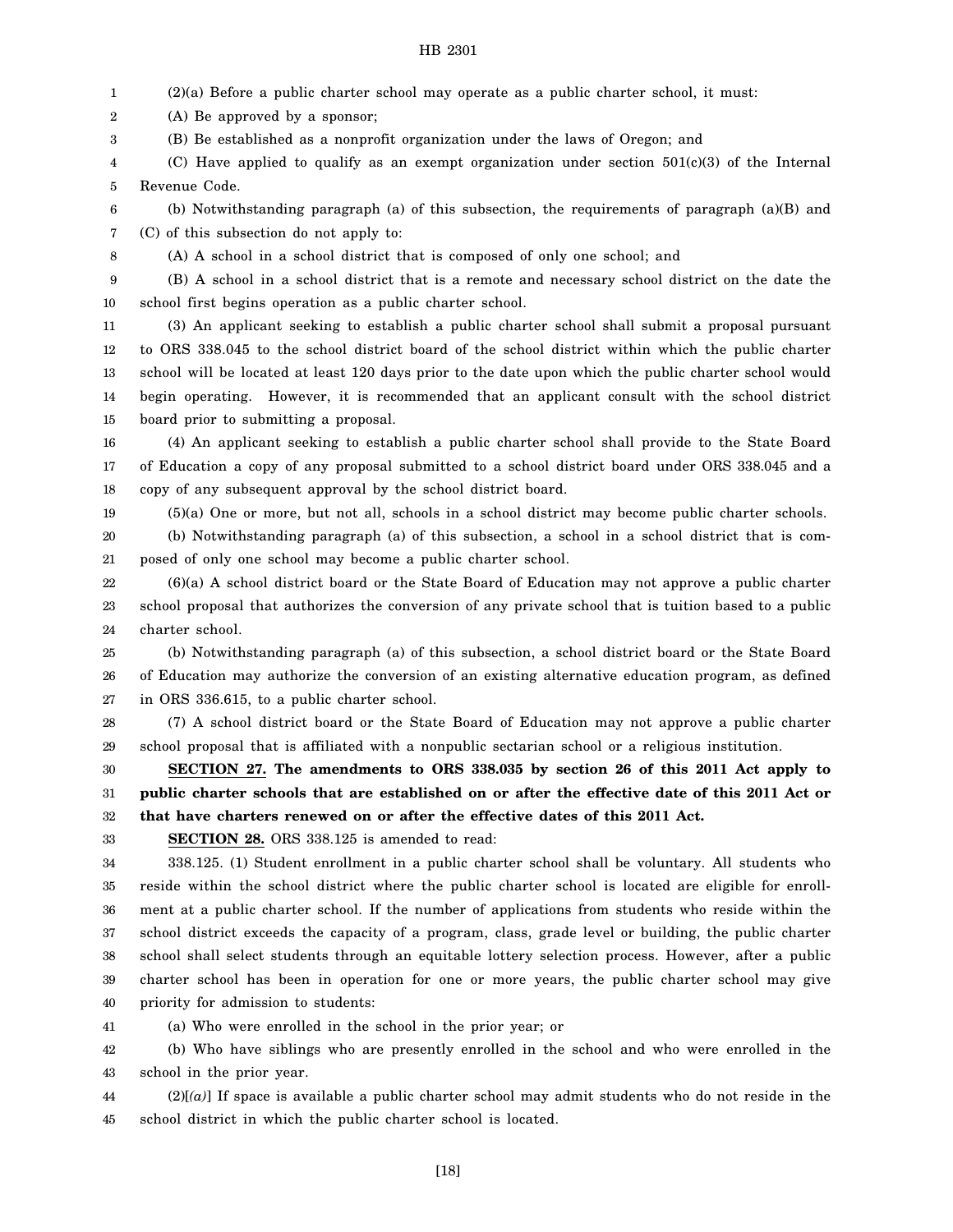1 2 3 [*(b) Notwithstanding paragraph (a) of this subsection, if a public charter school offers any online courses as part of the curriculum of the school, then 50 percent or more of the students who attend the public charter school must reside in the school district in which the public charter school is located.*]

4 5 6 (3) A public charter school may not limit student admission based on race, religion, sex, sexual orientation, ethnicity, national origin, disability, income level, proficiency in the English language or athletic ability, but may limit admission to students within a given age group or grade level.

7 8 9 (4) A public charter school may conduct fund-raising activities. However, a public charter school may not require a student to participate in fund-raising activities as a condition of admission to the public charter school.

10 11

**SECTION 29.** ORS 338.135 is amended to read:

338.135. (1) Employee assignment to a public charter school shall be voluntary.

12 13 14 15 16 17 (2)[*(a)*] A public charter school or the sponsor of the public charter school is considered the employer of any employees of the public charter school. If a school district board is not the sponsor of the public charter school, the school district board may not be the employer of the employees of the public charter school and the school district board may not collectively bargain with the employees of the public charter school. The public charter school governing body shall control the selection of employees at the public charter school.

18 19 20 [*(b) If a virtual public charter school or the sponsor of a virtual public charter school contracts with a for-profit entity to provide educational services through the virtual public charter school, the for-profit entity may not be the employer of any employees of the virtual public charter school.*]

21 22 23 24 (3) The school district board of the school district within which the public charter school is located shall grant a leave of absence to any employee who chooses to work in the public charter school. The length and terms of the leave of absence shall be set by negotiated agreement or by board policy. However, the length of the leave of absence may not be less than two years unless:

25 26 (a) The charter of the public charter school is terminated or the public charter school is dissolved or closed during the leave of absence; or

27 28 (b) The employee and the school district board have mutually agreed to a different length of time.

29 30 31 32 33 34 (4) An employee of a public charter school operating within a school district who is granted a leave of absence from the school district and returns to employment with the school district shall retain seniority and benefits as an employee pursuant to the terms of the leave of absence. Notwithstanding ORS 243.650 to 243.782, a school district that was the employer of an employee of a public charter school not operating within the school district may make provisions for the return of the employee to employment with the school district.

35 36 (5) For purposes of ORS chapters 238 and 238A, a public charter school shall be considered a public employer and as such shall participate in the Public Employees Retirement System.

37 38 (6) For teacher licensing, employment experience in public charter schools shall be considered equivalent to experience in public schools.

39 40 (7)(a) Any person employed as an administrator in a public charter school shall be licensed or registered to administer by the Teacher Standards and Practices Commission.

41 42 (b) Any person employed as a teacher in a public charter school shall be licensed or registered to teach by the commission.

43 44 45 (c) Notwithstanding paragraph (a) or (b) of this subsection, at least one-half of the total full-time equivalent (FTE) teaching and administrative staff at the public charter school shall be licensed by the commission pursuant to ORS 342.135, 342.136, 342.138 or 342.140.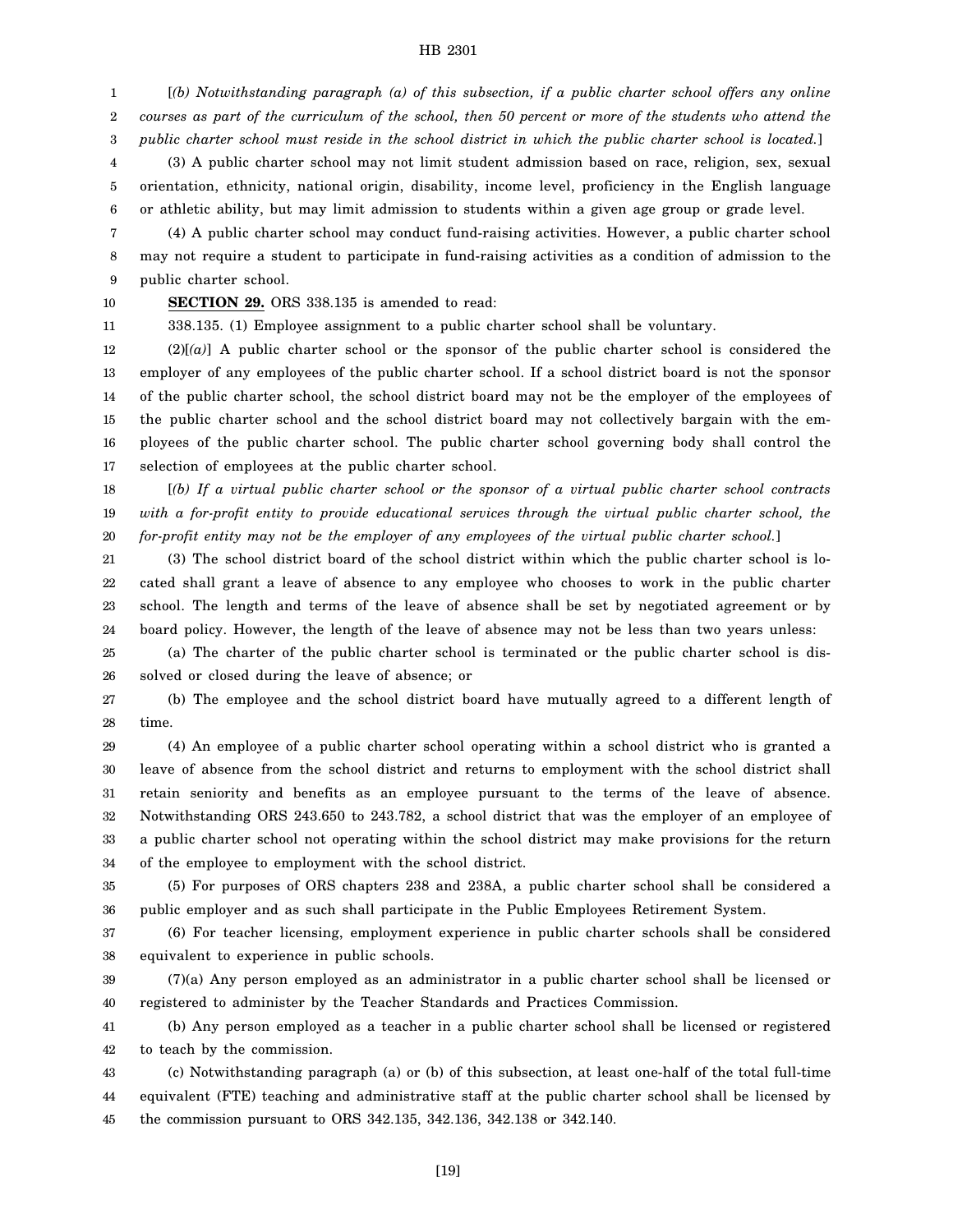1 2 3 4 5 6 7 8 9 10 11 12 13 14 15 16 17 18 19 20 21 22 23 24 25 26 27 28 29 30 31 32 33 34 35 36 37 38 39 40 41 42 43 44 45 (8) Notwithstanding ORS 243.650, a public charter school shall be considered a school district for purposes of ORS 243.650 to 243.782. An employee of a public charter school may be a member of a labor organization or organize with other employees to bargain collectively. Bargaining units at the public charter school may be separate from other bargaining units of the sponsor or of the school district in which the public charter school is located. Employees of a public charter school may be part of the bargaining units of the sponsor or of the school district in which the public charter school is located. (9) A school district or the State Board of Education may not waive the right to sponsor a public charter school in a collective bargaining agreement. **SECTION 30.** ORS 174.117 is amended to read: 174.117. (1) Subject to ORS 174.108, as used in the statutes of this state "special government body" means any of the following: (a) A public corporation created under a statute of this state and specifically designated as a public corporation. (b) A school district. (c) A public charter school established under ORS chapter 338. **(d) A virtual public school established under sections 9 to 21 of this 2011 Act.** [*(d)*] **(e)** An education service district. [*(e)*] **(f)** A community college district or community college service district established under ORS chapter 341. [*(f)*] **(g)** An intergovernmental body formed by two or more public bodies. [*(g)*] **(h)** Any entity that is created by statute, ordinance or resolution that is not part of state government or local government. [*(h)*] **(i)** Any entity that is not otherwise described in this section that is: (A) Not part of state government or local government; (B) Created pursuant to authority granted by a statute, ordinance or resolution, but not directly created by that statute, ordinance or resolution; and (C) Identified as a governmental entity by the statute, ordinance or resolution authorizing the creation of the entity, without regard to the specific terms used by the statute, ordinance or resolution. (2) Subject to ORS 174.108, as used in the statutes of this state "special government body" includes: (a) An entity created by statute for the purpose of giving advice only to a special government body; (b) An entity created by a special government body for the purpose of giving advice to the special government body, if the document creating the entity indicates that the entity is a public body; and (c) Any entity created by a special government body described in subsection (1) of this section, other than an entity described in paragraph (b) of this subsection, unless the document creating the entity indicates that the entity is not a governmental entity or the entity is not subject to any substantial control by the special government body. **SECTION 31.** ORS 326.603 is amended to read: 326.603. (1) For the purposes of requesting a state or nationwide criminal records check under ORS 181.534, the Department of Education may require the fingerprints of: (a) A school district or private school contractor, whether part-time or full-time, or an employee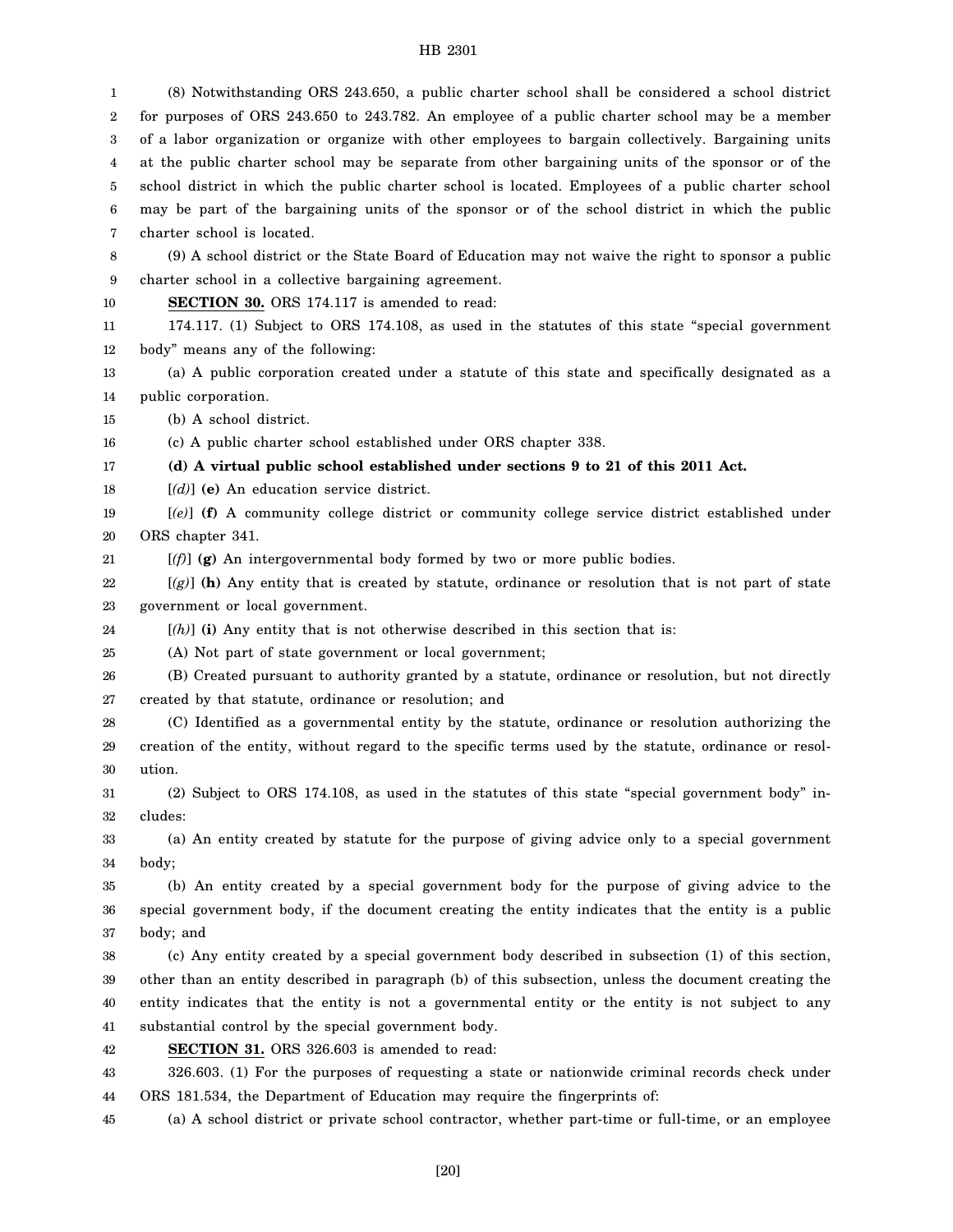1 2 of a contractor, whether part-time or full-time, who has direct, unsupervised contact with students**,** as determined by the district or private school.

3 4 (b) A person newly hired, whether part-time or full-time, by a school district or private school in a capacity not described in ORS 342.223 (1).

5 6 (c) A person who is a community college faculty member providing instruction at a kindergarten through grade 12 school site during the regular school day.

7

(d) A person who is an employee of a public charter school.

8 9 **(e) A person who is an employee of a virtual public school who has direct, unsupervised contact with students, as determined by the virtual public school.**

10 11 12 (2)(a) A school district shall send to the Department of Education for purposes of a criminal records check any information, including fingerprints, for each person described in subsection (1) of this section.

13 14 15 (b) A private school may send to the Department of Education for purposes of a criminal records check any information, including fingerprints, for each person described in subsection (1)(a), (b) or (c) of this section.

16 17 18 19 20 21 22 (3) The Department of Education shall request that the Department of State Police conduct a criminal records check as provided in ORS 181.534 and may charge the school district or private school a fee as established by rule under ORS 181.534. The school district or private school may recover its costs or a portion thereof from the person described in subsection (1) of this section. If the person described in subsection (1)(b)**,** [*or*] (d) **or (e)** of this section requests, the school district shall and a private school may withhold the amount from amounts otherwise due the person, including a periodic payroll deduction rather than a lump sum payment.

23 24 25 26 27 (4) Notwithstanding subsection (1) of this section, the Department of Education may not require fingerprints of a person described in subsection (1) of this section if the person or the person's employer was checked in one school district or private school and is currently seeking to work in another district or private school unless the person lived outside this state during the interval between the two periods of time of working in the district or private school.

28 29 30 31 (5) Nothing in this section requires a person described in subsection (1)(a), (b)**,** [*or*] (d) **or (e)** of this section to submit to fingerprinting until the person has been offered employment or a contract by a school district or private school. Contractor employees may not be required to submit to fingerprinting until the contractor has been offered a contract.

32 33 34 35 36 (6) If a person described in subsection (1) of this section states on a criminal history form provided by the Department of Education that the person has not been convicted of a crime but the criminal records check indicates that the person has a conviction, the department shall determine whether the person knowingly made a false statement as to the conviction. The department shall develop a process and criteria to use for appeals of a determination under this subsection.

37 38 39 40 (7)(a) The Superintendent of Public Instruction shall inform a school district or private school if a person described in subsection (1) of this section has been convicted of a crime listed in ORS 342.143 (3) or has knowingly made a false statement on a criminal history form provided by the Department of Education as to the conviction of any crime.

41 42 43 44 45 (b) If a person described in subsection (1) of this section has been convicted of a crime listed in ORS 342.143 (3), a school district may not employ or contract with the person and a private school may choose not to employ or contract with the person. Notification by the superintendent that the school district may not employ or contract with the person shall remove the person from any school district policies, collective bargaining provisions regarding dismissal procedures and appeals and the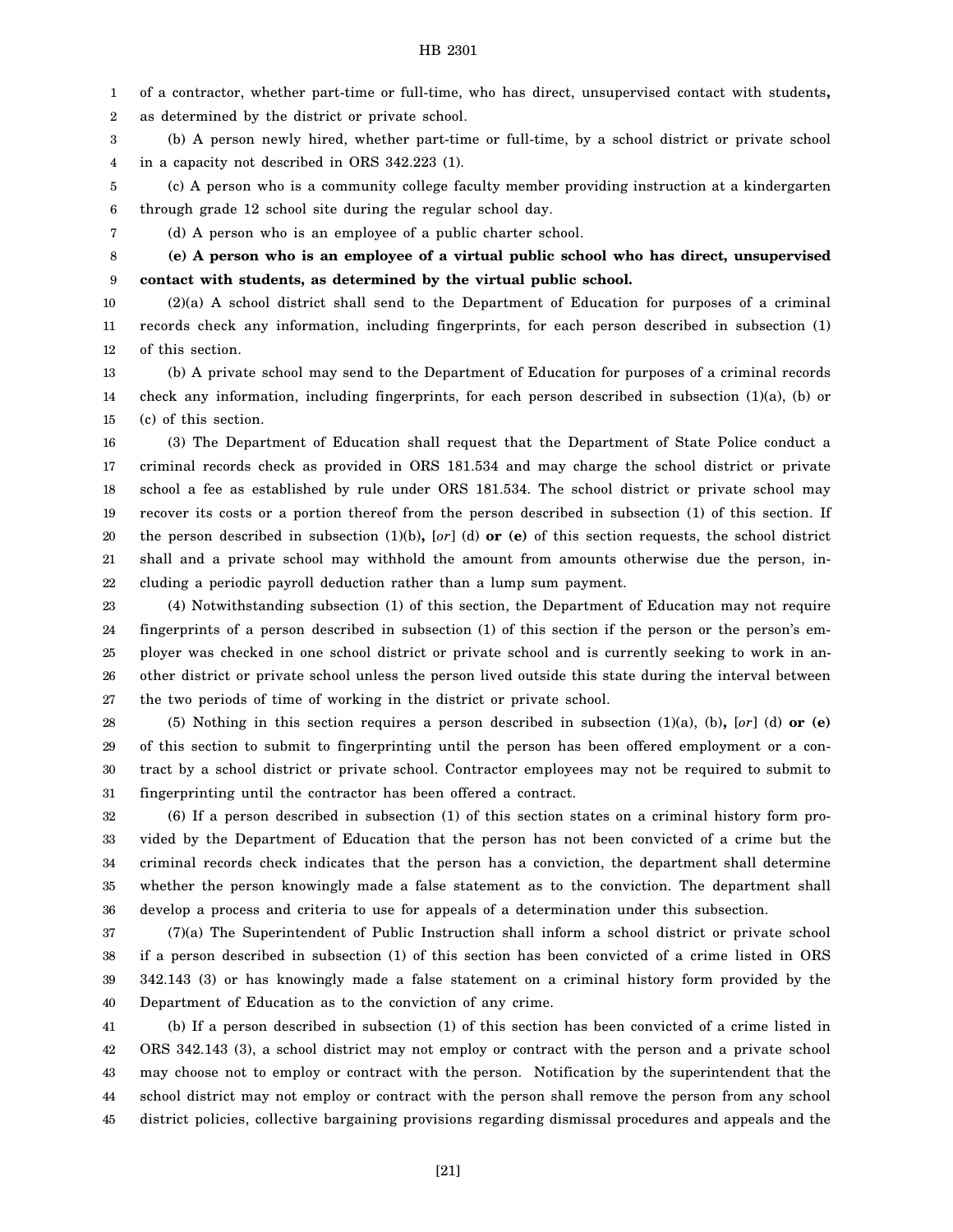1 provisions of ORS 342.805 to 342.937.

2 3 4 5 (c) If a person described in subsection (1) of this section has knowingly made a false statement on a criminal history form provided by the Department of Education as to the conviction of a crime not listed in ORS 342.143 (3), a school district or private school may choose to employ or contract with the person.

6 7 8 9 10 (8) If a person described in subsection (1) of this section refuses to consent to the criminal records check or refuses to be fingerprinted, the school district shall terminate the employment or contract status of the person. Termination under this subsection removes the person from any school district policies, collective bargaining provisions regarding dismissal procedures and appeals and the provisions of ORS 342.805 to 342.937.

11 12 13 (9) A school district may not hire or continue to employ or contract with or allow the contractor to continue to assign a person to the school project if the person described in subsection (1) of this section has been convicted of a crime according to the provisions of ORS 342.143.

14 (10) As used in this section and ORS 326.607:

15 16 (a) "Private school" means a school that provides educational services as defined in ORS 345.505 and is registered as a private school under ORS 345.505 to 345.575.

17 (b) "School district" means:

18 (A) A school district as defined in ORS 330.003.

19 (B) The Oregon School for the Deaf.

20 (C) An educational program under the Youth Corrections Education Program.

21 (D) A public charter school as defined in ORS 338.005.

- 22 **(E) A virtual public school as defined in section 1 of this 2011 Act.**
- 23 [*(E)*] **(F)** An education service district.
- 24 **SECTION 32.** ORS 326.607 is amended to read:

25 26 27 28 29 30 31 326.607. (1) Upon request from a school district, a private school**,** [*or*] a public charter school **or a virtual public school** or a school district, private school**,** [*or*] public charter school **or virtual public school** contractor and with consent from the individual, the Department of Education may conduct an Oregon criminal records check using the Law Enforcement Data System for screening an individual who is a volunteer for the school district, private school**,** [*or*] public charter school **or virtual public school** and who has direct, unsupervised contact with school children, or for screening applicants for employment.

32 33 34 35 (2) The department may charge the requesting school district, private school, public charter school **or virtual public school** or **the** school district, private school**,** [*or*] public charter school **or virtual public school** contractor a fee not to exceed \$5 for each request under subsection (1) of this section.

- 36 **SECTION 33.** ORS 327.077 is amended to read:
- 37 327.077. (1) For purposes of this section:

38 39 (a) The "adjusted average daily membership" or "ADMa" for an elementary school is the average daily membership for the school, but no less than 25.

40 41 (b) The "adjusted average daily membership" or "ADMa" for a high school is the average daily membership for the school, but no less than 60.

42 43 (2) A school may qualify as a remote small elementary school if the average daily membership in grades one through eight for an elementary school teaching:

44 (a) Eight grades is below 224.

45 (b) Seven grades is below 196.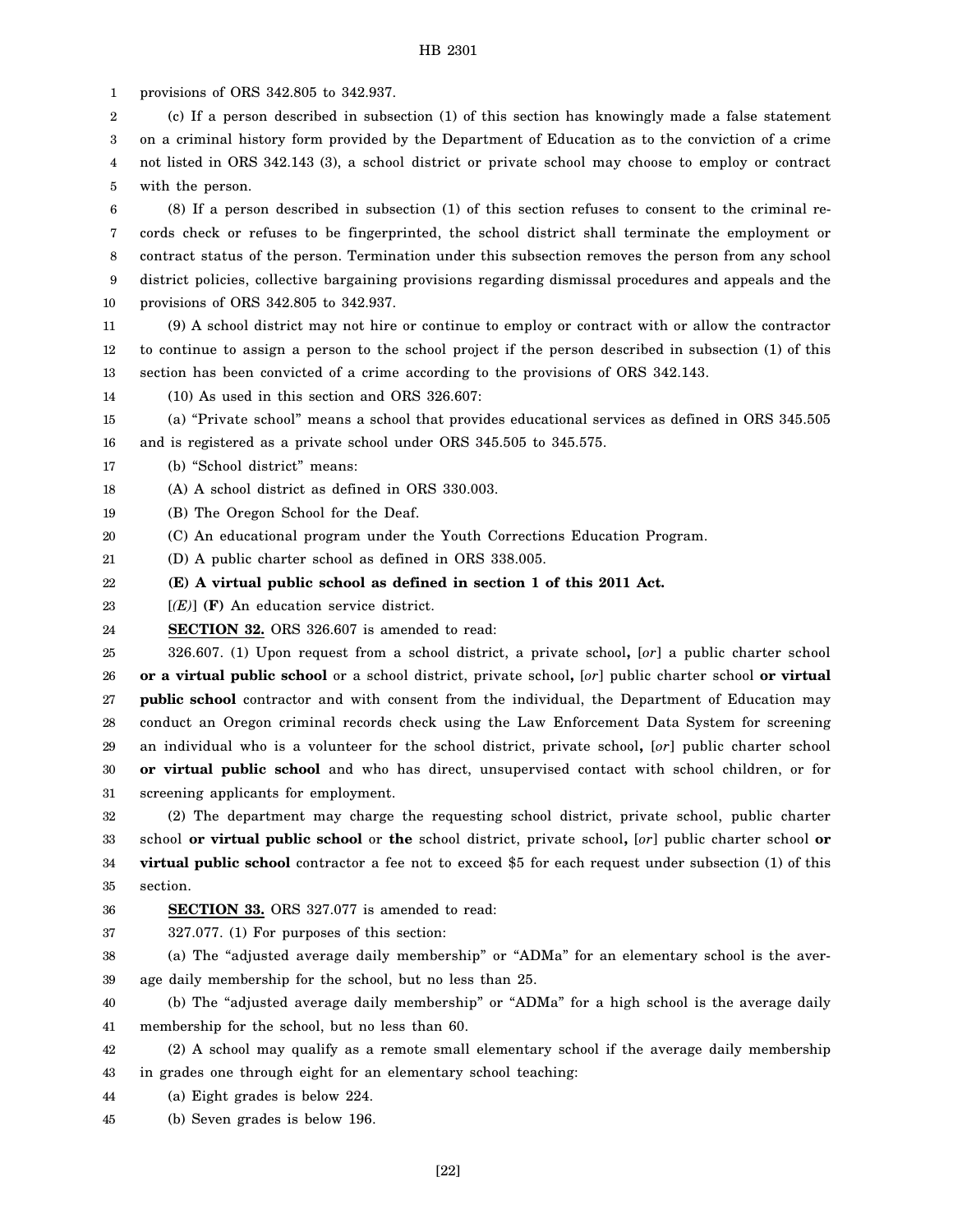1 2 3 4 5 6 7 8 9 10 11 12 13 14 15 16 17 18 19 20 21 22 23 24 25 26 27 28 29 30 31 32 33 34 35 36 37 38 39 40 41 42 43 44 45 (c) Six grades is below 168. (d) Five grades is below 140. (e) Four grades is below 112. (f) Three grades is below 84. (g) Two grades is below 56. (h) One grade is below 28. (3) A school may qualify as a small high school if: (a) The school is in a school district that has an ADMw of less than 8,500; and (b) The average daily membership in grades 9 through 12 for a high school teaching: (A) Four grades is below 350. (B) Three grades is below 267. (4) An elementary school does not qualify as a remote small elementary school under subsection (2) of this section if it is within eight miles by the nearest traveled road from another elementary school unless there are physiographic conditions that make transportation to another school not feasible. (5)(a) If an elementary school in a school district qualifies as a remote small elementary school, the district shall have an additional amount added to the district's ADMw. (b) The additional amount =  $\{224 - (ADMa + (number of grades in the school \div eight))\} \times$  $0.0045 \times$  ADMa  $\times$  distance adjustment. (6)(a) If a high school in a district qualifies as a small high school, the district shall have an additional amount added to the district's ADMw. (b) The additional amount =  $\{350 - (ADMa \div (number of grades in the school \div four))\} \times$  $0.0029 \times$  ADMa. (7) The distance adjustment for an elementary school = 0.025 for each 10th of a mile more than eight miles that a school is away from the nearest elementary school measured by the nearest traveled road or 1.0, whichever is less. (8)(a) A school may qualify as a remote small elementary school under this section only if the location of the school has not changed since January 1, 1995, and if the school qualified as a remote small school on July 18, 1995. (b) A school may qualify as a small high school under this section only if: (A) The location of the school has not changed since January 1, 1995; (B) The school qualified as a small high school on July 23, 2009; and (C) On or after October 23, 1999, and prior to July 23, 2009, the school was not part of a high school that divided or otherwise reorganized into two or more high schools in the same city. (c) A public charter school as defined in ORS 338.005 may qualify as a remote small elementary school under this section only if the location of the school has not changed since January 1, 1995, and if the school qualified as a nonchartered public remote small school on July 18, 1995. (d) A public charter school as defined in ORS 338.005 may qualify as a small high school under this section only if the location of the school has not changed since January 1, 1995, and if the school qualified as a nonchartered public remote small school on July 18, 1995. (e) The Superintendent of Public Instruction may waive the requirements of paragraph (a), (b), (c) or (d) of this subsection if the superintendent determines that exceptional circumstances exist. (f) An alternative education program as defined in ORS 336.615 may not qualify as a small high school under this section. (9) The opening of a public charter school **or the establishment of facilities used for in-**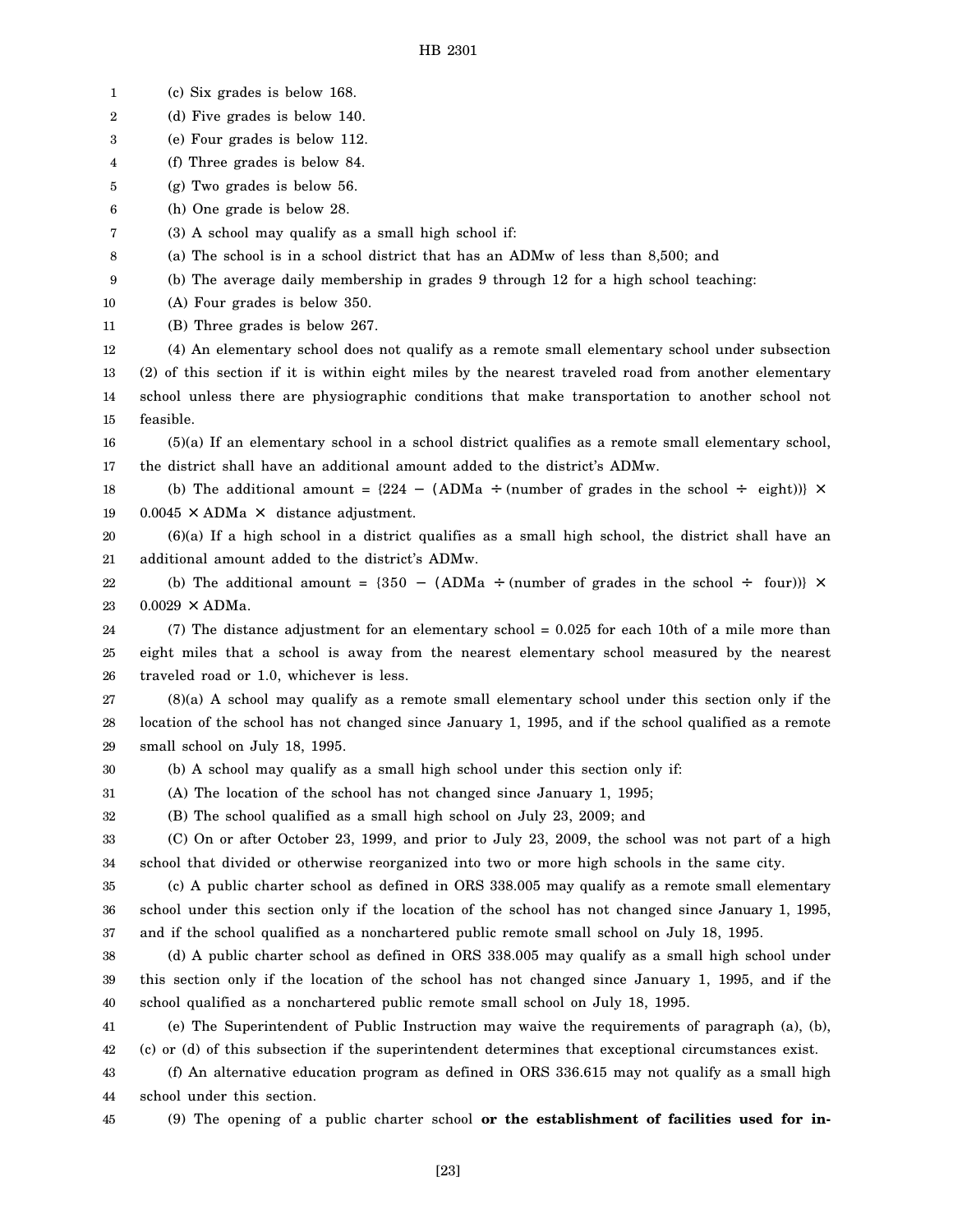1 **struction by a virtual public school** shall not disqualify a school as a remote small elementary

2 3 school under subsection (4) of this section or change the distance adjustment for a school under subsection (7) of this section.

4 5 6 7 8 9 10 11  $(10)(a)$  Notwithstanding subsections  $(2)$ ,  $(4)$ ,  $(5)$  and  $(8)(a)$  and  $(c)$  of this section, if two elementary schools merge and prior to the merger at least one of the elementary schools qualified as a remote small elementary school under this section, the Department of Education shall continue to add an additional amount pursuant to subsection (5) of this section to the ADMw of the school district in which the new merged elementary school is located. The amount added under this subsection shall equal the additional amount that each of the former remote small elementary schools would have received under this section for the remote small elementary school based on the ADMa of each of the elementary schools prior to the merger.

12 13 (b) This subsection applies only to elementary schools located in counties with a population of less than 2,000 and a total area of not more than 1,000 square miles.

14 15 16 17 18 (11)(a) Notwithstanding subsections (3), (6) and (8)(b) and (d) of this section, if two high schools merge and prior to the merger at least one of the high schools qualified as a small high school under this section, the Department of Education shall continue to add an additional amount pursuant to subsection (6) of this section to the ADMw of the school district in which the new merged high school is located that is equal to the higher of:

19 20 21 (A) The additional amount the school district of each of the former small high schools would have received under this section for the small high school based on the ADMa of each of the high schools prior to the merger; or

22 23 (B) In the case of a high school that remains qualified as a small high school under subsection (3) of this section after a merger, the ADMa of the merged small high school.

24 25 26 27 (b) The department shall add the additional amount under this subsection only for the first four fiscal years after the merger of the two high schools is final. If the merger of the two high schools becomes final on or before September 1, for purposes of this paragraph the merger shall be considered final in the prior fiscal year.

28 29 **SECTION 34.** ORS 327.077, as amended by section 7, chapter 705, Oregon Laws 2009, is amended to read:

30 327.077. (1) For purposes of this section:

31 32 (a) The "adjusted average daily membership" or "ADMa" for an elementary school is the average daily membership for the school, but no less than 25.

33 34 (b) The "adjusted average daily membership" or "ADMa" for a high school is the average daily membership for the school, but no less than 60.

35 36 (2) A school may qualify as a remote small elementary school if the average daily membership in grades one through eight for an elementary school teaching:

37 (a) Eight grades is below 224.

38 (b) Seven grades is below 196.

- 39 (c) Six grades is below 168.
- 40 (d) Five grades is below 140.
- 41 (e) Four grades is below 112.
- 42 (f) Three grades is below 84.
- 43 (g) Two grades is below 56.
- 44 (h) One grade is below 28.
- 45 (3) A school may qualify as a small high school if: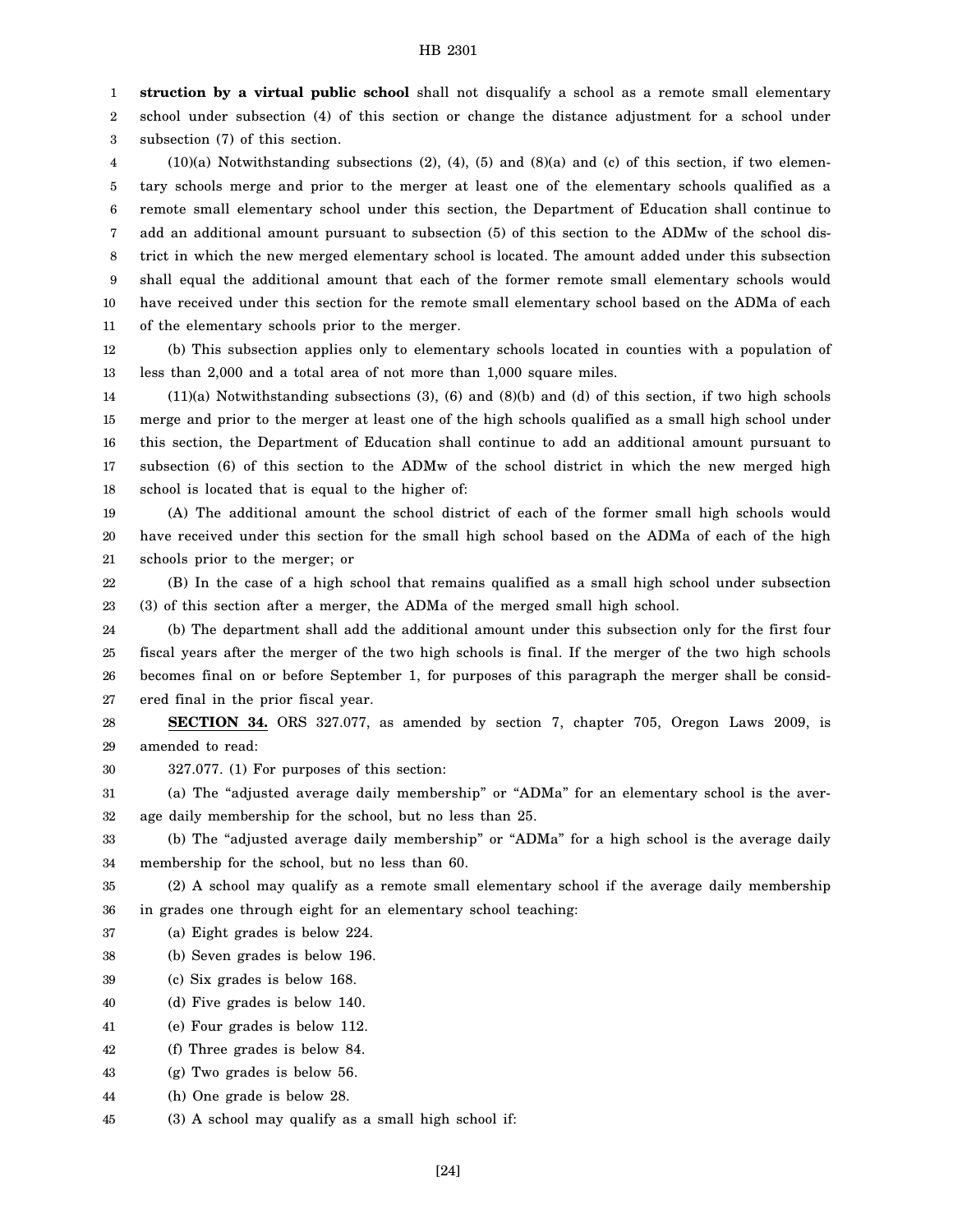1 2 3 4 5 6 7 8 9 10 11 12 13 14 15 16 17 18 19 20 21 22 23 24 25 26 27 28 29 30 31 32 33 34 35 36 37 38 39 40 41 42 43 44 (a) The school is in a school district that has an ADMw of less than 8,500; and (b) The average daily membership in grades 9 through 12 for a high school teaching: (A) Four grades is below 350. (B) Three grades is below 267. (4) An elementary school does not qualify as a remote small elementary school under subsection (2) of this section if it is within eight miles by the nearest traveled road from another elementary school unless there are physiographic conditions that make transportation to another school not feasible. (5)(a) If an elementary school in a school district qualifies as a remote small elementary school, the district shall have an additional amount added to the district's ADMw. (b) The additional amount =  $\{224 - (ADMa \div (number of grades in the school \div eight))\} \times$  $0.0045 \times$  ADMa  $\times$  distance adjustment. (6)(a) If a high school in a district qualifies as a small high school, the district shall have an additional amount added to the district's ADMw. (b) The additional amount = {350 - (ADMa ÷ (number of grades in the school ÷ four))}  $\times$  $0.0029 \times$  ADMa. (7) The distance adjustment for an elementary school = 0.025 for each 10th of a mile more than eight miles that a school is away from the nearest elementary school measured by the nearest traveled road or 1.0, whichever is less. (8)(a) A school may qualify as a remote small elementary school under this section only if the location of the school has not changed since January 1, 1995, and if the school qualified as a remote small school on July 18, 1995. (b) A school may qualify as a small high school under this section only if: (A) The location of the school has not changed since January 1, 1995; (B) The school qualified as a small high school on July 23, 2009; and (C) On or after October 23, 1999, and prior to July 23, 2009, the school was not part of a high school that divided or otherwise reorganized into two or more high schools in the same city. (c) A public charter school as defined in ORS 338.005 may qualify as a remote small elementary school under this section only if the location of the school has not changed since January 1, 1995, and if the school qualified as a nonchartered public remote small school on July 18, 1995. (d) A public charter school as defined in ORS 338.005 may qualify as a small high school under this section only if the location of the school has not changed since January 1, 1995, and if the school qualified as a nonchartered public remote small school on July 18, 1995. (e) The Superintendent of Public Instruction may waive the requirements of paragraph (a), (b), (c) or (d) of this subsection if the superintendent determines that exceptional circumstances exist. (f) An alternative education program as defined in ORS 336.615 may not qualify as a small high school under this section. (9) The opening of a public charter school **or the establishment of facilities used for instruction by a virtual public school** shall not disqualify a school as a remote small elementary school under subsection (4) of this section or change the distance adjustment for a school under subsection (7) of this section. (10)(a) Notwithstanding subsections (3), (6) and (8)(b) and (d) of this section, if two high schools merge and prior to the merger at least one of the high schools qualified as a small high school under this section, the Department of Education shall continue to add an additional amount pursuant to

subsection (6) of this section to the ADMw of the school district in which the new merged high

45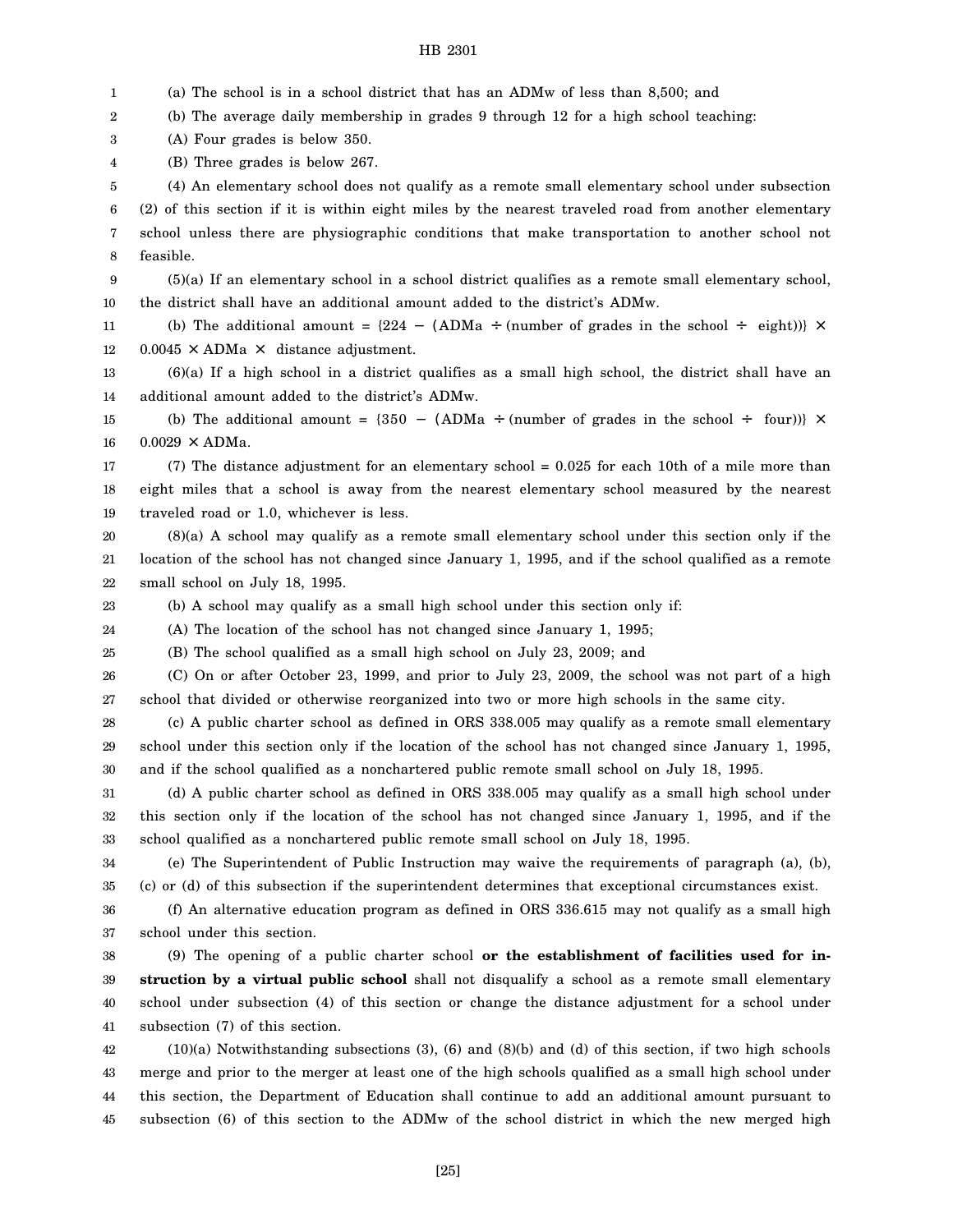1 school is located that is equal to the higher of:

2 3 4 (A) The additional amount the school district of each of the former small high schools would have received under this section for the small high school based on the ADMa of each of the high schools prior to the merger; or

5 6 (B) In the case of a high school that remains qualified as a small high school under subsection (3) of this section after a merger, the ADMa of the merged small high school.

7 8 9 10 (b) The department shall add the additional amount under this subsection only for the first four fiscal years after the merger of the two high schools is final. If the merger of the two high schools becomes final on or before September 1, for purposes of this paragraph the merger shall be considered final in the prior fiscal year.

11

**SECTION 35.** ORS 327.109 is amended to read:

12 13 14 15 16 327.109. (1) Upon receipt from a citizen of Oregon of a complaint that on its face is colorable that a school district**,** [*or*] public charter school **or virtual public school** sponsors, financially supports or is actively involved with religious activity, the Superintendent of Public Instruction or the superintendent's designated representative shall undertake promptly a preliminary investigation of the facts alleged in the complaint.

17 18 19 (2) If, after the preliminary investigation, the superintendent finds that there is a substantial basis to believe that the school district**,** [*or*] public charter school **or virtual public school** sponsors, financially supports or is actively involved with religious activity, the superintendent shall:

20 (a) In the case of a school district:

21 (A) Notify the complainant and the school district;

22 (B) Withhold immediately all funds due the school district under ORS 327.095; and

23 24 (C) Schedule a contested case hearing to be conducted in accordance with ORS 183.413 to 183.470.

25

(b) In the case of a public charter school:

26 27 (A) Notify the complainant, the public charter school, the school district in which the public charter school is located and the sponsor of the public charter school;

28 29 (B) Withhold immediately all funds for the public charter school that, pursuant to ORS 338.155, are due under ORS 327.095 to the school district in which the public charter school is located;

30 31 (C) Order the school district in which the public charter school is located to withhold immediately all funds due the public charter school under ORS 338.155; and

32 33 (D) Schedule a contested case hearing to be conducted in accordance with ORS 183.413 to 183.470.

34 **(c) In the case of a virtual public school:**

35 **(A) Notify the complainant, the virtual public school and the contracting school district;**

36

**(B) Withhold immediately all funds for the virtual public school that, pursuant to section 19 of this 2011 Act, are due to the virtual public school; and**

37 38 **(C) Schedule a contested case hearing to be conducted in accordance with ORS 183.413**

39 **to 183.470.**

40 41 42 43 (3)(a) In the case of a school district if, after the preliminary investigation, the superintendent finds that there is no substantial basis to believe that the school district sponsors, financially supports or is actively involved with religious activity, the superintendent shall notify the complainant and the district of that finding and shall not withhold funds due the district under ORS 327.095 or

44 schedule a hearing.

45 (b) In the case of a public charter school if, after the preliminary investigation, the superinten-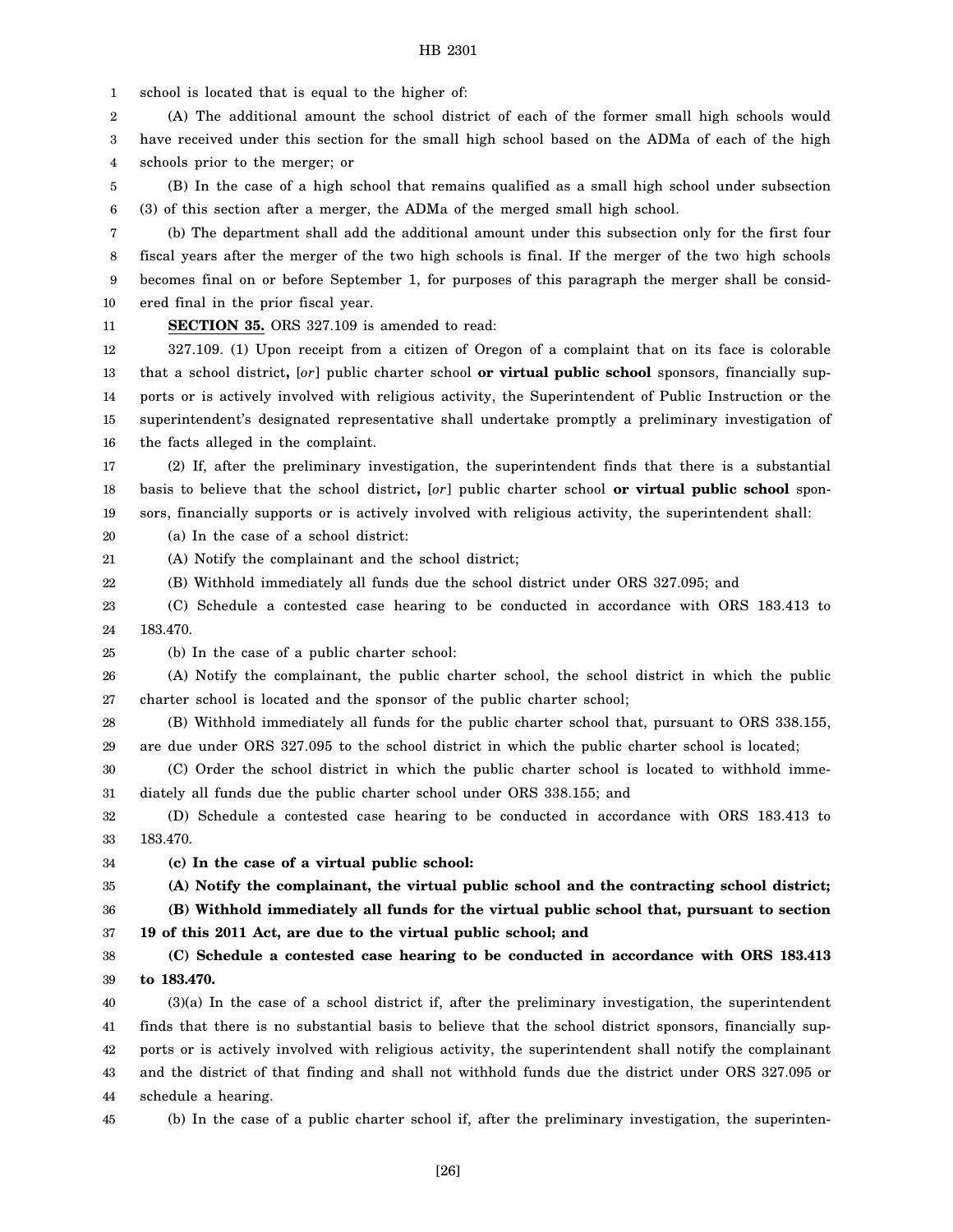1 2 3 4 5 6 7 8 dent finds that there is no substantial basis to believe that the public charter school sponsors, financially supports or is actively involved with religious activity, the superintendent shall notify the complainant, the public charter school, the school district in which the public charter school is located and the sponsor of the public charter school of that finding and shall not schedule a hearing or withhold funds for the public charter school that, pursuant to ORS 338.155, are due under ORS 327.095 to the school district in which the public charter school is located. The superintendent shall also order the school district in which the public charter school is located not to withhold funds due the public charter school under ORS 338.155.

9 10 11 12 13 14 **(c) In the case of a virtual public school if, after the preliminary investigation, the superintendent finds that there is no substantial basis to believe that the virtual public school sponsors, financially supports or is actively involved with religious activity, the superintendent shall notify the complainant, the virtual public school and the contracting school district of that finding and shall not schedule a hearing or withhold funds for the virtual public school that, pursuant to section 19 of this 2011 Act, are due to the virtual public school.**

15 16 17 18 19 20 21 22 (4) During the preliminary investigation, the school district**,** [*or*] public charter school **or virtual public school** shall cooperate to a reasonable degree with the superintendent and provide any evidence that the superintendent considers necessary for the investigation. If the school district**,** [*or*] public charter school **or virtual public school** fails or refuses to cooperate to a reasonable degree with the superintendent during the investigation, the superintendent shall presume that there is a substantial basis to believe that the school district**,** [*or*] public charter school **or virtual public school** sponsors, financially supports or is actively involved with religious activity and shall proceed as provided in subsection (2) of this section.

23 24 25 26 27 (5) If the superintendent makes a finding under subsection (2) or (4) of this section, the school district**,** [*or*] public charter school **or virtual public school** shall receive no funds under ORS 327.095 or 338.155 from the date of the superintendent's finding until the superintendent finds that the school district**,** [*or*] public charter school **or virtual public school** is no longer sponsoring, financially supporting or actively involved with religious activity.

28 29 (6) The funds withheld under this section shall be held in an escrow account and shall be removed from that account only as follows:

30 31 32 33 34 (a) If the superintendent determines, after a contested case hearing, or a court on appeal rules, that the school district**,** [*or*] public charter school **or virtual public school** never sponsored, financially supported or was actively involved with religious activity, the entire amount, including interest thereon, in the escrow account shall be released to the school district**,** [*or*] public charter school **or virtual public school**.

35 36 37 38 39 40 41 42 43 (b) If the superintendent determines, after a contested case hearing, or a court on appeal rules, that the school district**,** [*or*] public charter school **or virtual public school** sponsored, financially supported or was actively involved with religious activity in the past but has ceased to do so, that portion of the amount, including interest thereon, in the escrow account that accrued to the school district**,** [*or*] public charter school **or virtual public school** after the school district**,** [*or*] public charter school **or virtual public school** ceased the proscribed conduct shall be paid to the school district**,** [*or*] public charter school **or virtual public school**. Any amount, including interest thereon, permanently withheld from the school district**,** [*or*] public charter school **or virtual public school** shall revert to the State School Fund or to the General Fund, if the biennium has ended.

44 45 (c) If the school district**,** [*or*] public charter school **or virtual public school** does not cease the proscribed conduct by the beginning of the next school year, the superintendent shall notify the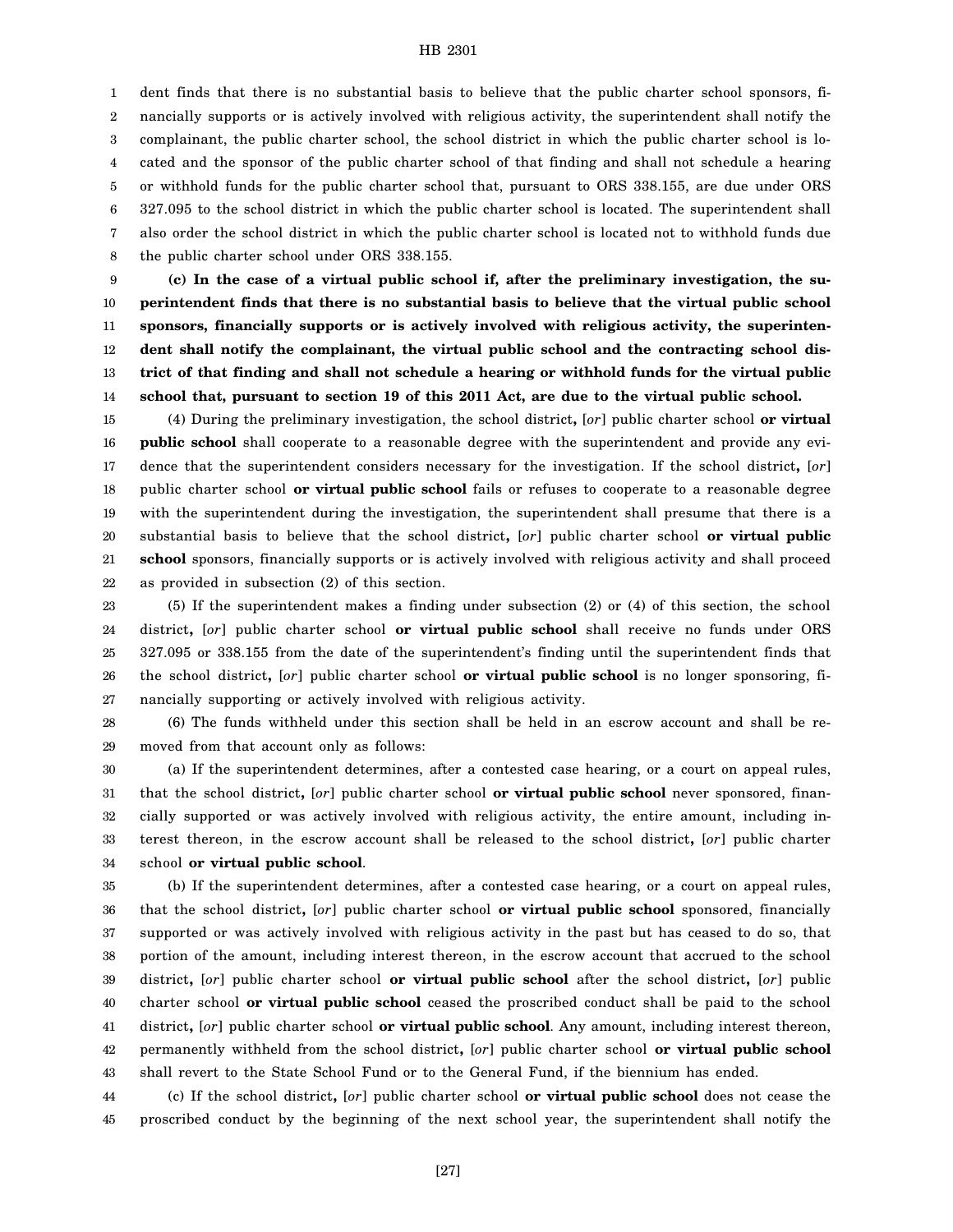1 2 State Treasurer who shall cause the amount in the escrow account, including interest thereon, to revert to the State School Fund or to the General Fund, if the biennium has ended.

3 4 5 6 7 8 (7) If the superintendent schedules a contested case hearing, as provided in subsection (2) of this section, the superintendent may conduct such further investigation of the facts relevant to the complaint as the superintendent considers necessary. In conducting the investigation, the superintendent shall have the power of subpoena to compel production of documents and attendance of witnesses at depositions and may do all things necessary to secure a full and thorough investigation. (8) If a person**,** [*or*] school district**,** [*or*] public charter school **or virtual public school** fails to

9 10 11 comply with any subpoena issued under subsection (7) of this section, a judge of the circuit court of any county, on application of the superintendent, shall compel obedience by proceedings for contempt as in the case of disobedience of the requirements of a subpoena issued from circuit court.

12 **SECTION 36.** ORS 327.355 is amended to read:

13 327.355. As used in this section and ORS 327.357:

14 15 (1)(a) "Small high school" means a public school that is operated by a small school district and that has students in:

16 (A) Grades 9 through 12, with an ADM of less than 350 in grades 9 through 12; or

17 (B) Grades 10 through 12 only, with an ADM of less than 267.

18 19 (b) "Small high school" does not include an alternative education program**,** [*or*] a public charter school **or a virtual public school**.

20 21 (2) "Small school district" means a school district with a weighted average daily membership (ADMw) of less than 8,500.

22 **SECTION 37.** ORS 327.365 is amended to read:

23 24 25 327.365. (1) As used in this section, "public school facility" means a building or premanufactured structure used by a school district**,** [*or*] public charter school **or virtual public school** to provide educational services to children.

26 27 28 (2) In addition to those moneys distributed through the State School Fund, the Department of Education may award grants to school districts**,** [*and*] public charter schools **and virtual public schools** to provide automated external defibrillators in public school facilities.

29 30 (3) The goal of the grant program is to provide automated external defibrillators in at least two public school facilities in each school district.

31 32 33 34 (4) Each school district**,** [*and*] public charter school **and virtual public school** may apply for a grant under this section. The amount of any grant received by a school district**,** [*or*] public charter school **or virtual public school** under this section may not exceed 60 percent of the actual costs for which grant funds may be used under subsection (5) of this section.

35 36 (5) Any school district**,** [*or*] public charter school **or virtual public school** that receives grant funds under this section shall use the funds for:

37 38 (a) Purchasing or leasing automated external defibrillators to be placed in public school facilities;

39 40 (b) Providing training to school district**,** [*and*] public charter school **and virtual public school** employees and volunteers on the use of automated external defibrillators; and

41 42 (c) Any other expense related to providing automated external defibrillators in public school facilities if the expense is approved by the Department of Education.

43 (6) The State Board of Education may adopt rules:

44 45 (a) To establish criteria for awarding grants based on the goal set forth in subsection (3) of this section;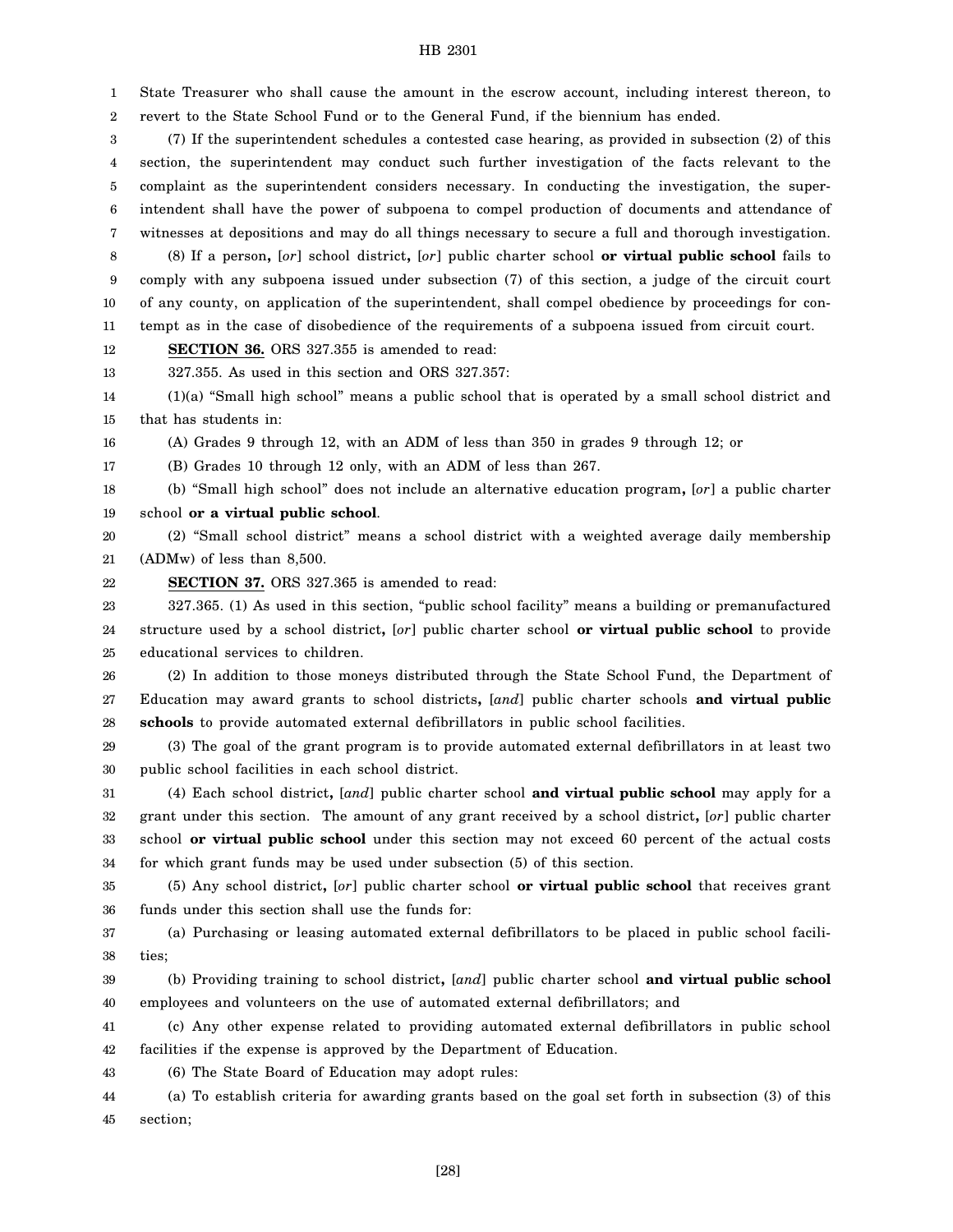1 2 3 4 5 6 7 8 9 10 11 12 13 14 15 16 17 18 19 20 21 22 23 24 25 26 27 28 29 30 31 32 33 34 35 36 37 38 39 40 41 42 43 44 45 (b) To determine the amount of each grant pursuant to subsection (4) of this section; and (c) That are necessary for the administration of this section. (7) The Department of Education shall seek federal grant funds for the purposes of the grant program. (8) For purposes of the grant program, the Department of Education may accept contributions of funds and assistance from the United States Government and its agencies or from any other source, public or private, and agree to conditions placed on the funds not inconsistent with the purposes of the grant program. (9) All funds received by the Department of Education under this section shall be paid into the Department of Education Account established in ORS 326.115 to the credit of the grant program. **SECTION 38.** ORS 329.007 is amended to read: 329.007. As used in this chapter, unless the context requires otherwise: (1) "Academic content standards" means expectations of student knowledge and skills adopted by the State Board of Education under ORS 329.045. (2) "Administrator" includes all persons whose duties require an administrative license. (3) "Board" or "state board" means the State Board of Education. (4) "Community learning center" means a school-based or school-linked program providing informal meeting places and coordination for community activities, adult education, child care, information and referral and other services as described in ORS 329.157. "Community learning center" includes, but is not limited to, a community school program as defined in ORS 336.505, family resource centers as described in ORS 417.725, full service schools, lighted schools and 21st century community learning centers. (5) "Department" means the Department of Education. (6) "English" includes, but is not limited to, reading and writing. (7) "History, geography, economics and civics" includes, but is not limited to, Oregon Studies. (8) "Oregon Studies" means history, geography, economics and civics specific to the State of Oregon. Oregon Studies instruction in Oregon government shall include municipal, county, tribal and state government, as well as the electoral and legislative processes. (9) "Parents" means parents or guardians of students who are covered by this chapter. (10) "Public charter school" has the meaning given that term in ORS 338.005. (11) "School district" means a school district as defined in ORS 332.002, a state-operated school or any legally constituted combination of such entities. (12) "Second languages" means any foreign language or American Sign Language. (13) "Teacher" means any licensed employee of a school district who has direct responsibility for instruction, coordination of educational programs or supervision of students and who is compensated for such services from public funds. "Teacher" does not include a school nurse, as defined in ORS 342.455, or a person whose duties require an administrative license. (14) "The arts" includes, but is not limited to, literary arts, performing arts and visual arts. **(15) "Virtual public school" has the meaning given that term in section 1 of this 2011 Act.** [*(15)*] **(16)** "21st Century Schools Council" means a council established pursuant to ORS 329.704. **SECTION 39.** ORS 329.045 is amended to read: 329.045. (1) In order to achieve the goals contained in ORS 329.025, the State Board of Education shall regularly and periodically review and revise its Common Curriculum Goals, performance indicators and diploma requirements. This includes Essential Learning Skills and rigorous academic content standards in mathematics, science, English, history, geography, economics, civics, physical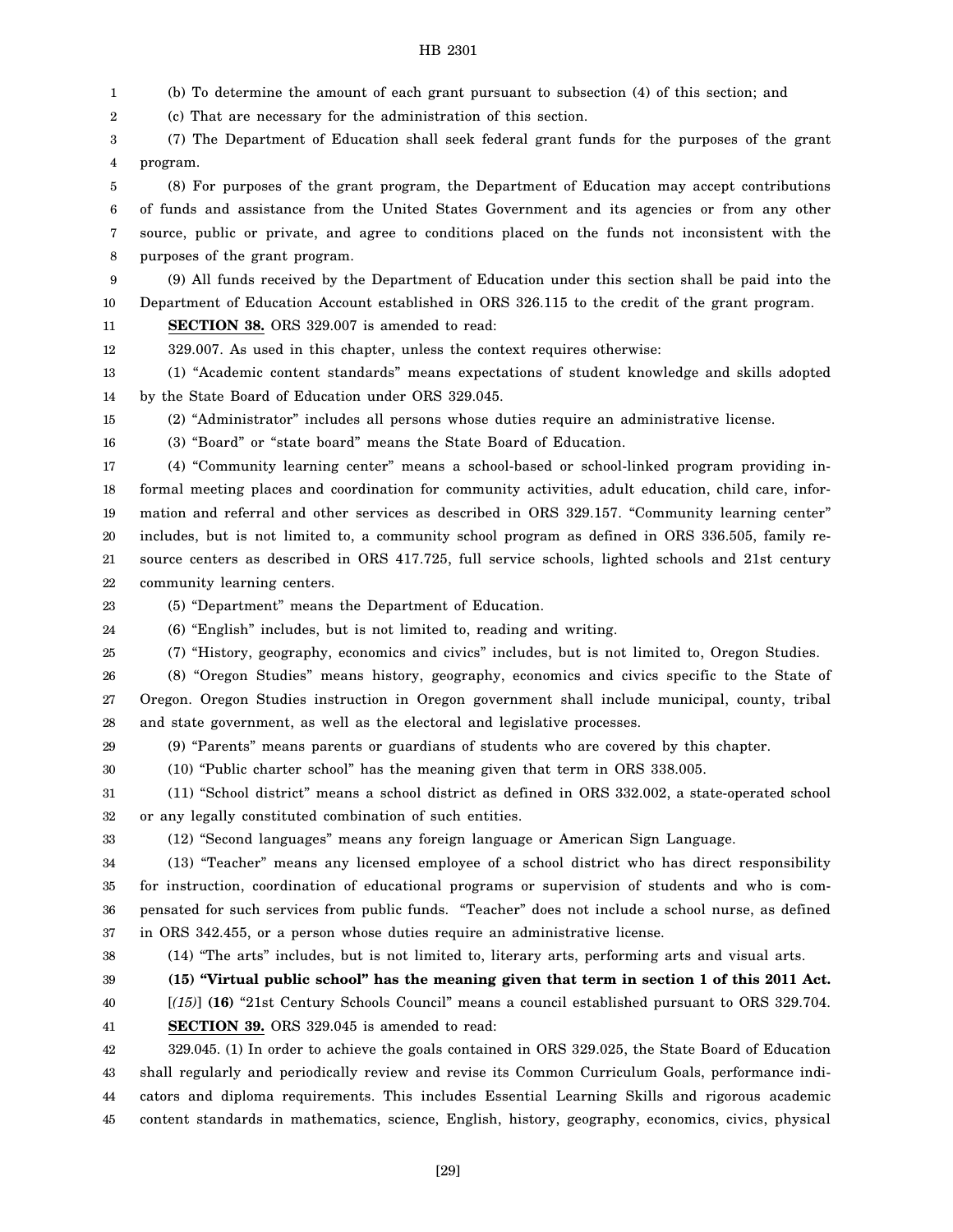1 2 education, health, the arts and second languages. School districts**,** [*and*] public charter schools **and virtual public schools** shall maintain control over course content, format, materials and teaching

3 4 methods. The regular review shall involve teachers and other educators, parents of students and other citizens and shall provide ample opportunity for public comment.

5 6 7 8 9 10 11 12 (2) The State Board of Education shall continually review and revise all adopted academic content standards necessary for students to successfully transition to the next phase of their education. (3) School districts**,** [*and*] public charter schools **and virtual public schools** shall offer students instruction in mathematics, science, English, history, geography, economics, civics, physical education, health, the arts and second languages that meets the academic content standards adopted by the State Board of Education and meets the requirements adopted by the State Board of Education and the board of the school district**,** [*or*] **sponsor of the** public charter school **or the contracting school district of the virtual public school**.

13

**SECTION 40.** ORS 329.085 is amended to read:

14 15 16 17 329.085. (1) To facilitate the attainment and successful implementation of educational standards under ORS 326.051 (1)(a) and 329.025, the State Board of Education or its designee shall assess the effectiveness of each public school, public charter school**, virtual public school** and school district. The findings of the assessment shall be reported to the school or school district within six months.

18 19 (2) The board shall establish the standards, including standards of accessibility to educational opportunities, upon which the assessment is based.

20 21 (3) On a periodic basis, the board shall review school and school district standards and credit and performance requirements. The board shall seek public input in this process.

22 **SECTION 41.** ORS 329.115 is amended to read:

23 24 25 26 27 329.115. (1) Prior to December 1 of each year, the Superintendent of Public Instruction shall issue an Oregon Report Card on the state of the public schools and progress toward achieving the goals contained in ORS 329.025. The purpose of the Oregon Report Card is to monitor trends among school districts and Oregon's progress toward achieving the goals stated in this chapter and the Department of Education key performance measures established by the Oregon Progress Board.

28 (2) The Oregon Report Card shall include information on the following:

- 29 (a) Student performance on Oregon state assessments and national assessments;
- 30 (b) Data required by the federal No Child Left Behind Act of 2001 (P.L. 107-110, 115 Stat. 1425);
- 31 (c) Public school funding, expenditures and employee salary information;
- 32 (d) Instructional hours;
- 33 (e) School staff information;
- 34 (f) District size, student demographics and student enrollment;
- 35 (g) Dropout rates;
- 36 (h) Alternative education programs;
- 37 (i) Public charter schools;
- 38 **(j) Virtual public schools;**
- 39 [*(j)*] **(k)** Early childhood education and Oregon prekindergarten; and
- 40 [*(k)*] **(L)** Programs for students with special needs.
- 41 **SECTION 42.** ORS 329.451 is amended to read:

42 329.451. (1)(a) At or before grade 12, a school district**,** [*or*] public charter school **or virtual**

43 44 **public school** shall award a high school diploma to a student who completes the requirements established by subsection (2) of this section.

45 (b) A school district**,** [*or*] public charter school **or virtual public school** shall award a modified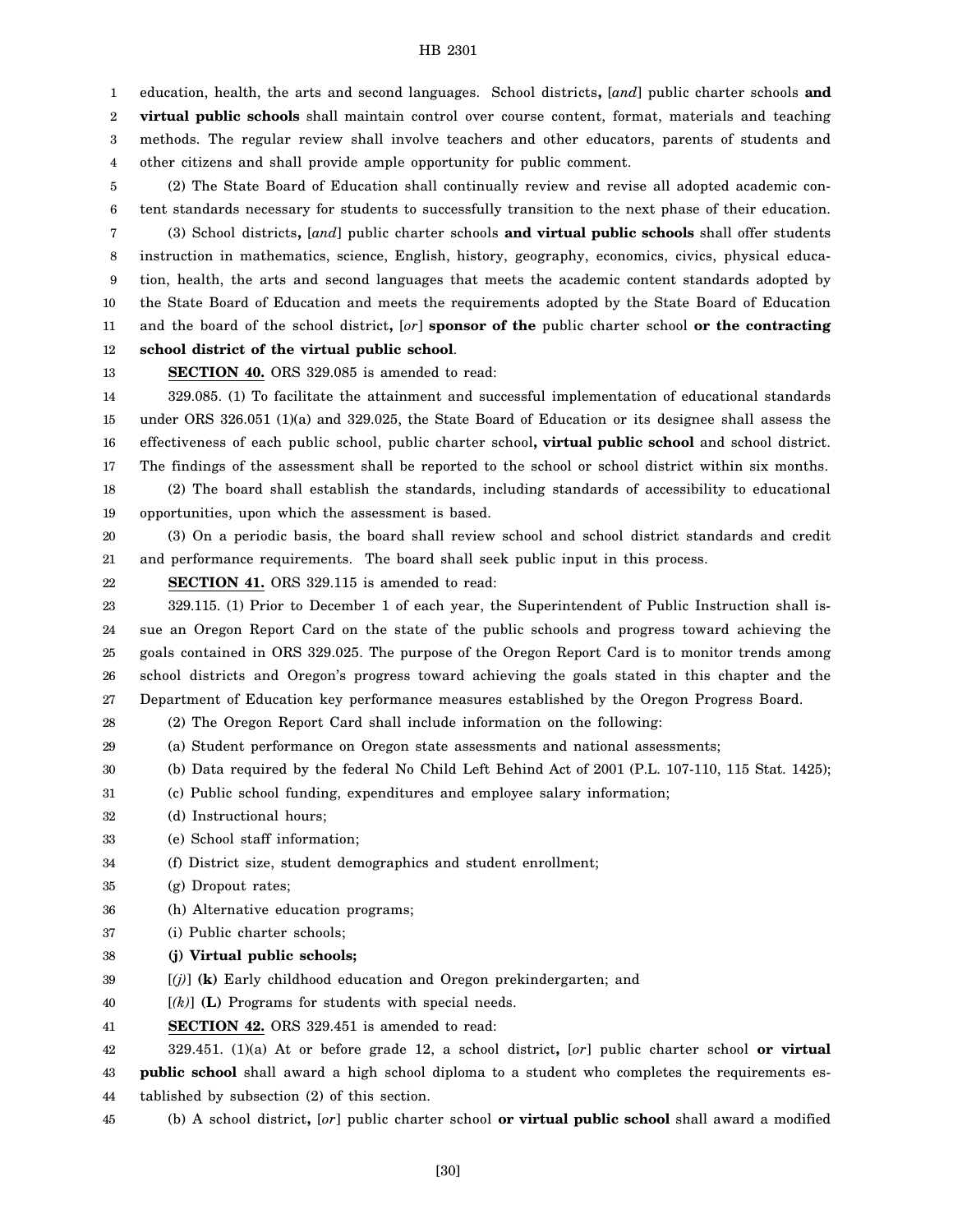1 diploma to a student who satisfies the requirements established by subsection (7) of this section, an

2 extended diploma to a student who satisfies the requirements established by subsection (8) of this

3 section or an alternative certificate to a student who satisfies the requirements established by sub-

4 section (9) of this section.

5 6 7 8 (c) A school district**,** [*or*] public charter school **or virtual public school** may not deny a student who has the documented history described in subsection (7)(b) or (8)(b) and (c) of this section the opportunity to pursue a diploma with more stringent requirements than a modified diploma or an extended diploma for the sole reason that the student has the documented history.

9 10 11 (d) A school district**,** [*or*] public charter school **or virtual public school** may award a modified diploma or extended diploma to a student only upon the consent of the parent or guardian of the student.

12 13 14 15 (2) In order to receive a high school diploma from a school district**,** [*or*] public charter school **or virtual public school**, a student must satisfy the requirements established by the State Board of Education and the [*school*] district or [*public charter*] school and, while in grades 9 through 12, must complete at least:

16 (a) Twenty-four total credits;

17 (b) Three credits of mathematics; and

18 (c) Four credits of English.

19 20 21 (3) Notwithstanding subsection (2) of this section, a school district**,** [*or*] public charter school **or virtual public school** may award a high school diploma to a student who does not satisfy the requirements of subsection (2)(b) or (c) of this section if the student:

22 23 (a) Has met or exceeded the academic content standards for mathematics or English established by the board, as demonstrated on Oregon state assessments; or

24

(b) Displays proficiency in mathematics or English at a level established by the board.

25 26 27 28 29 (4) A student may satisfy the requirements of subsection (2) of this section in less than four years. If a student satisfies the requirements of subsection (2) of this section and a school district**,** [*or*] public charter school **or virtual public school** has the consent of the student's parent or guardian, the [*school*] district or [*public charter*] school shall award a high school diploma to the student upon request from the student.

30 31 32 33 (5) If a school district**,** [*or*] public charter school **or virtual public school** has the consent of a student's parent or guardian, the [*school*] district or [*public charter*] school may advance the student to the next grade level if the student has satisfied the requirements for the student's current grade level.

34 35 (6) The requirement for obtaining the consent of a student's parent or guardian under subsections (4) and (5) of this section does not apply to a student who is:

36 (a) Emancipated pursuant to ORS 419B.550 to 419B.558; or

37 (b) 18 years of age or older.

38 39 40 41 (7) A school district**,** [*or*] public charter school **or virtual public school** shall award a modified diploma only to students who have demonstrated the inability to meet the full set of academic content standards for a high school diploma with reasonable modifications and accommodations. To be eligible for a modified diploma, a student must:

42 43 (a) Satisfy the requirements for a modified diploma established by the State Board of Education; and

44 45 (b) Have a documented history of an inability to maintain grade level achievement due to significant learning and instructional barriers or have a documented history of a medical condition that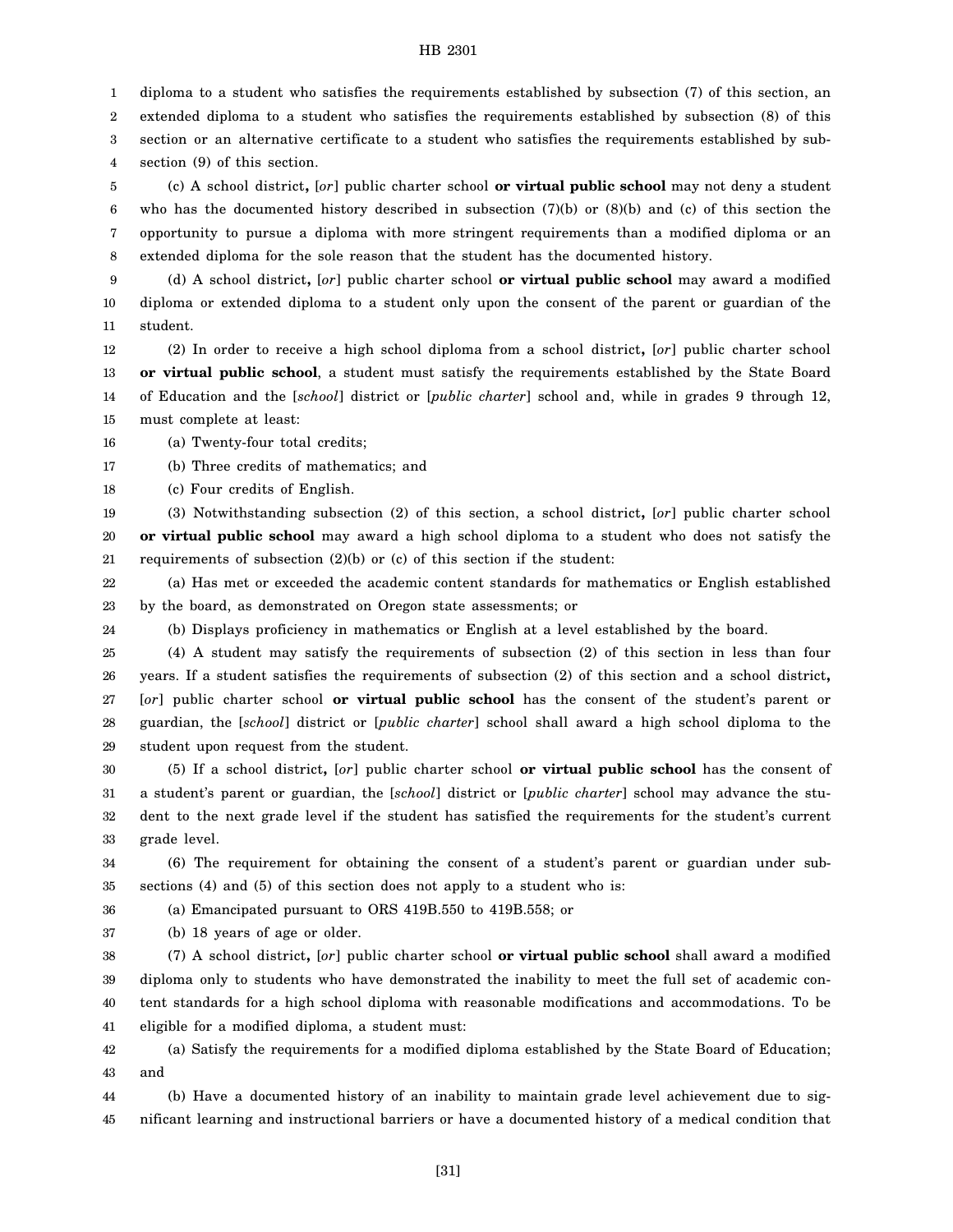1 creates a barrier to achievement.

2 3 4 5 (8) A school district**,** [*or*] public charter school **or virtual public school** shall award an extended diploma only to students who have demonstrated the inability to meet the full set of academic content standards for a high school diploma with reasonable modifications and accommodations. To be eligible for an extended diploma, a student must:

6 7 8 (a) While in grade nine through completion of high school, complete 12 credits, which may not include more than six credits earned in a self-contained special education classroom and shall include:

- 9 (A) Two credits of mathematics;
- 10 (B) Two credits of English;
- 11 (C) Two credits of science;
- 12 (D) Three credits of history, geography, economics or civics;
- 13 (E) One credit of health;

32

36

- 14 (F) One credit of physical education; and
- 15 (G) One credit of the arts or a second language;

16 17 18 (b) Have a documented history of an inability to maintain grade level achievement due to significant learning and instructional barriers or have a documented history of a medical condition that creates a barrier to achievement; and

19 20 (c)(A) Participate in an alternate assessment beginning no later than grade six and lasting for two or more assessment cycles; or

21 22 23 (B) Have a serious illness or injury that occurs after grade eight, that changes the student's ability to participate in grade level activities and that results in the student participating in alternate assessments.

24 25 26 27 28 (9) A school district**,** [*or*] public charter school **or virtual public school** shall award an alternative certificate to a student who does not satisfy the requirements for a high school diploma, a modified diploma or an extended diploma if the student meets requirements established by the board of the school district**,** [*or*] **sponsor of the** public charter school **or the contracting school district of the virtual public school**.

29 30 31 (10) A student who receives a modified diploma, an extended diploma or an alternative certificate shall have the option of participating in a high school graduation ceremony with the class of the student.

(11) A school district**,** [*or*] public charter school **or virtual public school** shall:

33 34 35 (a) Ensure that students have access to the appropriate resources to achieve a high school diploma, a modified diploma, an extended diploma or an alternative certificate at each high school in the school district or at the public charter school **or virtual public school**.

(b) Provide literacy instruction to all students until graduation.

37 38 39 (c) Beginning in grade five, annually provide information to the parents or guardians of a student taking an alternate assessment of the availability of a modified diploma, an extended diploma and an alternative certificate and the requirements for the diplomas and certificate.

40 41 42 43 (12) The State Board of Education shall submit for review by the legislative committees on education or the interim legislative committees on education, as appropriate, any proposed rules to implement requirements for a high school diploma, a modified diploma, an extended diploma or an alternative certificate prior to the adoption of those rules by the board.

44 **SECTION 43.** ORS 329.485 is amended to read:

45 329.485. (1) As used in this section: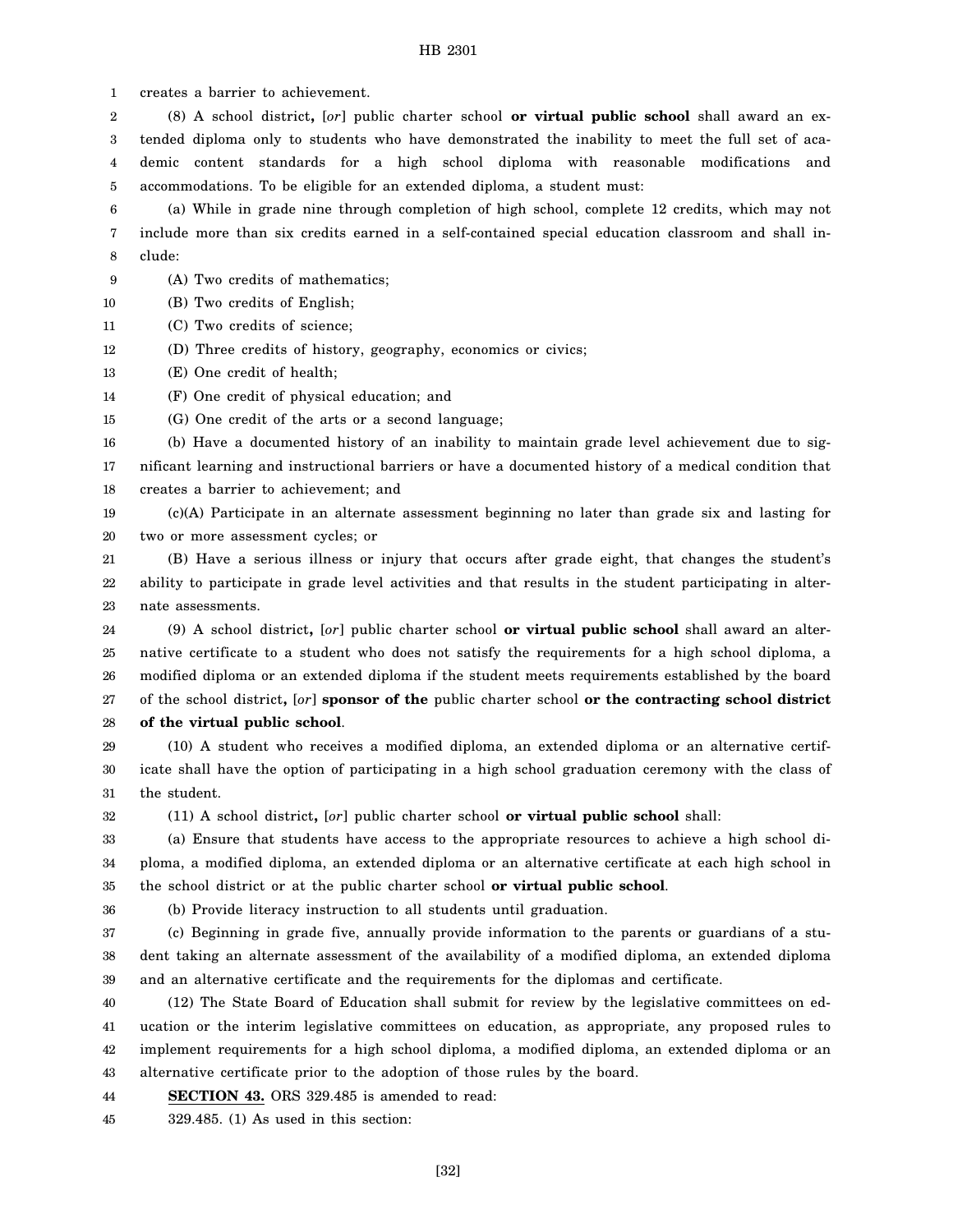1 2 (a) "Content-based assessment" means testing of the understanding of a student of a predetermined body of knowledge.

3 4 (b) "Criterion-referenced assessment" means testing of the knowledge or ability of a student with respect to some standard.

5 6 (c) "Performance-based assessment" means testing of the ability of a student to use knowledge and skills to create a complex or multifaceted product or complete a complex task.

7 8 9 10 11 (2)(a) The Department of Education shall implement statewide a valid and reliable assessment system for all students that meets technical adequacy standards. The assessment system shall include criterion-referenced assessments including performance-based assessments, content-based assessments, and other valid methods to measure the academic content standards and to identify students who meet or exceed the standards.

12 13 (b) The department shall develop the statewide assessment system in mathematics, science, English, history, geography, economics and civics.

14 15 16 17 (3) In addition to the assessment system implemented under subsection (2) of this section, the department may make available to school districts**,** [*and*] public charter schools **and virtual public schools** an assessment system that uses criterion-referenced assessments including performancebased assessments and content-based assessments to:

18 19 (a) Measure a student's progress in achieving the academic content standards for the student's current grade level;

20 21 22 23 (b) Determine the grade level of the understanding, knowledge or ability of a student, which shall be determined regardless of the actual grade level of the student and may be determined by adapting the assessment during the assessment process as a result of the performance of the student; (c) Track and provide reports on the progress of a student based on the information provided

24 under paragraphs (a) and (b) of this subsection; and

25 26 (d) Provide predictions of anticipated student progress that are based on the information provided under this subsection and not on the current grade level of the student.

27 28 29 30 (4)(a) School districts**,** [*and*] public charter schools **and virtual public schools** shall implement the statewide assessment system in mathematics, science and English. In addition, school districts**,** [*and*] public charter schools **and virtual public schools** may implement the statewide assessment system in history, geography, economics and civics.

31 32 (b) School districts**,** [*and*] public charter schools **and virtual public schools** may implement the assessment system described in subsection (3) of this section.

33 34 35 36 37 38 39 (5) Each year the resident district shall be accountable for determining the student's progress toward achieving the academic content standards. Progress toward the academic content standards shall be measured in a manner that clearly enables the student and parents to know whether the student is making progress toward meeting or exceeding the academic content standards. In addition, the district shall adopt a grading system based on the local school district board adopted course content of the district's curriculum. The grading system shall clearly enable the student and parents to know how well the student is achieving course requirements.

40 41 42 (6) If a student has not met or has exceeded all of the academic content standards, the school district shall make additional services or alternative educational or public school options available to the student.

43 44 45 (7) If the student to whom additional services or alternative educational options have been made available does not meet or exceed the academic content standards within one year, the school district, with the consent of the parents, shall make an appropriate placement, which may include an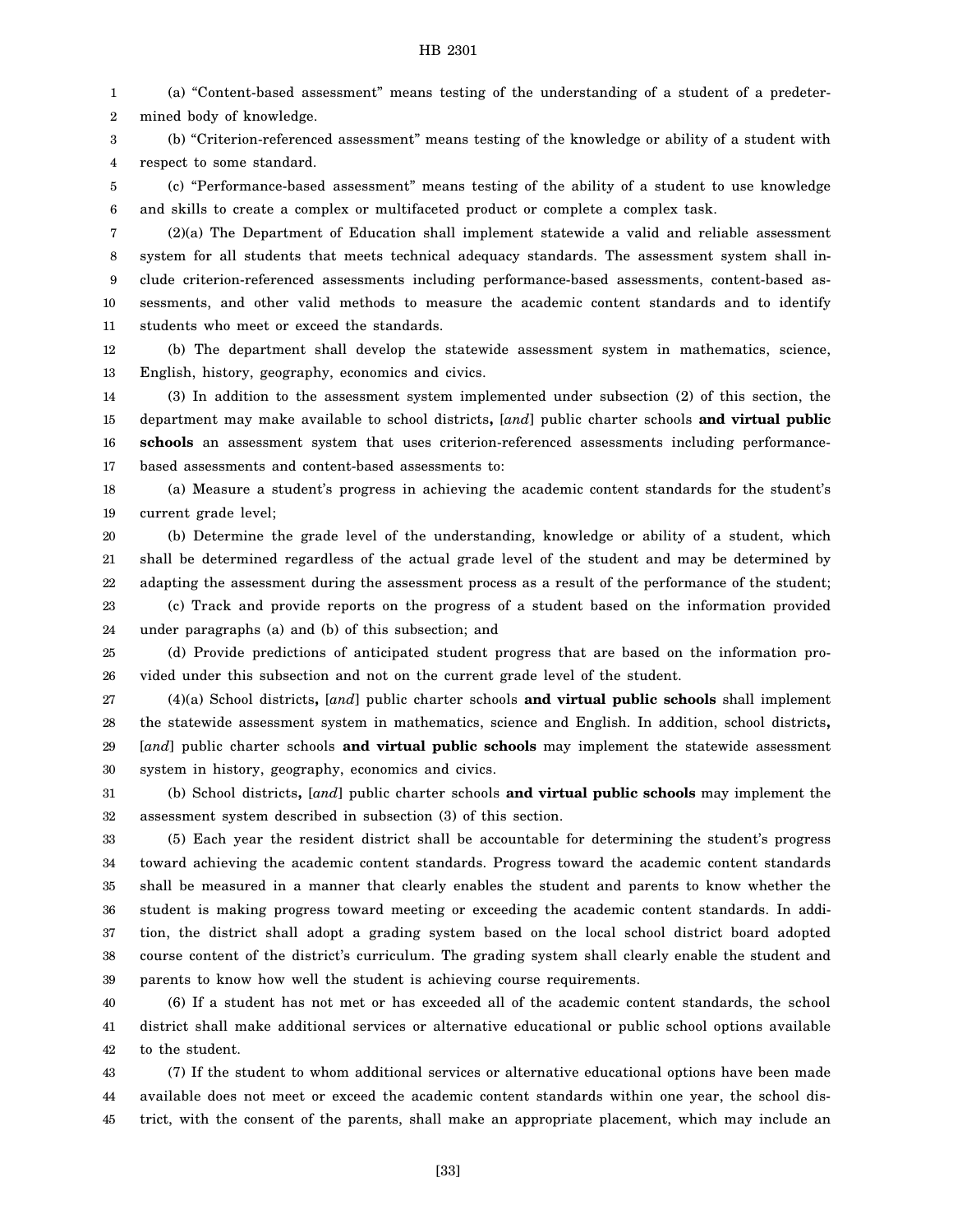1 alternative education program or the transfer of the student to another public school in the district

2 or to a public school in another district that agrees to accept the student. The district that receives

3 the student shall be entitled to payment. The payment shall consist of:

4 5 (a) An amount equal to the district expenses from its local revenues for each student in average daily membership, payable by the resident district in the same year; and

6 7 (b) Any state and federal funds the attending district is entitled to receive payable as provided in ORS 339.133 (2).

8

**SECTION 44.** ORS 329.840 is amended to read:

9 10 11 329.840. (1) There is created the Oregon Virtual School District within the Department of Education. The purpose of the Oregon Virtual School District is to provide online courses to kindergarten through grade 12 public school students.

12 13 14 15 16 17 18 (2) The Oregon Virtual School District shall provide online courses that meet academic content standards as defined in ORS 329.007 and meet other criteria adopted by the State Board of Education. Any person who teaches an online course must be properly licensed or registered as required by ORS 338.135 **or section 17 of this 2011 Act** and **ORS** 342.173 for a person employed by a school district**,** [*or*] public charter school **or virtual public school**. All school districts**,** [*and*] public charter schools **and virtual public schools** may allow students to access the online courses offered by the Oregon Virtual School District.

19 20 21 22 (3) The Superintendent of Public Instruction may contract with education service districts, school districts, public charter schools, **virtual public schools,** community colleges, state institutions of higher education or any other public entity to provide online courses through the Oregon Virtual School District.

23 24 25 26 27 (4) Statutes and rules that apply to other school districts do not apply to the Oregon Virtual School District except as provided under this section or by rule of the State Board of Education. The Oregon Virtual School District is not considered a school district for purposes of apportionment of the State School Fund and the department may not receive a direct apportionment under ORS 327.008 from the State School Fund for the Oregon Virtual School District.

28 29 (5) The board may adopt the rules necessary for the administration of the Oregon Virtual School District and shall adopt rules to establish:

30 31 (a) The procedure and criteria to be used for the selection of online courses to be offered through the Oregon Virtual School District;

32 33 (b) The qualifications of students who may access online courses through the Oregon Virtual School District;

34 35 (c) The number of credits for which students may access online courses through the Oregon Virtual School District; and

36 37 (d) The student-to-teacher ratio for online courses offered through the Oregon Virtual School District.

38 **SECTION 45.** ORS 332.016 is amended to read:

39 40 332.016. (1) A person who is an employee of a school district may not serve as a member of the district school board for the district by which the employee is employed.

41 42 43 (2) A person who is an employee of a public charter school may not serve as a member of the district school board of the district in which the public charter school that employs the person is located.

44 45 **(3) A person who is an employee of a virtual public school may not serve as a member of the district school board of the contracting school district of the virtual public school.**

[34]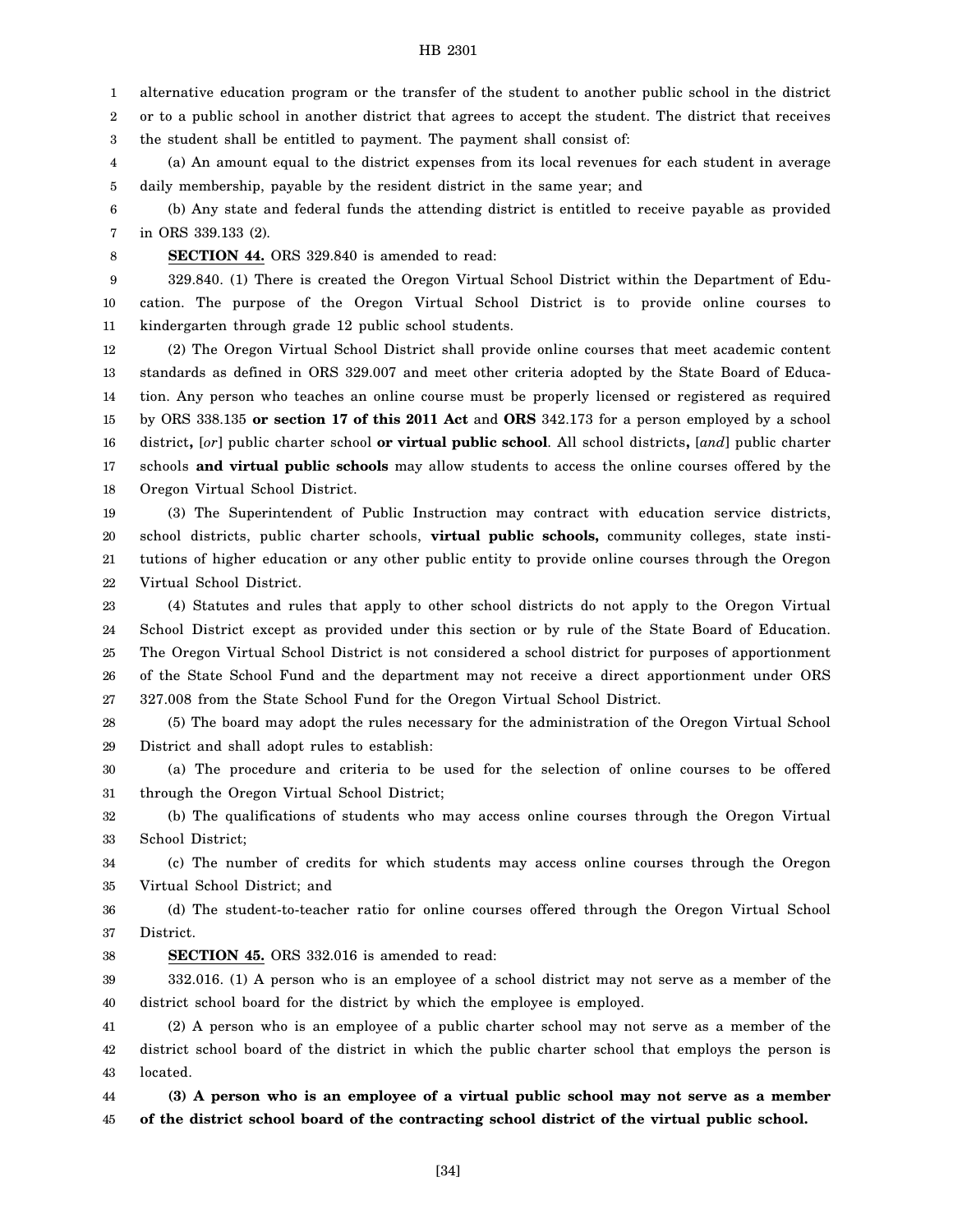1 2 3 4 5 6 7 8 9 10 11 12 13 14 15 16 17 18 19 20 21 22 23 24 25 26 27 28 29 30 31 32 33 34 35 36 37 38 39 40 41 42 43 44 [*(3)*] **(4)** Notwithstanding [*subsection (1) or (2)*] **subsections (1) to (3)** of this section, a person who is an employee of a school district**,** [*or a*] public charter school **or virtual public school** may serve as a member of the district school board for the district by which the employee is employed**,** [*or*] the district in which the public charter school that employs the person is located **or the contracting school district of the virtual public school** if: (a) The person is employed by the district**,** [*or*] public charter school **or virtual public school** as a substitute school bus driver; and (b) The district has an average daily membership (ADM), as defined in ORS 327.006, of 50 or less. [*(4)*] **(5)** A district school board member who was eligible to serve on a district school board under subsection [*(3)*] **(4)** of this section at the beginning of the member's term of office may continue to serve on the board for the remainder of the member's term of office regardless of any change to the ADM of the district. **SECTION 46.** ORS 332.207 is amended to read: 332.207. (1) As used in this section: (a) "School" means a school operated by a school district**,** [*or*] a public charter school **or a facility used for the instruction of students of a virtual public school**. (b) "T type light bulb" means a metal halide or mercury vapor light bulb that has an internal mechanism that shuts off the light within 15 minutes after the bulb is broken. (2) A school may use only a T type light bulb in a light fixture that is designed for metal halide or mercury vapor light bulbs. (3) This section does not apply to light fixtures used to light a stadium field, an outdoor athletic field or any other outdoor light fixtures except outdoor light fixtures in covered areas used by persons for recreational or educational activities. **SECTION 47.** ORS 334.175 is amended to read: 334.175. (1) An education service district shall provide regionalized core services to component school districts. The goals of these services are to: (a) Assist component school districts in meeting the requirements of state and federal law; (b) Improve student learning; (c) Enhance the quality of instruction provided to students; (d) Provide professional development to component school district employees; (e) Enable component school districts and the students who attend schools in those districts to have equitable access to resources; and (f) Maximize operational and fiscal efficiencies for component school districts. (2) The services provided by an education service district shall be provided according to a local service plan developed by the education service district and component school districts. The education service district and component school districts shall develop the local service plan to meet the goals specified in subsection (1) of this section. The local service plan must include services in at least the following areas: (a) Programs for children with special needs, including but not limited to special education services, services for at-risk students and professional development for employees who provide those services. (b) Technology support for component school districts and the individual technology plans of those districts, including but not limited to technology infrastructure services, data services, in-

45 structional technology services, distance learning and professional development for employees who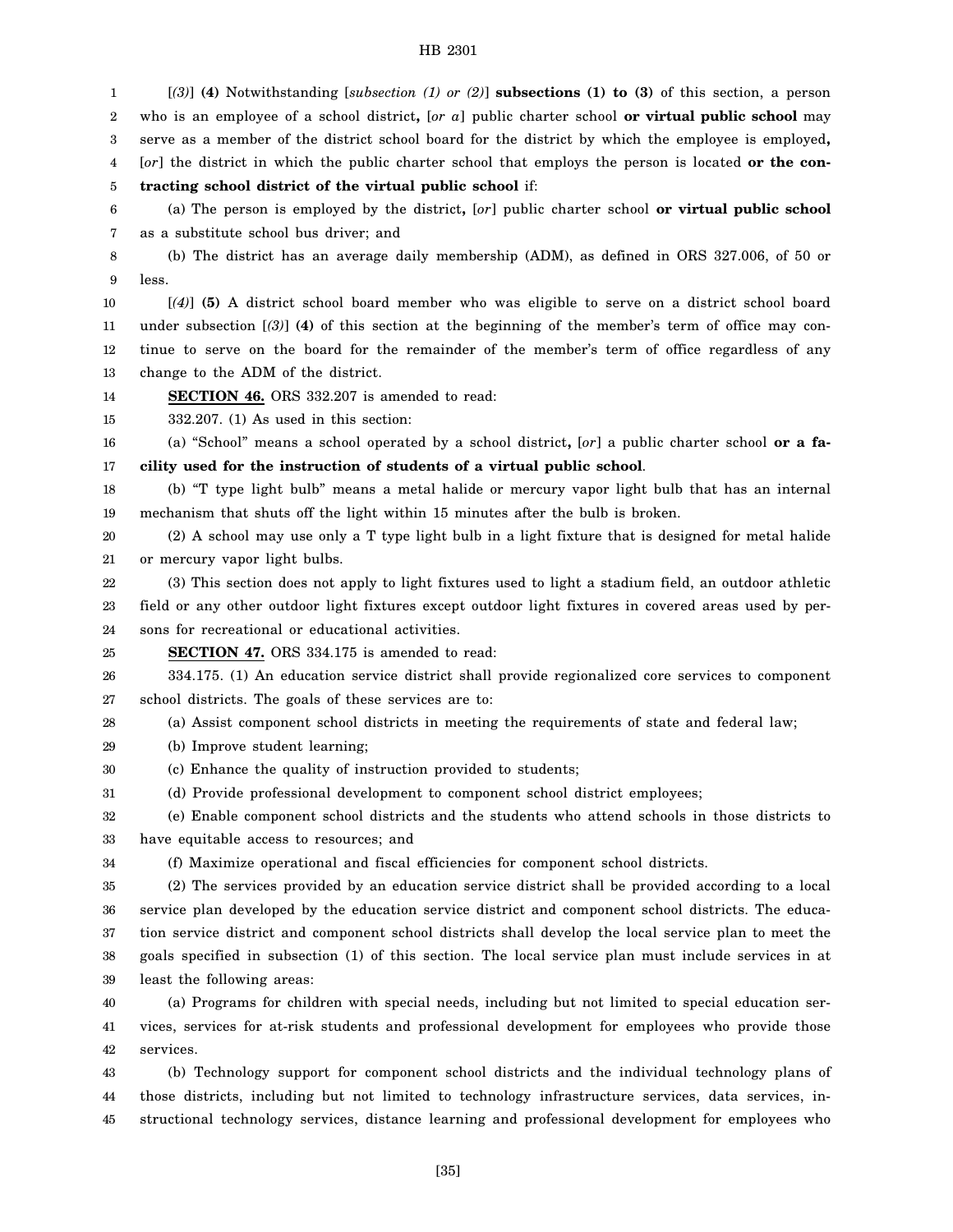1 provide those services.

2 (c) School improvement services for component school districts, including but not limited to:

3 4 (A) Services designed to support component school districts in meeting the requirements of state and federal law;

5 6 7 (B) Services designed to allow the education service district to participate in and facilitate a review of the state and federal standards related to the provision of a quality education by component school districts;

8 (C) Services designed to support and facilitate continuous school improvement planning;

9 (D) Services designed to address schoolwide behavior and climate issues;

10 (E) Services designed to support career and technical education; and

11 12 (F) Professional development for employees who provide the services described in this paragraph.

13 14 15 16 (d) Administrative and support services for component school districts, including but not limited to services designed to consolidate component school district business functions, liaison services between the Department of Education and component school districts and registration of children being taught by private teachers, parents or legal guardians pursuant to ORS 339.035.

17 18 (e) Other services that an education service district is required to provide by state or federal law, including but not limited to services required under ORS 339.005 to 339.090.

19 20 (3) In addition to the services specified in subsection (2) of this section, a local service plan may include other services that are designed to meet regional needs.

21 22 (4) A local service plan shall also contain annual performance measures for the education service district.

23 (5) A local service plan must:

24 (a) Be adopted by the board of the education service district.

25 26 27 28 29 (b) After being adopted by the board of the education service district, be approved on or before March 1 by resolution of two-thirds of the component school districts that are a part of the education service district and that have at least a majority of the pupils included in the average daily membership of the education service district, as determined by the reports of such school districts for the preceding year, enrolled in the schools of the school districts.

30 31 32 33 34 (6) Notwithstanding the process for approval and adoption required by subsection (5) of this section, if the component school districts approve an amendment to a local service plan pursuant to subsection (5)(b) of this section, the board of an education service district may amend a local service plan that has been previously adopted by the board and approved by the component school districts. An amendment to a local service plan may be done at any time.

35 36 37 38 39 (7) An education service district may provide the services required by the local service plan directly through the staff of the district. In addition, an education service district may provide services required by the local service plan through the operation of a public school, a public charter school pursuant to ORS chapter 338, **a virtual public school pursuant to sections 9 to 21 of this 2011 Act,** an alternative school or a preschool.

40 41 42 (8) An education service district may provide the services required by the local service plan in cooperation with another education service district or with a school district. In addition, an education service district may contract with a public or private entity for the provision of services.

43 44 **SECTION 48.** ORS 336.631, as amended by section 7, chapter 72, Oregon Laws 2010, is amended to read:

45 336.631. (1) Prior to contracting with or distributing any public funds to a private alternative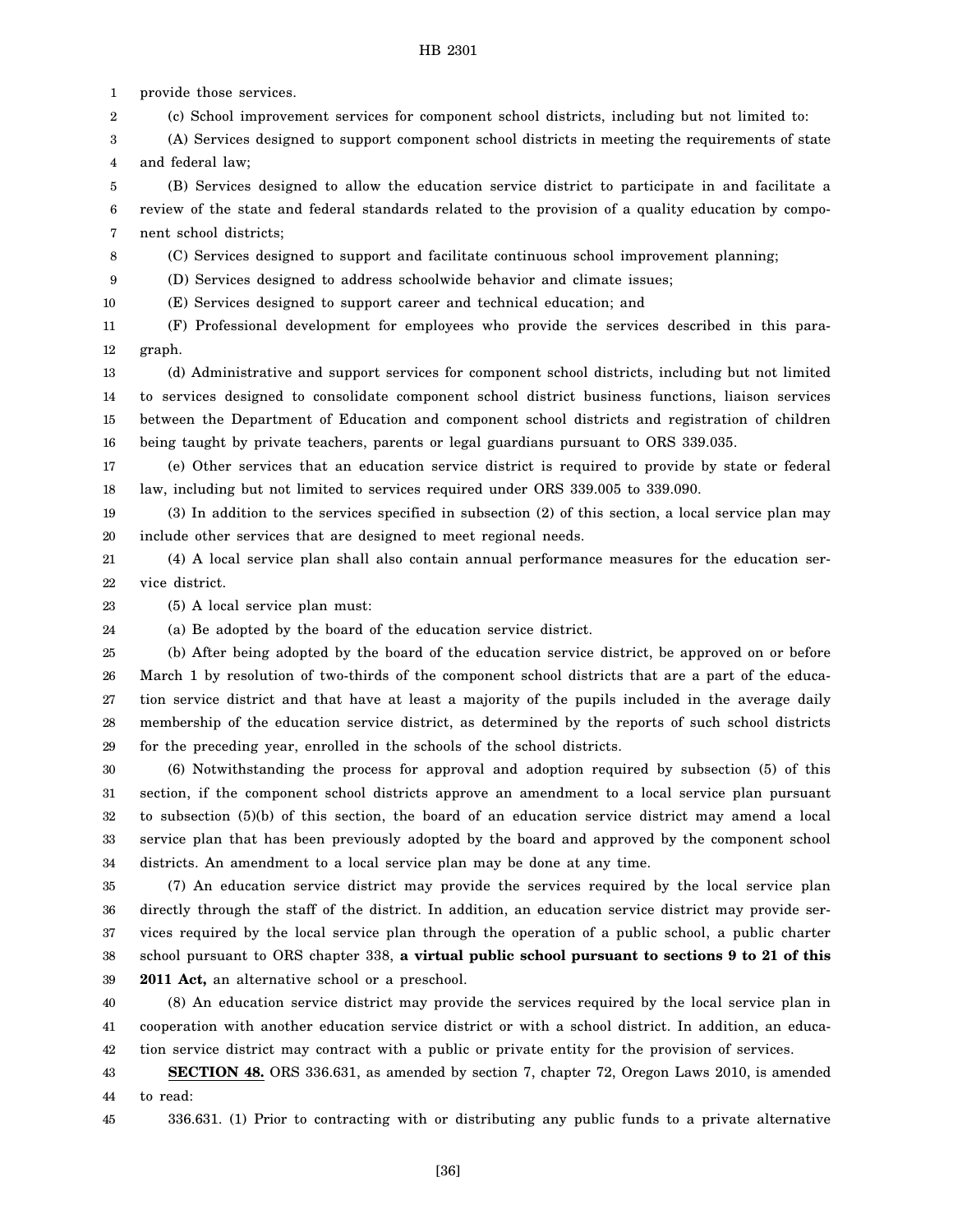| 1  | education program, a district school board shall:                                                   |
|----|-----------------------------------------------------------------------------------------------------|
| 2  | (a) Annually approve the private alternative education program;                                     |
| 3  | (b) Determine that the private alternative education program is registered with the Department      |
| 4  | of Education; and                                                                                   |
| 5  | (c) Determine that the private alternative education program complies with the requirements         |
| 6  | of subsection $(2)$ of this section and ORS 336.625 $(3)(c)$ .                                      |
| 7  | (2) The following laws apply to private alternative education programs that are registered with     |
| 8  | the Department of Education under ORS 336.635 in the same manner as the laws apply to school        |
| 9  | districts and public schools:                                                                       |
| 10 | (a) Federal law;                                                                                    |
| 11 | (b) ORS 181.534, 326.603, 326.607, 342.223 and 342.232 (criminal records checks);                   |
| 12 | (c) ORS 337.150, 339.141, 339.147 and 339.155 (tuition and fees);                                   |
| 13 | (d) ORS 659.850, 659.855 and 659.860 (discrimination);                                              |
| 14 | $[$ (e) Section 6, chapter 72, Oregon Laws 2010 (advertisement requirements); $]$                   |
| 15 | (e) Section 15 (5) of this 2011 Act (advertisement requirements);                                   |
| 16 | (f) Health and safety statutes and rules; and                                                       |
| 17 | (g) Any statute, rule or school district policy that is specified in a contract between the school  |
| 18 | district board and the private alternative education program.                                       |
| 19 | (3) Prior to placement of a student in a private alternative education program, the resident        |
| 20 | district shall determine whether the proposed placement best serves the student's educational needs |
| 21 | and interests and assists the student in achieving the district and state academic standards.       |
| 22 | (4) Contracts between a school district and a private alternative education program shall be        |
| 23 | included in the assessment of effectiveness provided for in ORS 329.085.                            |
| 24 | <b>SECTION 49.</b> ORS 336.631, as amended by section 6, chapter 839, Oregon Laws 2007, and sec-    |
| 25 | tion 8, chapter 72, Oregon Laws 2010, is amended to read:                                           |
| 26 | 336.631. (1) Prior to contracting with or distributing any public funds to a private alternative    |
| 27 | education program, a district school board shall:                                                   |
| 28 | (a) Annually approve the private alternative education program;                                     |
| 29 | (b) Determine that the private alternative education program is registered with the Department      |
| 30 | of Education; and                                                                                   |
| 31 | (c) Determine that the private alternative education program complies with the requirements         |
| 32 | of subsection $(2)$ of this section and ORS 336.625 $(3)(c)$ .                                      |
| 33 | (2) The following laws apply to private alternative education programs that are registered with     |
| 34 | the Department of Education under ORS 336.635 in the same manner as the laws apply to school        |
| 35 | districts and public schools:                                                                       |
| 36 | (a) Federal law;                                                                                    |
| 37 | (b) ORS 181.534, 326.603, 326.607, 342.223 and 342.232 (criminal records checks);                   |
| 38 | (c) ORS 329.496 (physical education);                                                               |
| 39 | (d) ORS 337.150, 339.141, 339.147 and 339.155 (tuition and fees);                                   |
| 40 | (e) ORS 659.850, 659.855 and 659.860 (discrimination);                                              |
| 41 | $[(f)$ Section 6, chapter 72, Oregon Laws 2010 (advertisement requirements);                        |
| 42 | (f) Section 15 (5) of this 2011 Act (advertisement requirements);                                   |
| 43 | (g) Health and safety statutes and rules; and                                                       |
| 44 | (h) Any statute, rule or school district policy that is specified in a contract between the school  |
| 45 | district board and the private alternative education program.                                       |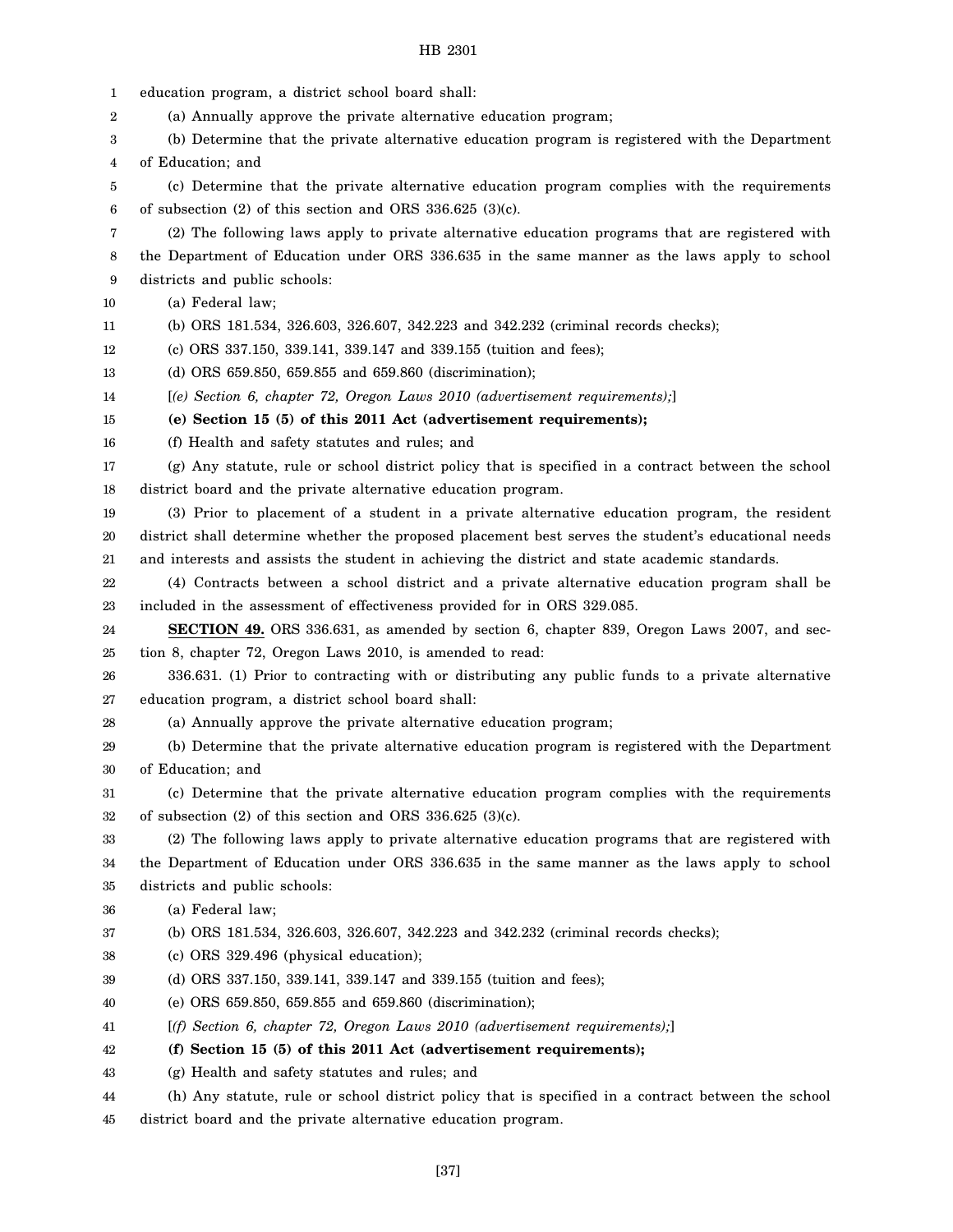1 2 3 (3) Prior to placement of a student in a private alternative education program, the resident district shall determine whether the proposed placement best serves the student's educational needs and interests and assists the student in achieving the district and state academic standards.

4 5 (4) Contracts between a school district and a private alternative education program shall be included in the assessment of effectiveness provided for in ORS 329.085.

6

**SECTION 50.** ORS 337.150 is amended to read:

7 8 9 337.150. (1) Subject to ORS 339.155, each district school board shall provide textbooks, prescribed or authorized by law, for free use by all resident public school pupils enrolled in kindergarten through grade 12.

10 11 12 (2) Subject to ORS 339.155, each public charter school as defined in ORS 338.005 shall provide textbooks, prescribed or authorized by law, for free use by all pupils enrolled in the public charter school.

13 14 15 **(3) Subject to ORS 339.155, each virtual public school as defined in section 1 of this 2011 Act shall provide textbooks, prescribed or authorized by law, for free use by all pupils enrolled at the virtual public school.**

16 **SECTION 51.** ORS 337.285 is amended to read:

17 337.285. As used in ORS 337.288:

18 19 20 (1) "Participating school" means a public school, public charter school**, virtual public school** or private school that collects donated books from students, civic groups and members of the community for distribution to children who have few books at home.

21 22 (2) "Recipient school" means a public school**,** [*or*] public charter school **or virtual public school** that receives donated books for distribution to students attending the school.

23 **SECTION 52.** ORS 337.288 is amended to read:

24 25 26 27 28 337.288. (1) There is created the Spread the Word Program in the Department of Education. The purpose of the program is to provide books to elementary school children in kindergarten through grade five who have few books at home. Under the program, participating schools, individuals and civic groups may collect children's books that shall be donated to recipient schools for distribution to eligible children.

29 (2) The department shall:

30 31 (a) Establish assessment criteria to identify children eligible to receive books under the program; and

32 33 (b) Develop an informational brochure on the program and distribute the brochure to public schools**,** [*and*] public charter schools **and virtual public schools** in this state.

34 (3) Participating schools that are not private schools shall:

35 (a) Conduct book drives;

36 37 (b) Review donated books to ensure that they are appropriate for elementary school children and in satisfactory condition for distribution;

38 (c) Count, sort and pack the books; and

39 40 (d) Contact the school district to report the approximate number of books to be collected by the school district for distribution to elementary school children who have few books at home.

41 42 43 (4) Participating schools that are private schools and individuals and civic groups may deliver donated books to a participating school that is a public school**,** [*or*] public charter school **or virtual public school** for review and collection as provided in subsection (3) of this section.

44 (5) School districts shall:

45 (a) Collect donated books from participating schools within the district; and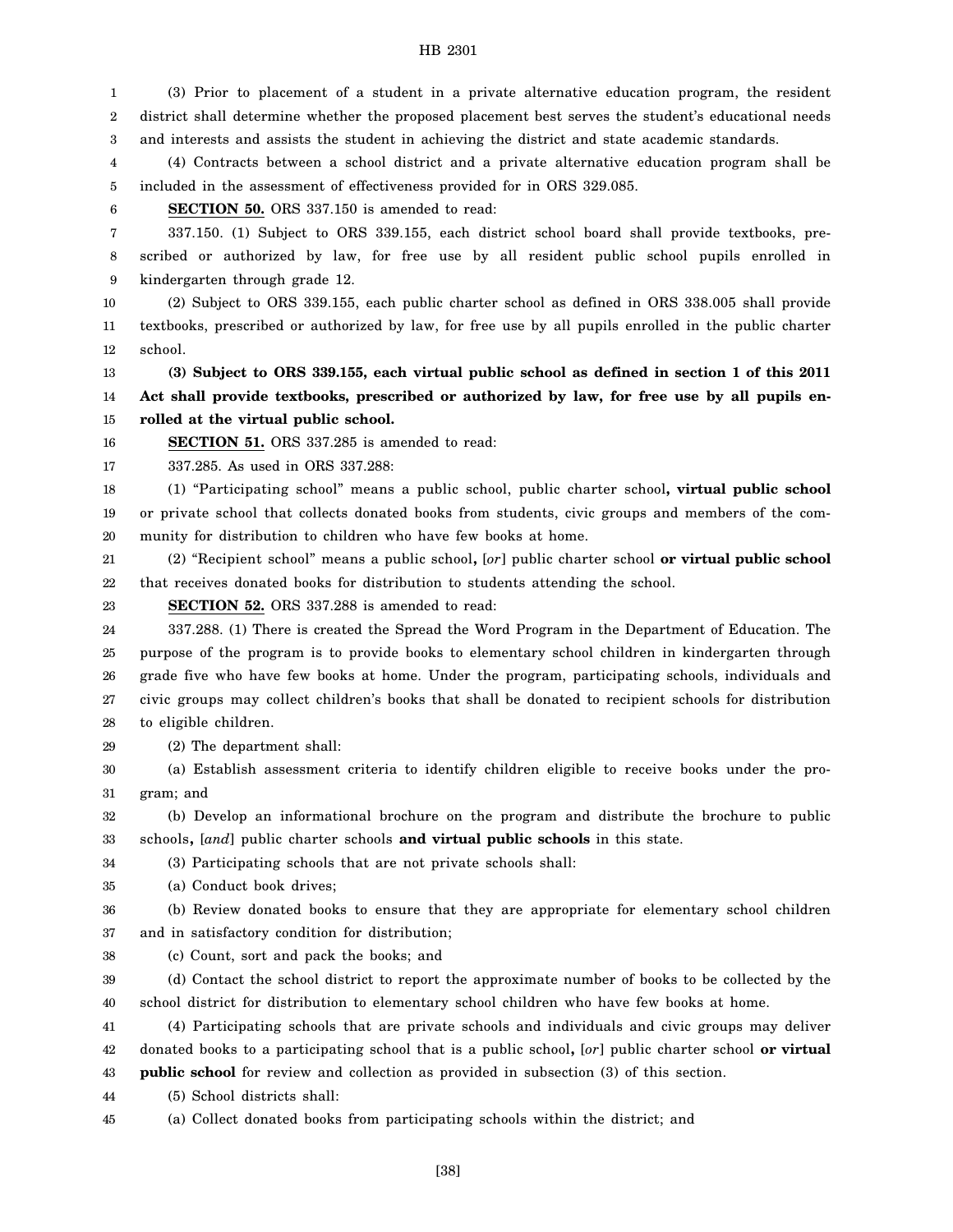1 (b) Arrange for the donated books to be transported to the recipient school.

2 3 (6) A recipient school shall distribute books to those children identified as eligible under criteria developed by the department under subsection (2) of this section.

4 (7) Records of children who receive books pursuant to this section are not public records.

5 **SECTION 53.** ORS 339.141 is amended to read:

6 339.141. (1) For the purposes of this section:

(a) "Public charter school" has the meaning given that term in ORS 338.005.

8 9 10 11 12 13 (b) "Regular school program" means the regular curriculum provided in the required full-time day sessions in the schools of the district, including public charter schools **and virtual public schools**, for grades 1 through 12 and the school program for kindergarten during the period of approximately nine months each year when the schools of the district**,** [*or*] public charter schools **or virtual public schools** are normally in operation and does not include summer sessions or evening sessions.

14 15 (c) "Tuition" means payment for the cost of instruction and does not include fees authorized under ORS 339.155.

16 17 18 19 20 21 22 **(d) "Virtual public school" has the meaning given that term in section 1 of this 2011 Act.** (2) Except as provided in subsection (3) of this section, district school boards**,** [*and*] public charter schools **and virtual public schools** may establish tuition rates to be paid by pupils receiving instruction in educational programs, classes or courses of study, including traffic safety education, which are not a part of the regular school program. Tuition charges, if made, shall not exceed the estimated cost to the district**,** [*or*] public charter school **or virtual public school** of furnishing the program, class or course of study.

23

7

(3) Except as provided in ORS 336.805 for traffic safety education:

24 25 (a) No tuition shall be charged to any resident pupil regularly enrolled in the regular school program for special instruction received at any time in connection therewith.

26 27 (b) No program, class or course of study for which tuition is charged, except courses of study beyond the 12th grade, shall be eligible for reimbursement from state funds.

28

**SECTION 54.** ORS 339.147 is amended to read:

29 30 31 32 33 34 339.147. (1)(a) Notwithstanding ORS 339.141, [*no*] **a** district school board**,** [*or*] public charter school as defined in ORS 338.005 [*shall*] **or virtual public school as defined in section 1 of this 2011 Act may not** require tuition for courses not part of the regular school program, except for traffic safety education, from a pupil who is a member of a low-income family in an amount in excess of what the low-income family may receive as money specifically to be used for payment of such tuition.

35 36 37 38 39 (b) As used in this subsection, "low-income family" means a family whose children qualify for free or reduced price school meals under a federal program, including but not limited to the National School Lunch Act and the Child Nutrition Act of 1966, and all their subsequent amendments. (2) A family that does not qualify under subsection (1) of this section but believes the payment of school tuition is a severe hardship may request the district school board**,** [*or*] public charter

40 school **or virtual public school** to waive in whole or in part the payment of such tuition.

41 42 43 44 45 (3) Any parent or guardian who believes that payment of any fee authorized under ORS 339.155 is a severe hardship may request the district school board**,** [*or*] public charter school **or virtual public school** to waive payment of the fee and the board or [*public charter*] school shall waive in whole or in part the fee upon a finding of hardship. Consideration shall be given to any funds specifically available to the parent, guardian or child for the payment of fees or other school expenses.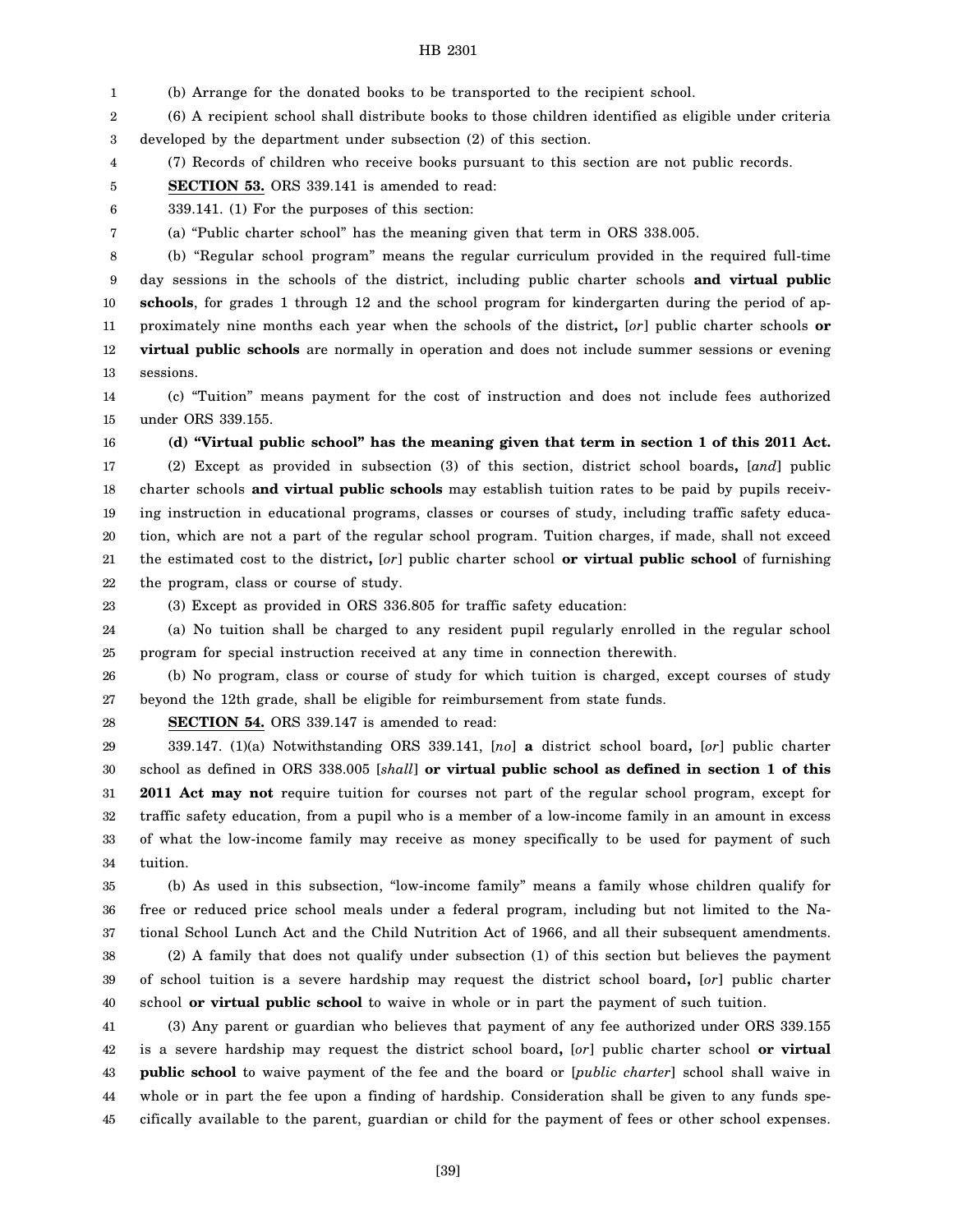1 2 3 4 (4) [*No*] **A** district school board**,** [*or*] public charter school [*shall*] **or virtual public school may not** impose or collect fees authorized under ORS 339.155 from any student who is a ward of a juvenile court or of the Oregon Youth Authority or the Department of Human Services unless funds are available therefor in the court's, authority's or department's budget.

5 6 (5) [*No*] **A** district school board**,** [*or*] public charter school **or virtual public school** is **not** required to waive any fee imposed under ORS 339.155 (5)(a) or (d).

7

**SECTION 55.** ORS 339.155 is amended to read:

8 9 10 11 339.155. (1) A district school board**,** [*or*] public charter school as defined in ORS 338.005 **or virtual public school as defined in section 1 of this 2011 Act** may not require payment of fees as a condition of admission to those pupils entitled under the law to free admission. However, the following are not considered as conditions of admission:

12 13 (a) Pursuant to ORS 339.141, but subject to ORS 339.147, tuition may be charged for courses not part of the regular school program.

14 15 16 (b) A charge may not be made for a standard, prescribed textbook but a security deposit may be required, which may be refunded if the textbook is returned in usable condition. Supplemental texts shall be made available on loan.

17

38

(c) A deposit may be charged for a lock for a locker.

18 19 20 (2) A district school board**,** [*or*] public charter school **or virtual public school** may require pupils who do not furnish their own attire for physical education classes to pay an appropriate fee for uniforms provided by the district or [*public charter*] school.

21 22 23 (3) A district school board**,** [*or*] public charter school **or virtual public school** may require pupils who do not provide appropriate towels for physical education classes to pay a fee for use of towels provided by the district or [*public charter*] school.

24 25 26 27 28 (4)(a) A district school board**,** [*or*] public charter school **or virtual public school** may require payment of fees for the use of musical instruments owned or rented by the district or [*public charter*] school. The district school board**,** [*or*] public charter school **or virtual public school** may not charge a fee that exceeds the rental cost of the instrument to the district or [*public charter*] school or the annual depreciation plus actual maintenance cost for each instrument.

29 30 31 32 33 (b) Notwithstanding paragraph (a) of this subsection, a district school board**,** [*or*] public charter school **or virtual public school** may not require payment of fees for the use of a musical instrument from children exempt from tuition under ORS 339.147. The district school board**,** [*or*] public charter school **or virtual public school** shall lend musical instruments, without charge, to children exempt from tuition under ORS 339.147.

34 35 (5) Subject to ORS 339.147, a district school board**,** [*or*] public charter school **or virtual public school** may require payments of fees in any of the following:

36 37 (a) In any program where the resultant product, in excess of minimum course requirements and at the pupil's option, becomes the personal property of the pupil.

(b) Admission fees or charges for extracurricular activities where pupil attendance is optional.

39 40 (c) A security deposit conditioned on the return of materials, supplies or equipment including athletic equipment.

41 42 (d) Items of personal use or products which a pupil may purchase such as student publications, class rings, annuals and graduation announcements.

43 44 (e) Field trips considered optional to [*a district's or public charter school's*] **the** regular school program **of the district or school**.

45 (f) Any authorized voluntary pupil health and accident benefit plan.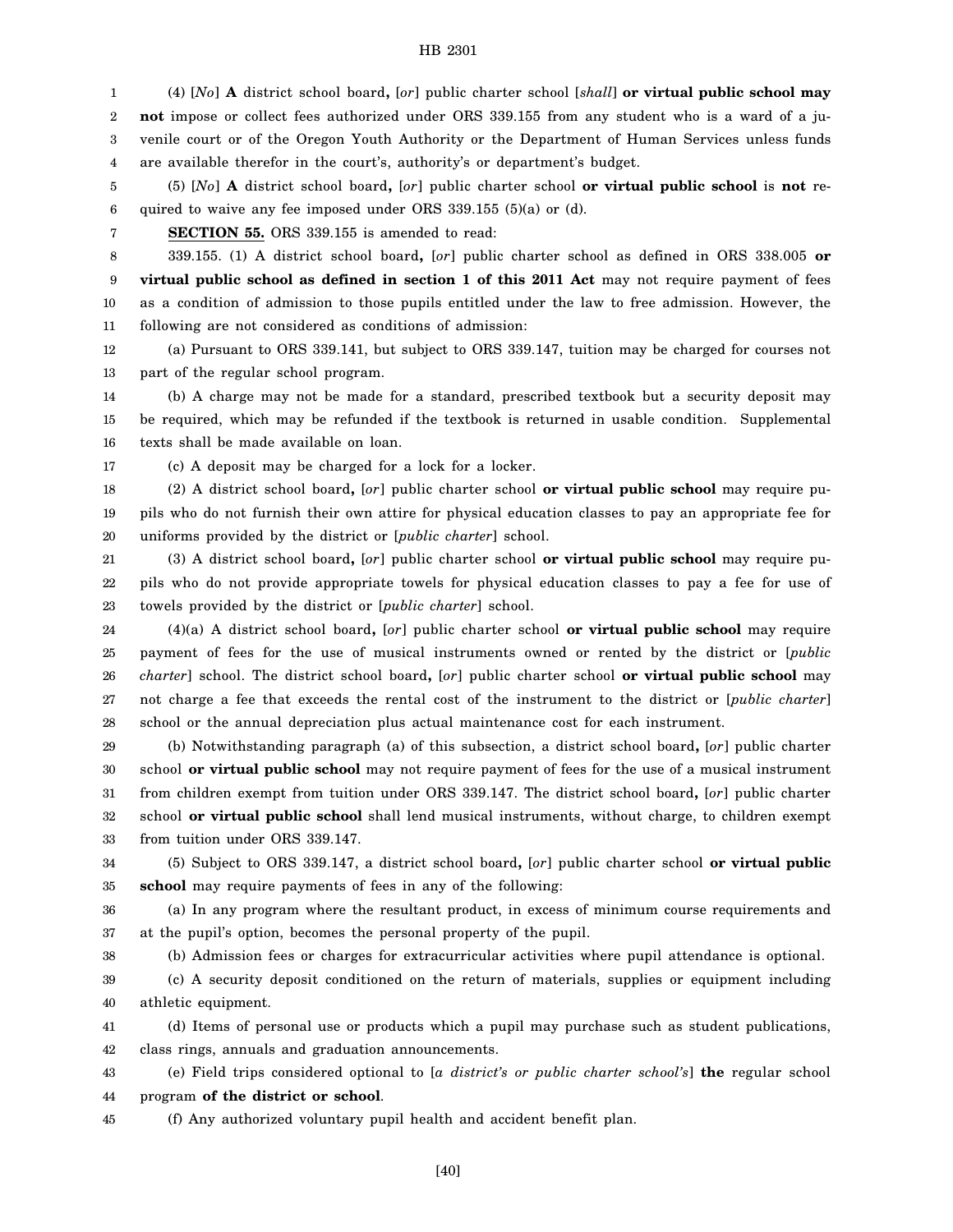1 2 (g) As used in this subsection, "minimum course requirements" means any product required to be produced to meet the goals of the course.

3 **SECTION 56.** ORS 339.250 is amended to read:

4 5 6 339.250. (1) Public school students shall comply with rules for the government of such schools, pursue the prescribed course of study, use the prescribed textbooks and submit to the teachers' authority.

7 8 9 10 11 12 (2) Pursuant to the written policies of a district school board, an individual who is a teacher, administrator, school employee or school volunteer may use reasonable physical force upon a student when and to the extent the individual reasonably believes it necessary to maintain order in the school or classroom or at a school activity or event, whether or not it is held on school property. The district school board shall adopt written policies to implement this subsection and shall inform such individuals of the existence and content of these policies.

13 14 15 16 17 18 (3) The district school board may authorize the discipline, suspension or expulsion of any refractory student and may suspend or expel any student who assaults or menaces a school employee or another student. The age of a student and the past pattern of behavior of a student shall be considered prior to a suspension or expulsion of a student. As used in this subsection "menace" means by word or conduct the student intentionally attempts to place a school employee or another student in fear of imminent serious physical injury.

19 20 21 22 (4)(a) Willful disobedience, willful damage or injury to school property, use of threats, intimidation, harassment or coercion against any fellow student or school employee, open defiance of a teacher's authority or use or display of profane or obscene language is sufficient cause for discipline, suspension or expulsion from school.

23 24 25 (b) District school boards shall develop policies on managing students who threaten violence or harm in public schools. The policies adopted by a school district shall include staff reporting methods and shall require an administrator to consider:

26 27 (A) Immediately removing from the classroom setting any student who has threatened to injure another person or to severely damage school property.

28 29 30 31 (B) Placing the student in a setting where the behavior will receive immediate attention, including, but not limited to, the office of the school principal, vice principal, assistant principal or counselor or a school psychologist licensed by the Teacher Standards and Practices Commission or the office of any licensed mental health professional.

32 33 (C) Requiring the student to be evaluated by a licensed mental health professional before allowing the student to return to the classroom setting.

34 35 (c) The administrator shall notify the parent or legal guardian of the student's behavior and the school's response.

36 37 (d) District school boards may enter into contracts with licensed mental health professionals to perform the evaluations required under paragraph (b) of this subsection.

38 39 (e) District school boards shall allocate any funds necessary for school districts to implement the policies adopted under paragraph (b) of this subsection.

40 41 (5) Expulsion of a student shall not extend beyond one calendar year and suspension shall not extend beyond 10 school days.

42 43 44 (6)(a) Notwithstanding subsection (5) of this section, a school district shall have a policy that requires the expulsion from school for a period of not less than one year of any student who is determined to have:

45

(A) Brought a weapon to a school, to school property under the jurisdiction of the district or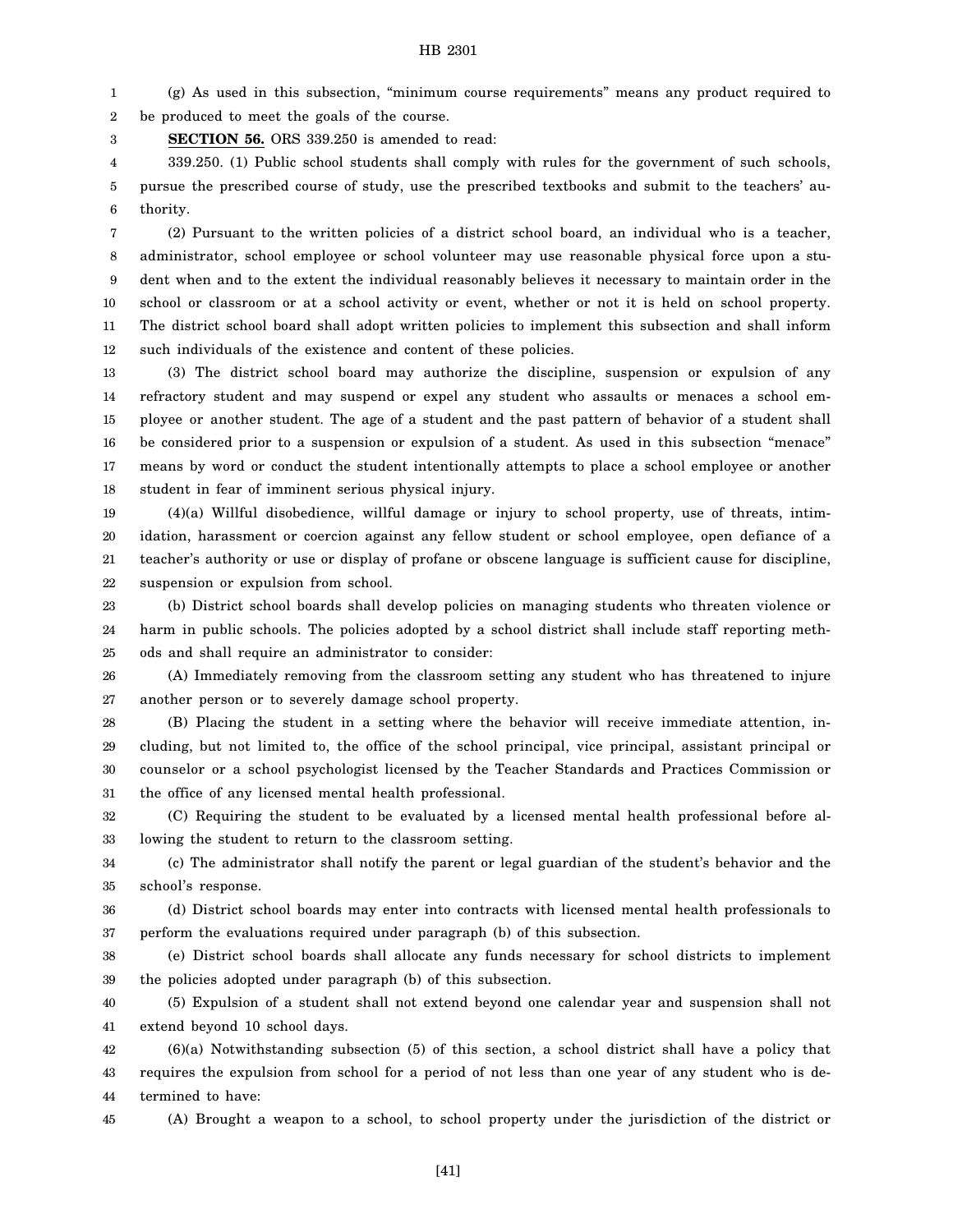1 to an activity under the jurisdiction of the school district;

2 3 (B) Possessed, concealed or used a weapon in a school or on school property or at an activity under the jurisdiction of the district; or

4 5 (C) Brought to or possessed, concealed or used a weapon at an interscholastic activity administered by a voluntary organization approved by the State Board of Education under ORS 339.430.

6 7 8 9 10 (b) The policy shall allow an exception for courses, programs and activities approved by the school district that are conducted on school property, including but not limited to hunter safety courses, Reserve Officer Training Corps programs, weapons-related sports or weapons-related vocational courses. In addition, the State Board of Education may adopt by rule additional exceptions to be included in school district policies.

11 12 (c) The policy shall allow a superintendent to modify the expulsion requirement for a student on a case-by-case basis.

13 14 (d) The policy shall require a referral to the appropriate law enforcement agency of any student who is expelled under this subsection.

15 (e) For purposes of this subsection, "weapon" includes a:

16 (A) "Firearm" as defined in 18 U.S.C. 921;

17 (B) "Dangerous weapon" as defined in ORS 161.015; or

18 (C) "Deadly weapon" as defined in ORS 161.015.

19 20 (7) The Department of Education shall collect data on any expulsions required pursuant to subsection (6) of this section including:

21 (a) The name of each school;

22 (b) The number of students expelled from each school; and

23 (c) The types of weapons involved.

24 25 (8) Notwithstanding ORS 336.010, a school district may require a student to attend school during nonschool hours as an alternative to suspension.

26 27 28 29 30 31 (9) Unless a student is under expulsion for an offense that constitutes a violation of a school district policy adopted pursuant to subsection (6) of this section, a school district board shall consider and propose to the student prior to expulsion or leaving school, and document to the parent, legal guardian or person in parental relationship, alternative programs of instruction or instruction combined with counseling for the student that are appropriate and accessible to the student in the following circumstances:

32 (a) When a student is expelled pursuant to subsection (4) of this section;

33 34 (b) Following a second or subsequent occurrence within any three-year period of a severe disciplinary problem with a student;

35 36 (c) When it has been determined that a student's attendance pattern is so erratic that the student is not benefiting from the educational program; or

37 38 (d) When a parent or legal guardian applies for a student's exemption from compulsory attendance on a semiannual basis as provided in ORS 339.030 (2).

39 40 41 42 43 (10) A school district board may consider and propose to a student who is under expulsion or to a student prior to expulsion for an offense that constitutes a violation of a school district policy adopted pursuant to subsection (6) of this section, and document to the parent, legal guardian or person in parental relationship, alternative programs of instruction or instruction combined with counseling for the student that are appropriate and accessible to the student.

44 45 (11) Information on alternative programs provided under subsections (9) and (10) of this section shall be in writing. The information need not be given to the student and the parent, guardian or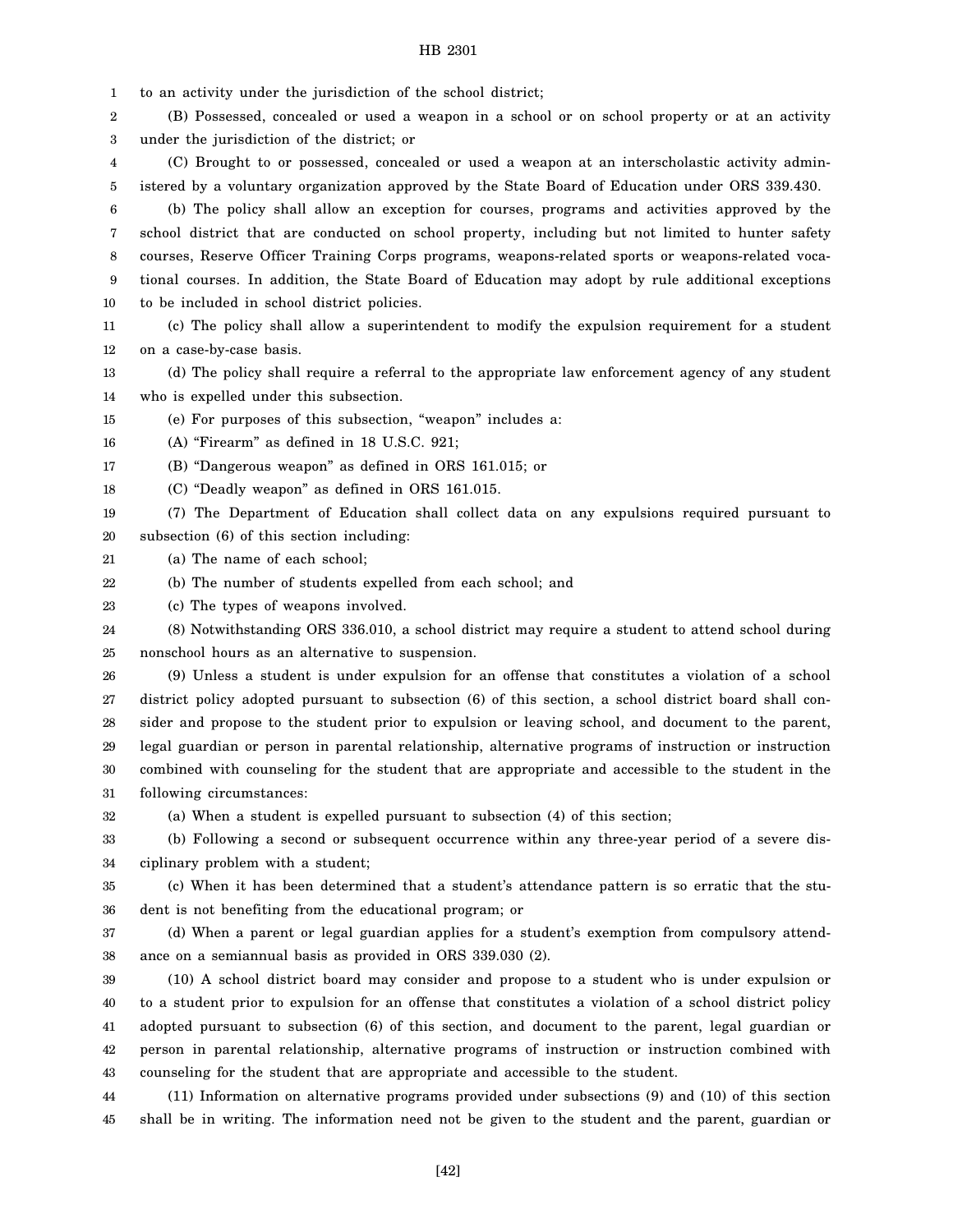| 1  | person in parental relationship more often than once every six months unless the information has                                                                                                             |
|----|--------------------------------------------------------------------------------------------------------------------------------------------------------------------------------------------------------------|
| 2  | changed because of the availability of new programs.                                                                                                                                                         |
| 3  | $(12)(a)$ The authority to discipline a student does not authorize the infliction of corporal pun-                                                                                                           |
| 4  | ishment. Every resolution, bylaw, rule, ordinance or other act of a district school board, a public                                                                                                          |
| 5  | charter school, a virtual public school or the Department of Education that permits or authorizes                                                                                                            |
| 6  | the infliction of corporal punishment upon a student is void and unenforceable.                                                                                                                              |
| 7  | (b) As used in this subsection, "corporal punishment" means the willful infliction of, or willfully                                                                                                          |
| 8  | causing the infliction of, physical pain on a student.                                                                                                                                                       |
| 9  | (c) As used in this subsection, "corporal punishment" does not mean:                                                                                                                                         |
| 10 | (A) The use of physical force authorized by ORS 161.205 for the reasons specified therein; or                                                                                                                |
| 11 | (B) Physical pain or discomfort resulting from or caused by participation in athletic competition                                                                                                            |
| 12 | or other such recreational activity, voluntarily engaged in by a student.                                                                                                                                    |
| 13 | SECTION 57. ORS 339.326 is amended to read:                                                                                                                                                                  |
| 14 | $339.326$ . (1) As used in this section:                                                                                                                                                                     |
| 15 | (a) "School administrator" has the meaning given that term in ORS 419A.305.                                                                                                                                  |
| 16 | (b) "School personnel" means a person who is employed by or under contract with a school                                                                                                                     |
| 17 | district, public charter school, virtual public school or private school to provide services to stu-                                                                                                         |
| 18 | dents, including but not limited to:                                                                                                                                                                         |
| 19 | (A) Teachers and school staff.                                                                                                                                                                               |
| 20 | (B) Transportation providers.                                                                                                                                                                                |
| 21 | (C) Food service workers.                                                                                                                                                                                    |
| 22 | (D) Daytime building maintenance workers.                                                                                                                                                                    |
| 23 | (E) Health center workers or nurses.                                                                                                                                                                         |
| 24 | (F) Library personnel.                                                                                                                                                                                       |
| 25 | (G) Translators.                                                                                                                                                                                             |
| 26 | (2) Within 48 hours after receiving notice under ORS 419A.305, a school administrator shall                                                                                                                  |
| 27 | notify school personnel who the school administrator determines need the information in order to:                                                                                                            |
| 28 | (a) Safeguard the safety and security of the school, students and school personnel;                                                                                                                          |
| 29 | (b) Arrange appropriate counseling or education for the person who is the subject of the notice;                                                                                                             |
| 30 | or                                                                                                                                                                                                           |
| 31 | (c) If the notice states that the court has set aside or dismissed the petition, or that the court                                                                                                           |
| 32 | has determined it does not have jurisdiction over the person who is the subject of the notice, inform                                                                                                        |
| 33 | school personnel previously notified of the petition under this subsection that the court has set aside                                                                                                      |
| 34 | or dismissed the petition or determined that the person who is the subject of the notice is not within                                                                                                       |
| 35 | the jurisdiction of the juvenile court and direct the appropriate school personnel to remove and                                                                                                             |
| 36 | destroy the notice and any documents or information related to the notice from the person's edu-                                                                                                             |
| 37 | cational records.                                                                                                                                                                                            |
| 38 | (3) When a student transfers to a school in this state from a school outside the state, the school                                                                                                           |
| 39 | administrator of the school in this state shall, when requesting the transfer student's education re-                                                                                                        |
| 40 | cords as provided under ORS 326.575, request any information that the transfer student's former                                                                                                              |
| 41 | school may have relating to the transfer student's history of engaging in activity that is likely to                                                                                                         |
| 42 |                                                                                                                                                                                                              |
| 43 | place at risk the safety of school personnel or students or that requires arrangement of appropriate<br>counseling or education for the transfer student. Upon receipt of information that the transfer stu- |

44 45 dent has a history of engaging in activity that is likely to place at risk the safety of school personnel or students, the school administrator shall notify school personnel who the school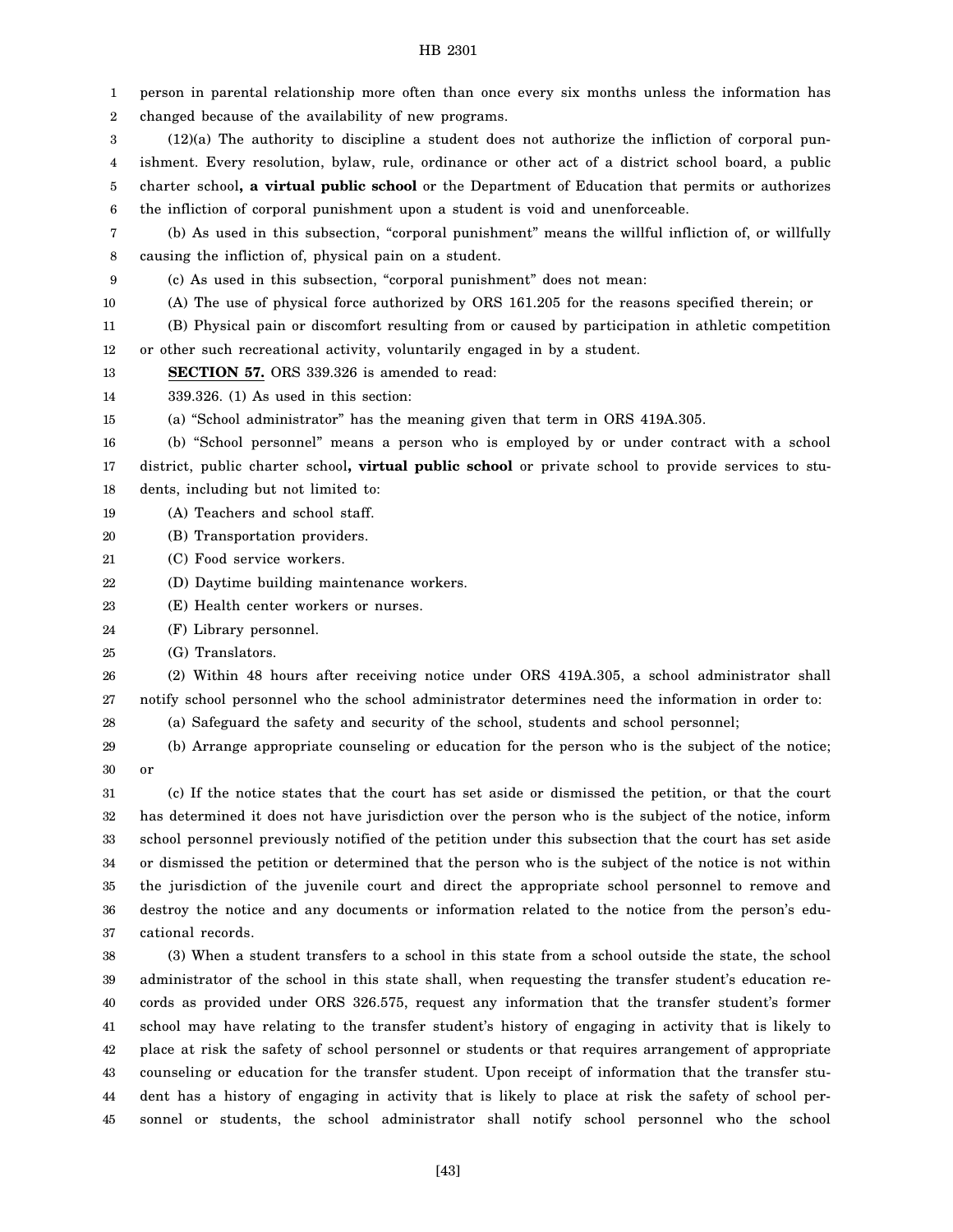1 2 3 4 5 6 7 8 9 10 11 12 13 14 15 16 17 18 19 20 21 22 23 24 25 26 27 28 29 30 31 32 33 34 35 36 37 38 39 40 41 42 43 44 administrator determines need the information in order to: (a) Safeguard the safety and security of the school, students and school personnel; or (b) Arrange appropriate counseling or education for the transfer student. (4) When a school administrator receives notice under ORS 419A.305 and determines that the youth is not enrolled in the school administrator's school but is enrolled in a school or program referred to in this subsection, the school administrator shall, within 48 hours of receiving notice, send a copy of the notice to: (a) The director of the Oregon School for the Deaf if the youth attends the Oregon School for the Deaf. (b) The director of the Oregon School for the Blind if the youth attends the Oregon School for the Blind. (c) The Superintendent of Public Instruction if the youth is in an educational program under the Youth Corrections Education Program. (d) The principal of the public charter school if the youth attends a public charter school. **(e) The principal of the virtual public school if the youth attends a virtual public school.** [*(e)*] **(f)** The principal of the private school if the youth attends a private school. [*(f)*] **(g)** The appropriate school administrator if the youth attends a school in another school district. (5) A school district, public charter school**, virtual public school** or private school may adopt policies and procedures for providing notification to school personnel under this section. (6)(a) Except as provided in this section, information contained in a notice required under ORS 419A.305 or obtained from an out-of-state school under subsection (3) of this section is confidential. (b) Persons receiving information contained in a notice required under ORS 419A.305 or obtained from an out-of-state school under subsection (3) of this section may not disclose any information received with anyone other than: (A) The person who is the subject of the notice or the transfer student; (B) The parent or guardian of the person who is the subject of the notice or the transfer student; (C) A school administrator; (D) School personnel notified under subsection (2) or (3) of this section; (E) Law enforcement personnel; (F) The probation officer or juvenile counselor of the person who is the subject of the notice or the transfer student; and (G) The attorney for the person who is the subject of the notice or the transfer student. (c) School personnel are not subject to discipline for disclosing the existence of a notice under ORS 419A.305 or for disclosing the contents of the notice, unless the disclosure was made in bad faith, with malicious intent or in a manner exhibiting a willful, wanton disregard of the rights, safety or property of another. (7)(a) Information obtained under this section or under ORS 419A.305 may not be used for admissions or disciplinary decisions concerning the person who is the subject of a notice or the transfer student unless the violation occurred in the school or classroom or at a school activity or event, whether or not the violation took place on school property. (b) Notwithstanding paragraph (a) of this subsection, information obtained under this section or under ORS 419A.305 may be used for making an educational placement for the person who is the subject of a notice or the transfer student, if necessary for arranging appropriate counseling or ed-

ucation for the person or transfer student. Placement procedures and decisions under this section

45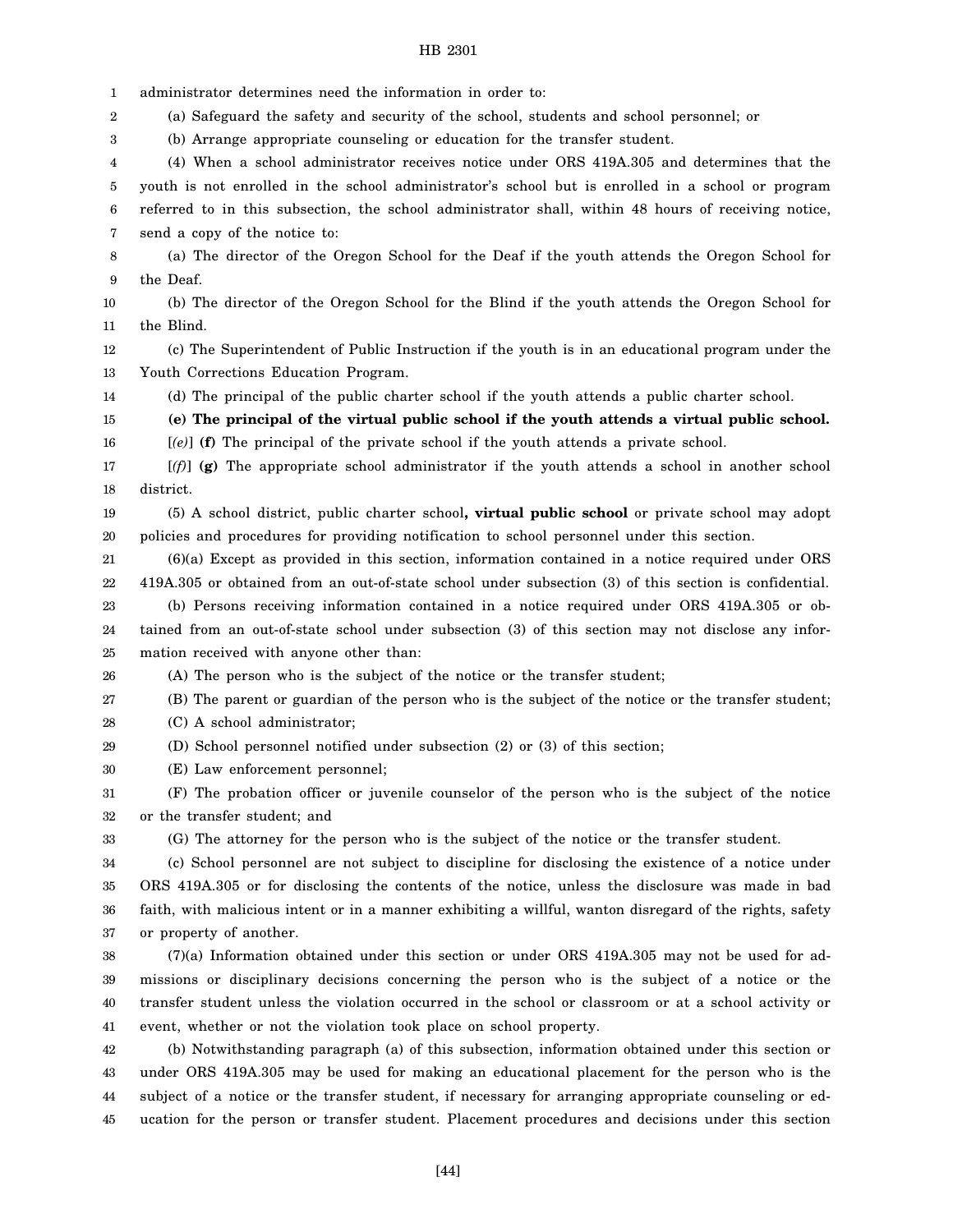| 1  | regarding a person or transfer student who is receiving special education and related services must    |
|----|--------------------------------------------------------------------------------------------------------|
| 2  | comply with the Individuals with Disabilities Education Act, 20 U.S.C. 1400 et seq.                    |
| 3  | (c) The receipt of a notice under ORS 419A.305 does not deprive the school of the authority to         |
| 4  | institute or continue a disciplinary action against the person who is the subject of the notice or the |
| 5  | transfer student based on the same conduct alleged in the notice if the disciplinary proceedings are   |
| 6  | based on information obtained by the school or school district that is not derived from the notice.    |
| 7  | (8) A person is not civilly or criminally liable for giving or failing to give the notice required     |
| 8  | under this section. Nothing in this section creates a new cause of action or enlarges an existing      |
| 9  | cause of action for compensation or damages.                                                           |
| 10 | <b>SECTION 58.</b> ORS 339.370 is amended to read:                                                     |
| 11 | 339.370. As used in ORS 339.370 to 339.400:                                                            |
| 12 | (1) "Abuse" has the meaning given that term in ORS 419B.005.                                           |
| 13 | (2) "Disciplinary records" means the records related to a personnel discipline action or materi-       |
| 14 | als or documents supporting that action.                                                               |
| 15 | (3) "Education provider" means:                                                                        |
| 16 | (a) A school district, as defined in ORS 332.002.                                                      |
| 17 | (b) The Oregon School for the Deaf.                                                                    |
| 18 | (c) An educational program under the Youth Corrections Education Program.                              |
| 19 | (d) A public charter school, as defined in ORS 338.005.                                                |
| 20 | (e) A virtual public school, as defined in section 1 of this 2011 Act.                                 |
| 21 | $[ (e) ]$ (f) An education service district, as defined in ORS 334.003.                                |
| 22 | $[(f)$ (g) Any state-operated program that provides educational services to kindergarten through       |
| 23 | grade 12 students.                                                                                     |
| 24 | $[(g)]$ (h) A private school.                                                                          |
| 25 | (4) "Investigation" means a detailed inquiry into the factual allegations of a report of suspected     |
| 26 | child abuse or sexual conduct that:                                                                    |
| 27 | (a) Is based on interviews with the complainant, witnesses and the school employee who is the          |
| 28 | subject of the report; and                                                                             |
| 29 | (b) Meets any negotiated standards of an employment contract or agreement.                             |
| 30 | (5) "Law enforcement agency" has the meaning given that term in ORS 419B.005.                          |
| 31 | (6) "Private school" means a school that provides educational services, as defined in ORS              |
| 32 | 345.505, to kindergarten through grade 12 students.                                                    |
| 33 | (7) "School board" means the governing board or governing body of an education provider.               |
| 34 | (8) "School employee" means an employee of an education provider.                                      |
| 35 | (9)(a) "Sexual conduct" means any verbal or physical conduct by a school employee that:                |
| 36 | (A) Is sexual in nature;                                                                               |
| 37 | (B) Is directed toward a kindergarten through grade 12 student;                                        |
| 38 | (C) Has the effect of unreasonably interfering with a student's educational performance; and           |
| 39 | (D) Creates an intimidating, hostile or offensive educational environment.                             |
| 40 | (b) "Sexual conduct" does not include abuse.                                                           |
| 41 | (10) "Substantiated report" means a report of child abuse or sexual conduct that:                      |
| 42 | (a) An education provider has reasonable cause to believe is founded based on the available            |
| 43 | evidence after conducting an investigation; and                                                        |
| 44 | (b) Involves conduct that the education provider determines is sufficiently serious to be docu-        |

45 mented in the school employee's personnel file.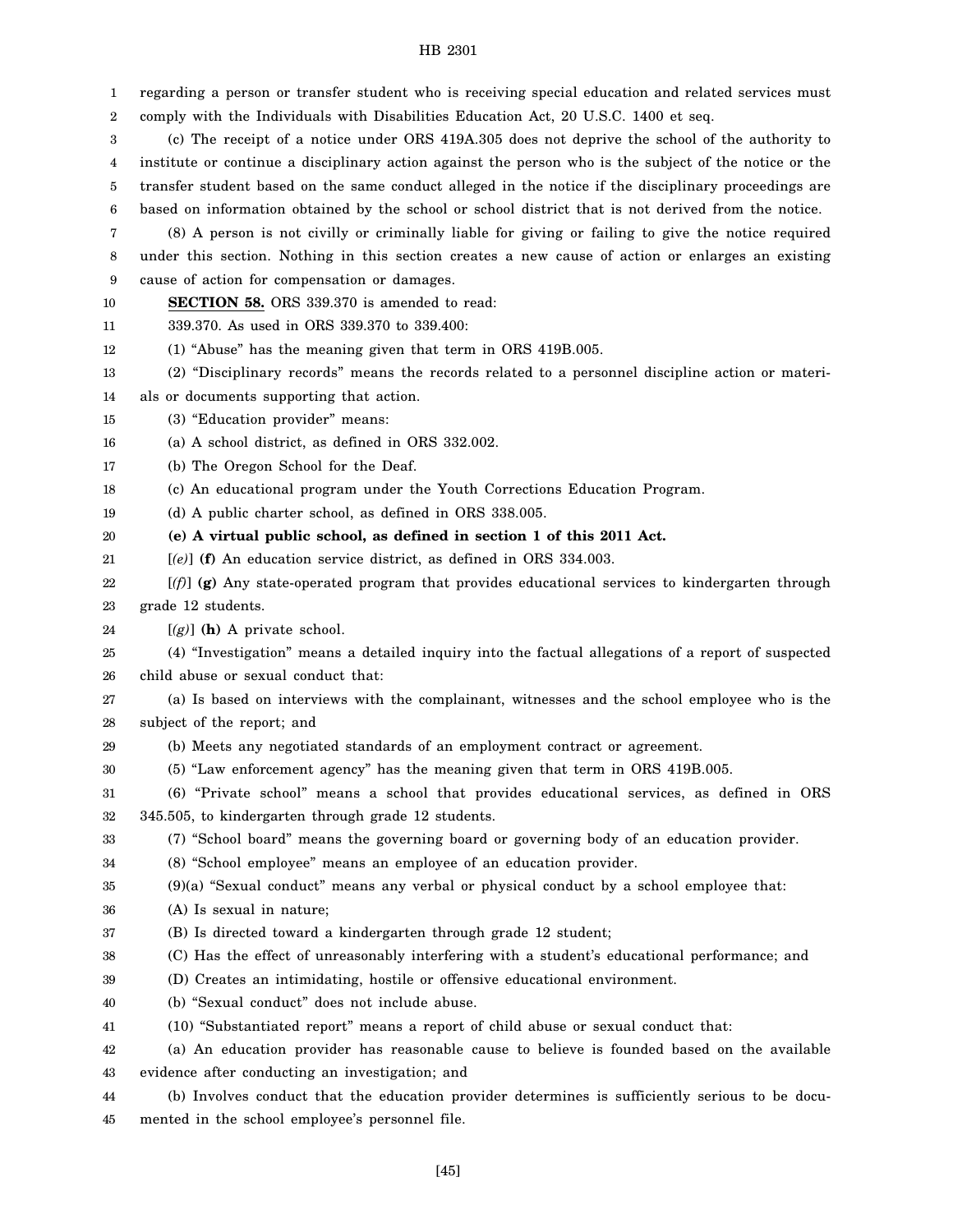| 1  | <b>SECTION 59.</b> ORS 339.505 is amended to read:                                                   |
|----|------------------------------------------------------------------------------------------------------|
| 2  | 339.505. (1) For purposes of the student accounting system required by ORS 339.515, the follow-      |
| 3  | ing definitions shall be used:                                                                       |
| 4  | (a) "Graduate" means an individual who has:                                                          |
| 5  | (A) Not reached 21 years of age or whose 21st birthday occurs during the current school year;        |
| 6  | (B) Met all state requirements and local requirements for attendance, competence and units of        |
| 7  | credit for high school; and                                                                          |
| 8  | (C) Received one of the following:                                                                   |
| 9  | (i) A high school diploma issued by a school district, $[or\ a]$ public charter school or virtual    |
| 10 | public school.                                                                                       |
| 11 | (ii) A high school diploma issued by an authorized community college.                                |
| 12 | (iii) A modified diploma issued by a school district, [or a] public charter school or virtual public |
| 13 | school.                                                                                              |
| 14 | (iv) An extended diploma issued by a school district, [or a] public charter school or virtual        |
| 15 | public school.                                                                                       |
| 16 | (v) An alternative certificate issued by a school district, [or a] public charter school or virtual  |
| 17 | public school.                                                                                       |
| 18 | (b) "School dropout" means an individual who:                                                        |
| 19 | (A) Has enrolled for the current school year, or was enrolled in the previous school year and        |
| 20 | did not attend during the current school year;                                                       |
| 21 | (B) Is not a high school graduate;                                                                   |
| 22 | (C) Has not received a General Educational Development (GED) certificate; and                        |
| 23 | (D) Has withdrawn from school.                                                                       |
| 24 | (c) "School dropout" does not include a student described by at least one of the following:          |
| 25 | (A) A student who has transferred to another educational system or institution that leads to         |
| 26 | graduation and the school district has received a written request for the transfer of the student's  |
| 27 | records or transcripts.                                                                              |
| 28 | (B) A student who is deceased.                                                                       |
| 29 | (C) A student who is participating in home instruction paid for by the district.                     |
| 30 | (D) A student who is being taught by a private teacher, parent or legal guardian pursuant to         |
| 31 | ORS 339.030 (1)(d) or (e).                                                                           |
| 32 | (E) A student who is participating in a Department of Education approved public or private           |
| 33 | education program, an alternative education program as defined in ORS 336.615 or a hospital edu-     |
| 34 | cation program, or is residing in a Department of Human Services or an Oregon Health Authority       |
| 35 | facility.                                                                                            |
| 36 | (F) A student who is temporarily residing in a shelter care program certified by the Oregon          |
| 37 | Youth Authority or in a juvenile detention facility.                                                 |
| 38 | (G) A student who is enrolled in a foreign exchange program.                                         |
| 39 | (H) A student who is temporarily absent from school because of suspension, a family emergency,       |
| 40 | or severe health or medical problems that prohibit the student from attending school.                |
| 41 | (I) A student who has received a General Educational Development (GED) certificate.                  |
| 42 | (2) The State Board of Education shall prescribe by rule when an unexplained absence becomes         |
| 43 | withdrawal, when a student is considered enrolled in school, acceptable alternative education pro-   |
| 44 | grams under ORS 336.615 to 336.675 and the standards for excused absences for purposes of ORS        |
| 45 | 339.065 for family emergencies and health and medical problems.                                      |
|    |                                                                                                      |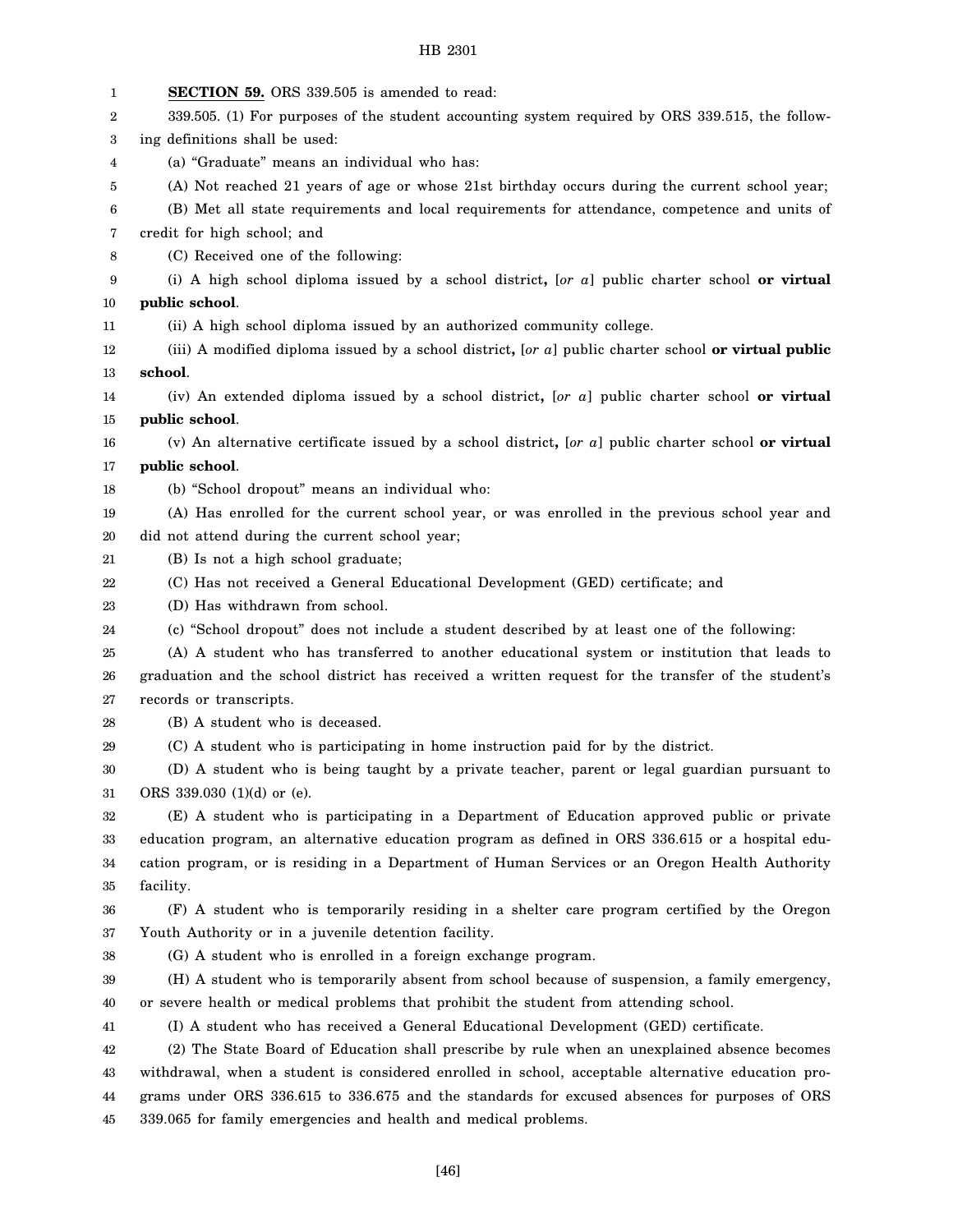1 **SECTION 60.** ORS 340.073 is amended to read:

2 3 340.073. (1)**(a)** A public charter school may elect to participate in the Expanded Options Program by amending its charter under ORS 338.065.

4 5 **(b) A virtual public school may elect to participate in the Expanded Options Program by amending its contract under section 12 of this 2011 Act.**

6 7 8 (2) Actual instructional costs associated with participating eligible students shall be negotiated and paid directly to the eligible post-secondary institution by the public charter school **or virtual public school**.

9 10 11 (3)**(a)** The participating public charter school may not require funding from the sponsor of the school for payment of Expanded Options Program costs that is in addition to funding that already has been contractually established pursuant to ORS 338.155 (2)(b) or (3)(b) or 338.165 (3)(b).

12 13 14 **(b) The participating virtual public school may not request funding for payment of Expanded Options Program costs that is in addition to funding that already is provided to the virtual public school pursuant to section 19 of this 2011 Act.**

15 **SECTION 61.** ORS 342.143 is amended to read:

16 17 18 342.143. (1) No teaching, personnel service or administrative license shall be issued to any person until the person has attained the age of 18 years and has furnished satisfactory evidence of proper educational training.

19 20 21 22 23 (2) The Teacher Standards and Practices Commission may require an applicant for a teaching, personnel service or administrative license or for registration as a public charter school teacher or administrator to furnish evidence satisfactory to the commission of good moral character, mental and physical health, and such other evidence as it may deem necessary to establish the applicant's fitness to serve as a teacher or administrator.

24 25 (3) Without limiting the powers of the Teacher Standards and Practices Commission under subsection (2) of this section:

26 27 (a) No teaching, personnel service or administrative license or registration as a public charter school teacher or administrator shall be issued to any person who:

28 29 30 31 32 33 34 (A) Has been convicted of a crime listed in ORS 163.095, 163.115, 163.185, 163.235, 163.355, 163.365, 163.375, 163.385, 163.395, 163.405, 163.408, 163.411, 163.415, 163.425, 163.427, 163.432, 163.433, 163.435, 163.445, 163.465, 163.515, 163.525, 163.547, 163.575, 163.670, 163.675 (1985 Replacement Part), 163.680 (1993 Edition), 163.684, 163.686, 163.687, 163.688, 163.689, 164.325, 164.415, 166.005, 166.087, 167.007, 167.012, 167.017, 167.054, 167.057, 167.062, 167.075, 167.080, 167.090, 475.848, 475.852, 475.858, 475.860, 475.862, 475.864 (4), 475.868, 475.872, 475.878, 475.880, 475.882, 475.888, 475.890, 475.892, 475.904 or 475.906.

35 36 (B) Has been convicted under ORS 161.405 of an attempt to commit any of the crimes listed in subparagraph (A) of this paragraph.

37 38 (C) Has been convicted in another jurisdiction of a crime that is substantially equivalent, as defined by rule, to any of the crimes listed in subparagraphs (A) and (B) of this paragraph.

39 40 41 42 43 (D) Has had a teaching, personnel service or administrative license or registration revoked in another jurisdiction for a reason that is substantially equivalent, as defined by rule, to a reason described in ORS 342.175 and the revocation is not subject to further appeal. A person whose privilege to apply for a license or registration is denied under this subparagraph may apply for reinstatement of the privilege as provided in ORS 342.175 (4).

44 45 (b) The Teacher Standards and Practices Commission may refuse to issue a license or registration to any person who has been convicted of a crime involving the illegal use, sale or possession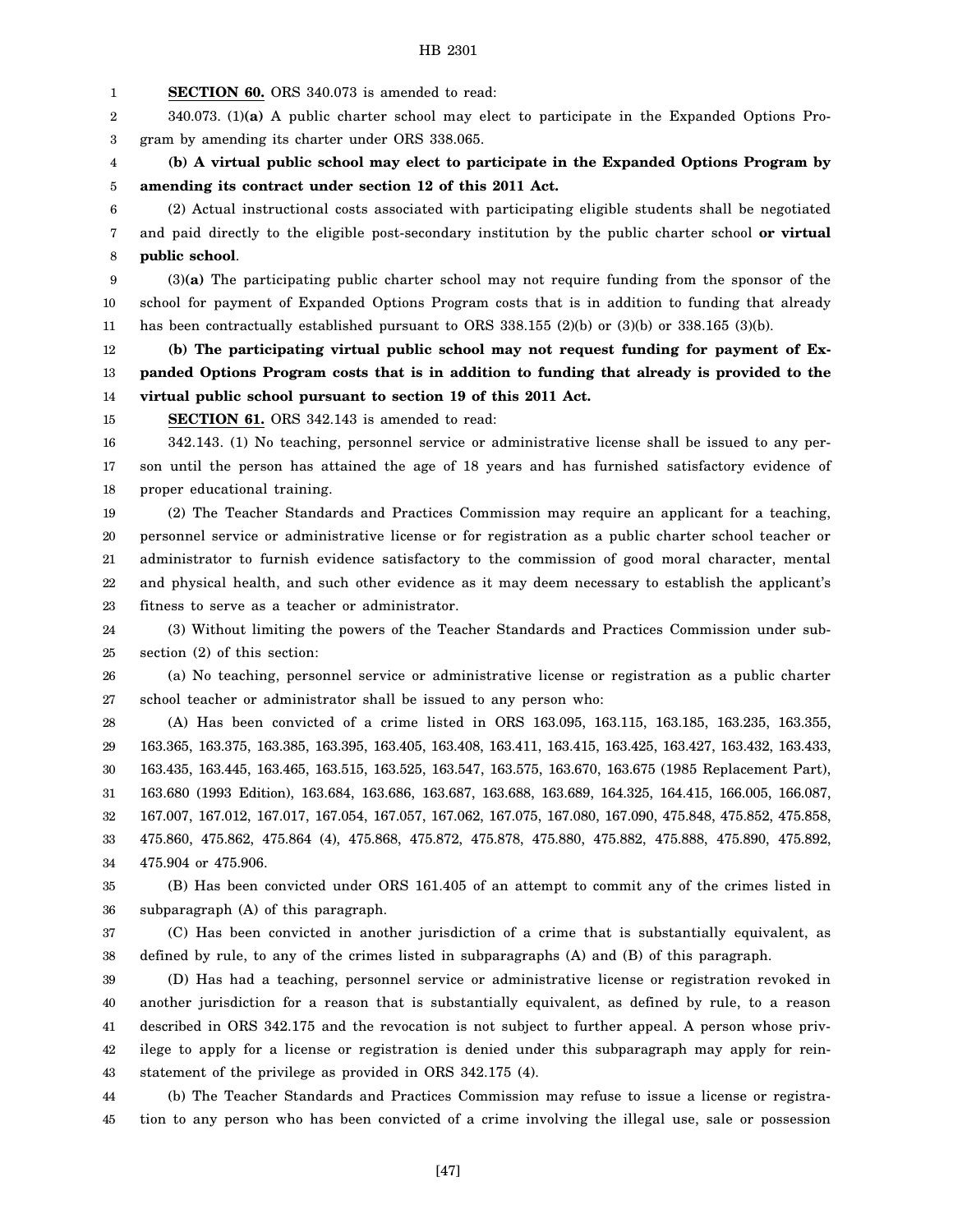1

of controlled substances.

2 3 4 5 6 7 8 9 10 11 12 13 14 15 16 17 18 19 20 21 22 23 24 25 26 27 28 29 30 31 32 33 34 35 36 37 38 39 40 41 42 43 44 45 (4) In denying the issuance of a license or registration under this section, the commission shall follow the procedure set forth in ORS 342.176 and 342.177. (5) The Department of Education shall provide school districts**,** [*and*] public charter schools **and virtual public schools** a copy of the list contained in subsection (3) of this section. **SECTION 62.** ORS 342.144 is amended to read: 342.144. (1) As used in this section, "American Indian tribe" means an Indian tribe as that term is defined in ORS 97.740. (2) The Legislative Assembly declares that teaching American Indian languages is essential to the proper education of American Indian children. (3) The Teacher Standards and Practices Commission shall establish an American Indian languages teaching license. (4) Each American Indian tribe may develop a written and oral test that must be successfully completed by an applicant for an American Indian languages teaching license in order to determine whether the applicant is qualified to teach the tribe's native language. When developing the test, the tribe shall determine: (a) Which dialects will be used on the test; (b) Whether the tribe will standardize the tribe's writing system; and (c) How the teaching methods will be evaluated in the classroom. (5) The test shall be administered at an appropriate location that does not create hardship for the tribal members administering the test. (6) The commission may not require an applicant to hold a specific academic degree, to complete a specific amount of education or to complete a teacher education program to receive an American Indian languages teaching license. (7)(a) An American Indian languages teaching license qualifies the holder to accept a teaching position in a school district, **a** public charter school, **a virtual public school, an** education service district, **a** community college or **a** state institution of higher education. (b) A holder of an American Indian languages teaching license who does not also have a teaching license issued under ORS 342.125 may not teach in a school district**, a virtual public school** or **an** education service district any subject other than the American Indian language the holder of the license is approved to teach by the tribe. (c) A holder of an American Indian languages teaching license who does not also have a teaching license or registration issued under ORS 342.125 may not teach in a public charter school any subject other than the American Indian language the holder of the license is approved to teach by the tribe. (8)(a) As used in this subsection, "technical assistance program" means a program provided to an American Indian languages teacher by a licensed teacher with three or more years of teaching experience. A technical assistance program may include direct classroom observation and consultation, assistance in instructional planning and preparation, support in implementation and delivery of classroom instruction, and other assistance intended to enhance the professional performance and development of the American Indian languages teacher. (b) The holder of an American Indian languages teaching license who does not also have an administrative license, teaching license or registration issued under ORS 342.125 and who is employed by a school district, **a** public charter school**, a virtual public school** or **an** education service district shall participate in a technical assistance program with a person holding a teaching license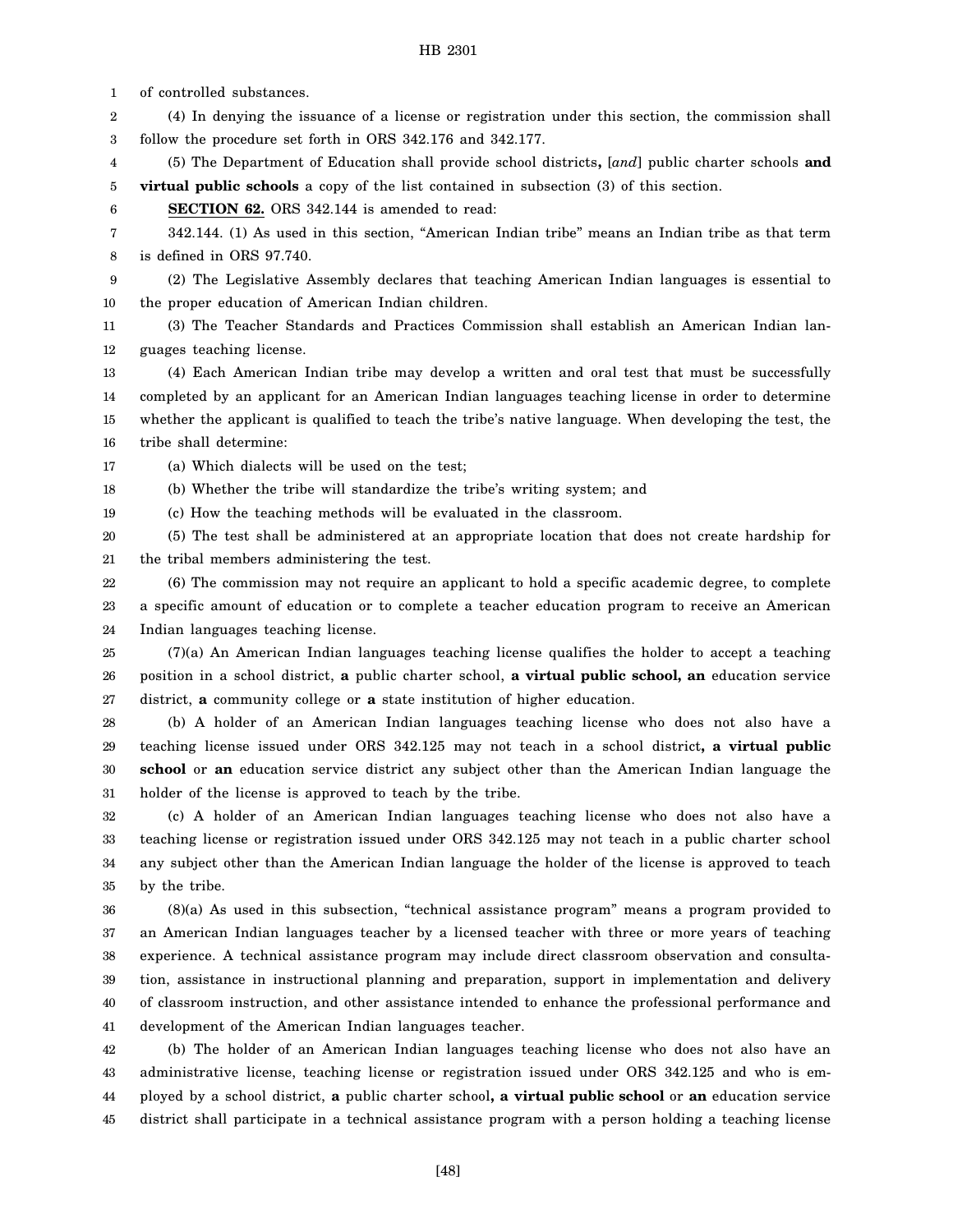1 2 3 4 5 6 7 8 9 10 11 12 13 14 15 16 17 18 19 20 21 22 23 24 25 26 27 28 29 30 31 32 33 34 35 36 37 38 39 40 41 42 43 44 issued by the commission under ORS 342.125. The technical assistance program shall meet the guidelines specified in ORS 329.815 (2) to (4). (9) An American Indian languages teaching license shall be valid for three years and may be renewed upon application from the holder of the license. **SECTION 63.** ORS 342.176 is amended to read: 342.176. (1) The Teacher Standards and Practices Commission shall promptly undertake an investigation upon receipt of a complaint or information that may constitute grounds for: (a) Refusal to issue a license or registration, as provided under ORS 342.143; (b) Suspension or revocation of a license or registration, discipline of a person holding a license or registration, or suspension or revocation of the right to apply for a license or registration, as provided under ORS 342.175; or (c) Discipline for failure to provide appropriate notice prior to resignation, as provided under ORS 342.553. (2) The commission may appoint an investigator and shall furnish the investigator with appropriate professional and other special assistance reasonably required to conduct the investigation, and the investigator is empowered to subpoena witnesses over the signature of the executive director, swear witnesses and compel obedience in the same manner as provided under ORS 183.440 (2). (3) Following completion of the investigation, the executive director shall report in writing any findings and recommendations to: (a) The commission, meeting in executive session, at its next regular meeting following completion of the investigation; and (b) The person against whom the charge is made. (4)(a) Except as provided in paragraph (b) of this subsection, the documents and materials used in the investigation and the report of the executive director are confidential and not subject to public inspection unless the commission makes a final determination to: (A) Refuse to issue a license or registration, as provided under ORS 342.143; (B) Suspend or revoke a license or registration, discipline a person holding a license or registration, or suspend or revoke the right to apply for a license or registration, as provided under ORS 342.175; or (C) Discipline a person for failure to provide appropriate notice prior to resignation, as provided under ORS 342.553. (b) Records made available to the commission under ORS 419B.035 (1)(h) shall be kept confidential. (5) If the commission finds from the report that there is sufficient cause to justify holding a hearing under ORS 342.177, it shall notify in writing: (a) The person charged, enclosing a statement of the charges and a notice of opportunity for hearing; (b) The complainant; and (c) The employing district**,** [*or*] public charter school **or virtual public school**, if any. (6) If the commission finds from the report that there is not sufficient cause to justify holding a hearing under ORS 342.177, it shall notify in writing: (a) The person charged; (b) The complainant; and (c) The employing district**,** [*or*] public charter school **or virtual public school**, if any.

45 (7) Notwithstanding ORS 192.660 (6), the commission may make its findings under this section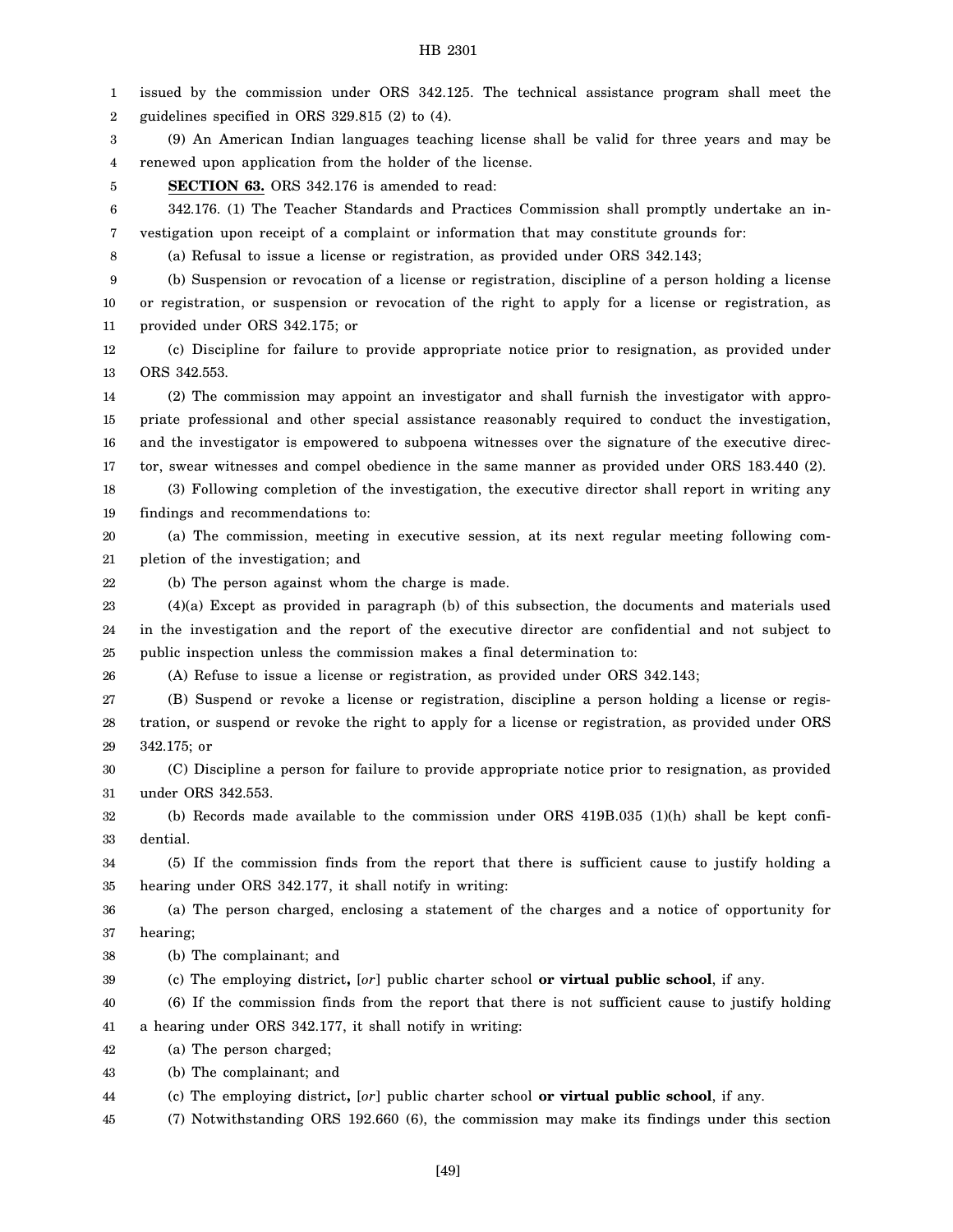1 in executive session. However, the provisions of ORS 192.660 (4) apply to the sessions.

2 **SECTION 64.** ORS 342.177 is amended to read:

3 4 342.177. (1)(a) Hearings under ORS 342.176 shall be conducted by an administrative law judge assigned from the Office of Administrative Hearings established under ORS 183.605.

5 6 7 8 9 10 11 12 (b) Any hearing conducted under this subsection shall be private unless the person against whom the charge is made requests a public hearing. Students attending school in the employing district may not attend any hearing except as witnesses duly subpoenaed to testify with respect to the charges made. Students attending a public charter school **or virtual public school** that employs the person may not attend any hearing except as witnesses duly subpoenaed to testify with respect to the charges made. The person against whom the charge is made shall have the right to be represented by counsel and to present evidence and argument. The evidence must be confined to the charges.

13 14 15 16 17 18 19 (2) The Teacher Standards and Practices Commission or the person charged may have subpoenas issued to compel attendance at the hearing. The person charged may have subpoenas issued by an attorney of record subscribed by the signature of the attorney or by the executive director. Witnesses appearing pursuant to subpoena, other than the parties or officers or employees of the commission, shall receive fees and mileage as prescribed by law for witnesses in ORS 44.415 (2). The commission or the person charged shall have the right to compel the attendance and obedience of witnesses in the same manner as provided under ORS 183.440 (2).

20 21 22 23 (3) The commission shall render its decision at its next regular meeting following the hearing. If the decision of the commission is that the charge described in ORS 342.175 (1) has been proven, the commission may take any or all of the following disciplinary action against the person charged: (a) Issue a public reprimand.

24 25 (b) Place the person on probation for a period not to exceed four years and subject to such conditions as the commission considers necessary.

26 27 (c) Suspend the license or registration of the teacher or administrator for a period not to exceed one year.

28 (d) Revoke the license or registration of the teacher or administrator.

29 (e) Revoke the privilege to apply for a license or registration.

30 31 (4) If the decision of the commission is that the charge is not proven, the commission shall order the charges dismissed.

#### 32 (5) The commission shall [*notify in writing*] **provide written notice of the decision to:**

33 **(a)** The person charged[*,*]**;**

34 **(b)** The employing school district**,** [*or*] public charter school **or virtual public school;** and

35 **(c)** The Superintendent of Public Instruction [*of the decision*].

36 **SECTION 65.** ORS 342.180 is amended to read:

37 38 39 40 342.180. (1) Any person whose license or registration has been suspended or revoked or who has been disciplined, or who has been refused issuance or reinstatement of a license or registration, and is aggrieved at the decision of the Teacher Standards and Practices Commission, may appeal in the manner provided in ORS 183.480.

41 42 43 44 (2) If the Superintendent of Public Instruction, the district school board**,** [*or*] the public charter school **or the virtual public school** employing the teacher or administrator is aggrieved at the decision of the commission, the superintendent, the board or the school may appeal from the decision in the manner provided in ORS 183.480.

45 (3) Unless the decision of the commission is accompanied by a finding that immediate suspension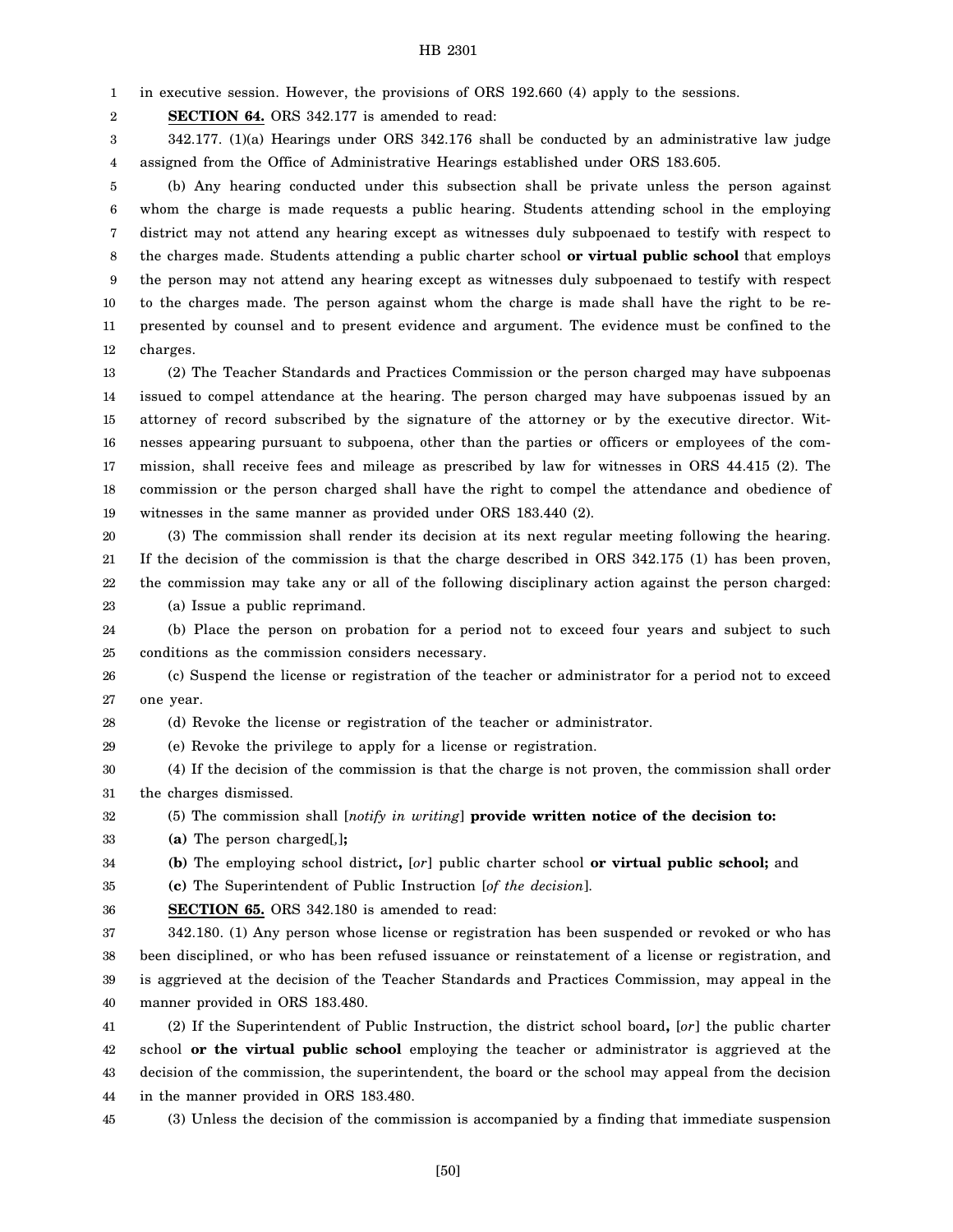1 2 3 4 5 6 7 8 9 10 11 12 13 14 15 16 17 18 19 20 21 22 23 24 25 26 27 28 29 30 or revocation of the teaching license or registration is necessary to protect the safety and well-being of students, an appeal made under this section in a proceeding to suspend or revoke shall operate as a stay of the suspension or revocation, if any, until the determination of the appeal. **SECTION 66.** ORS 342.232 is amended to read: 342.232. (1) A school district, **public charter school, virtual public school,** education service district[*,*] **or** private school [*or public charter school*] may authorize a person described under ORS 326.603 (1)(a), (c)**,** [*or*] (d) **or (e)** to begin carrying out the terms of a contract pending the return of a state or nationwide criminal records check. (2) A [*school district, education service district, private school or public charter school*] **district or school** may hire on a probationary basis a person described under ORS 326.603 (1)(b) or (d) pending the return of the criminal records check. **SECTION 67.** ORS 342.549 is amended to read: 342.549. (1) As used in this section: (a) "Administrator" means a person who is employed as an administrator or is performing administrative duties, regardless of whether the person is required to have a license, and includes but is not limited to superintendents, assistant superintendents and business managers. (b) "Administrator" does not include a person who is subject to ORS 342.805 to 342.937. (2) A school district, **a public charter school, a virtual public school or an** education service district [*or public charter school*] shall: (a) Enter into an employment contract, with each administrator, that has provisions that cover the duration of the contract, conditions for contract termination and extension and conditions for employee resignation; and (b) Have the current employment contract for each administrator on file in the central office of the district or school. (3) Except as provided in subsection (4) of this section, a school district, **a public charter school, a virtual public school or an** education service district [*or public charter school*] may not enter into an employment contract with an administrator that contains provisions that expressly obligate the district or school to compensate the administrator for work that is not performed. (4) A school district, **a public charter school, a virtual public school or an** education service district [*or public charter school*] may provide health benefits for an administrator who is no longer

31 employed by the district or school until the administrator:

32 (a) Reaches 65 years of age; or

33 (b) Finds new employment that provides health benefits.

34 35 36 (5) For a period of one year after the termination of the contract between an administrator and a school district, **a public charter school, a virtual public school or an** education service district [*or public charter school*], the administrator may not:

37 (a) Purchase property or surplus property owned by the district or school; or

38 39 40 (b) Use property owned by the district or school in a manner other than the manner permitted for the general public in a school district or **an** education service district or at a public charter school **or a virtual public school**.

41

**SECTION 68.** ORS 342.650 is amended to read:

42 43 44 45 342.650. [*No*] **A** teacher in any public school [*shall*] **may not** wear any religious dress while engaged in the performance of duties as a teacher. A school district, **an** education service district**,** [*or*] **a** public charter school **or a virtual public school** does not commit an unlawful employment practice under ORS chapter 659A by reason of prohibiting a teacher from wearing religious dress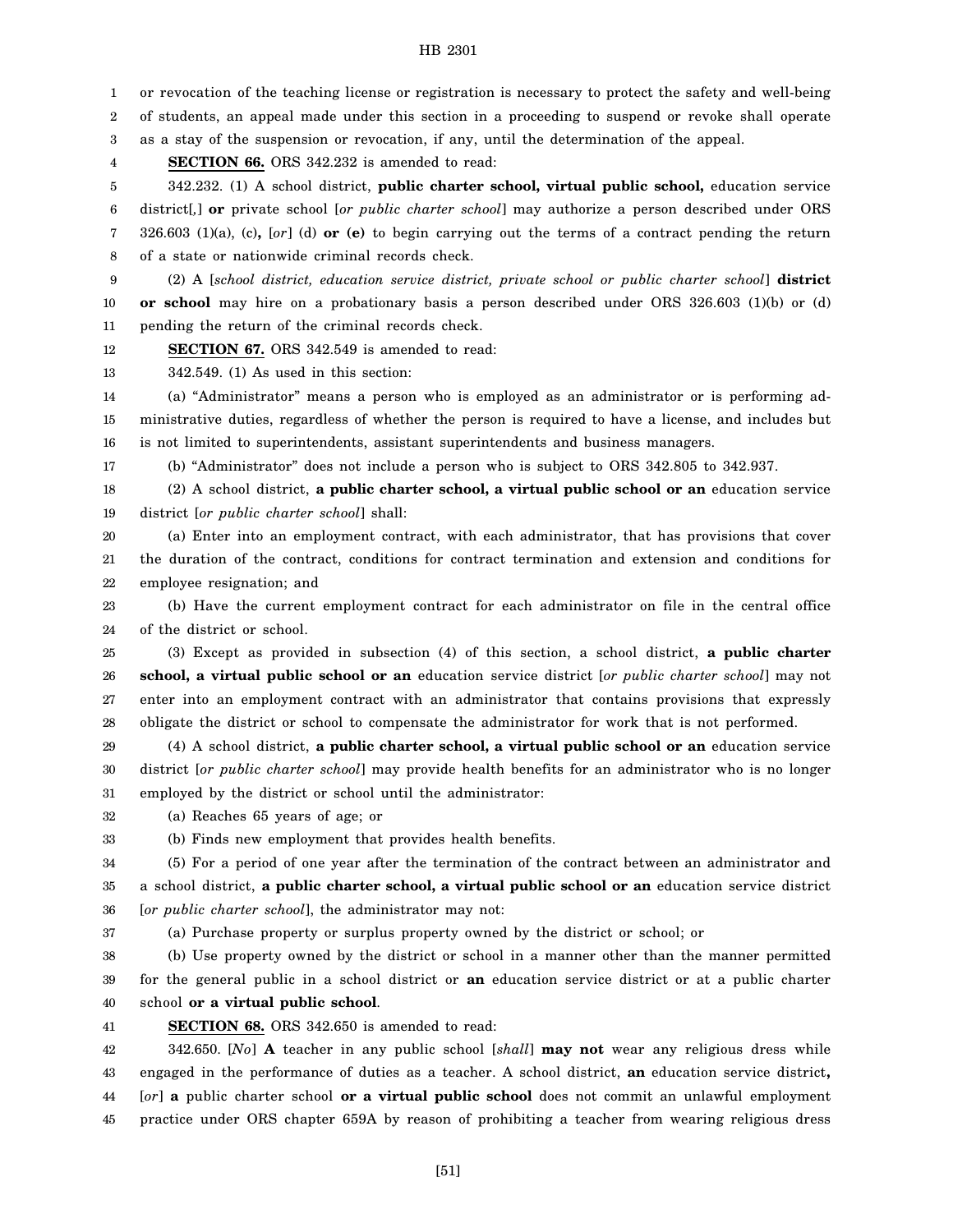| 1  | while engaged in the performance of duties as a teacher.                                           |
|----|----------------------------------------------------------------------------------------------------|
| 2  | <b>SECTION 69.</b> ORS 343.287 is amended to read:                                                 |
| 3  | 343.287. (1) There is created a State Advisory Council for Special Education, consisting of        |
| 4  | members appointed by the Superintendent of Public Instruction. Members shall be representative of  |
| 5  | the geographic areas of this state.                                                                |
| 6  | (2) Members must include:                                                                          |
| 7  | (a) Individuals with disabilities;                                                                 |
| 8  | (b) Parents or guardians of children with disabilities ages birth through 26;                      |
| 9  | (c) Teachers;                                                                                      |
| 10 | (d) State and local education officials, including officials who carry out activities under part B |
| 11 | of subchapter VI of the McKinney-Vento Homeless Assistance Act, 42 U.S.C. 11431 et seq.;           |
| 12 | (e) Administrators of programs for children with disabilities;                                     |
| 13 | (f) Representatives of institutions of higher education that prepare personnel to work in special  |
| 14 | education and related services;                                                                    |
| 15 | (g) Representatives of other state agencies involved in the financing or delivery of related ser-  |
| 16 | vices;                                                                                             |
| 17 | (h) Representatives of private schools, [and representatives of] public charter schools as defined |
| 18 | in ORS 338.005 and virtual public schools as defined in section 1 of this 2011 Act;                |
| 19 | (i) At least one representative of a vocational, community or business organization concerned      |
| 20 | with the provision of transition services to children with disabilities;                           |
| 21 | (j) A representative from the Department of Human Services responsible for foster care;            |
| 22 | (k) Representatives from the Oregon Youth Authority and Department of Corrections; and             |
| 23 | (L) Other persons associated with or interested in the education of children with disabilities.    |
| 24 | (3) A majority of the members shall be individuals with disabilities or parents of children with   |
| 25 | disabilities ages birth through 26.                                                                |
| 26 | (4) The State Advisory Council for Special Education shall:                                        |
| 27 | (a) Review aspects of the statewide program of education of children with disabilities and advise  |
| 28 | the Superintendent of Public Instruction and the Department of Education on such programs;         |
| 29 | (b) Advise the Superintendent of Public Instruction and the Department of Education of unmet       |
| 30 | needs in the education of children with disabilities;                                              |
| 31 | (c) Comment publicly on any rules proposed for adoption by the Department of Education con-        |
| 32 | cerning special education;                                                                         |
| 33 | (d) Assist the state in developing and reporting data and evaluations concerning special educa-    |
| 34 | tion;                                                                                              |
| 35 | (e) Advise the Department of Education in developing corrective action plans to address findings   |
| 36 | identified in federal monitoring reports on special education; and                                 |
| 37 | (f) Advise the Department of Education in developing and implementing policies relating to the     |
| 38 | coordination of services for children with disabilities.                                           |
| 39 | (5) Out of the funds appropriated to the Department of Education, the department shall reim-       |
| 40 | burse members for necessary travel and other expenses under ORS 292.495 (2).                       |
| 41 | <b>SECTION 70.</b> ORS 348.283 is amended to read:                                                 |
| 42 | 348.283. (1) There is established within the Oregon Student Assistance Commission the Oregon       |
| 43 | Troops to Teachers program. Through the program, the commission shall pay for all of the resident  |
| 44 | tuition charges of a veteran imposed by a public post-secondary institution, provided the veteran: |
| 45 | (a) Was discharged from the Armed Forces of the United States;                                     |
|    |                                                                                                    |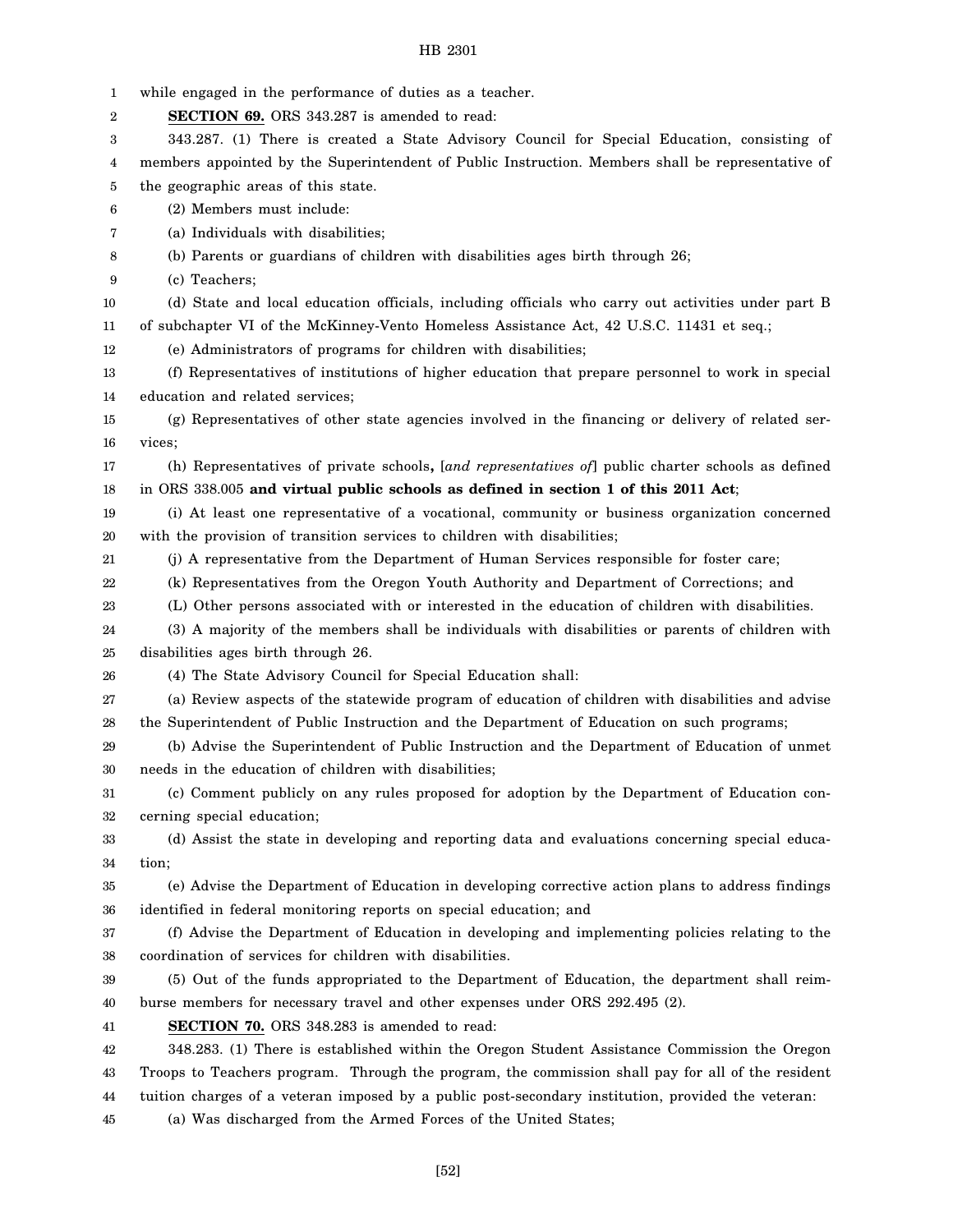1 2 3 4 5 6 7 8 9 10 11 12 13 14 15 16 17 18 19 20 21 22 23 24 25 26 27 28 29 30 31 32 33 34 35 36 37 38 39 40 41 42 43 44 45 (b) Is a resident of Oregon; and (c) Agrees to teach: (A) In an Oregon school district**,** [*or*] public charter school **or virtual public school that is** classified as serving a high poverty area for not less than three years; or (B) In the area of mathematics, science or special education for not less than four years. (2) An award under subsection (1) of this section shall be used for the purpose of paying resident tuition. The commission may not award funds under subsection (1) of this section for the purpose of paying for books, supplies, housing, food or any other costs associated with attending a public post-secondary institution. (3) The commission shall adopt rules necessary for the implementation and administration of this section in consultation with the Department of Education and the Oregon University System. **SECTION 71.** ORS 418.691 is amended to read: 418.691. As used in ORS 418.691 to 418.701: (1) "Subject individual" means any person who is or will be directly involved with the coaching or supervision of children participating in an organized youth sports activity. (2) "Youth sports activity" does not include any activity operated by a school district**,** [*or*] public charter school **or virtual public school**. (3) "Youth sports provider" means any person, organization or agency that operates in Oregon and is directly involved with children participating in an organized youth sports activity. **SECTION 72.** ORS 419A.305 is amended to read: 419A.305. (1) As used in this section: (a) "Principal" means a person having general administrative control and supervision of a school. (b) "School administrator" means: (A) The superintendent of the school district in which a youth attends school, or the designee of the superintendent, if the youth attends a public school that is not a public charter school **or virtual public school**; (B) The principal of a public charter school **or virtual public school**, if the youth attends a public charter school **or virtual public school**; (C) The principal of a private school that provides education to one or more instructional levels from kindergarten through grade 12 or equivalent instructional levels, if the youth attends a private school; (D) The superintendent of the school district in which the youth resides, or the designee of the superintendent, if the school that the youth attends is not known by the person giving notice; (E) The director of the Oregon School for the Blind; (F) The director of the Oregon School for the Deaf; or (G) The Superintendent of Public Instruction if the youth is in an educational program under the Youth Corrections Education Program. (c) "School district" has the meaning given that term in ORS 332.002. (2) Notice shall be given to a school administrator when: (a) A youth makes a first appearance before the juvenile court on a petition described in subsection (7) of this section alleging that the youth is within the jurisdiction of the juvenile court under ORS 419C.005. (b) A youth admits to being within the jurisdiction of the juvenile court as provided in ORS 419C.005 on a petition described in subsection (7) of this section or is adjudicated by a juvenile court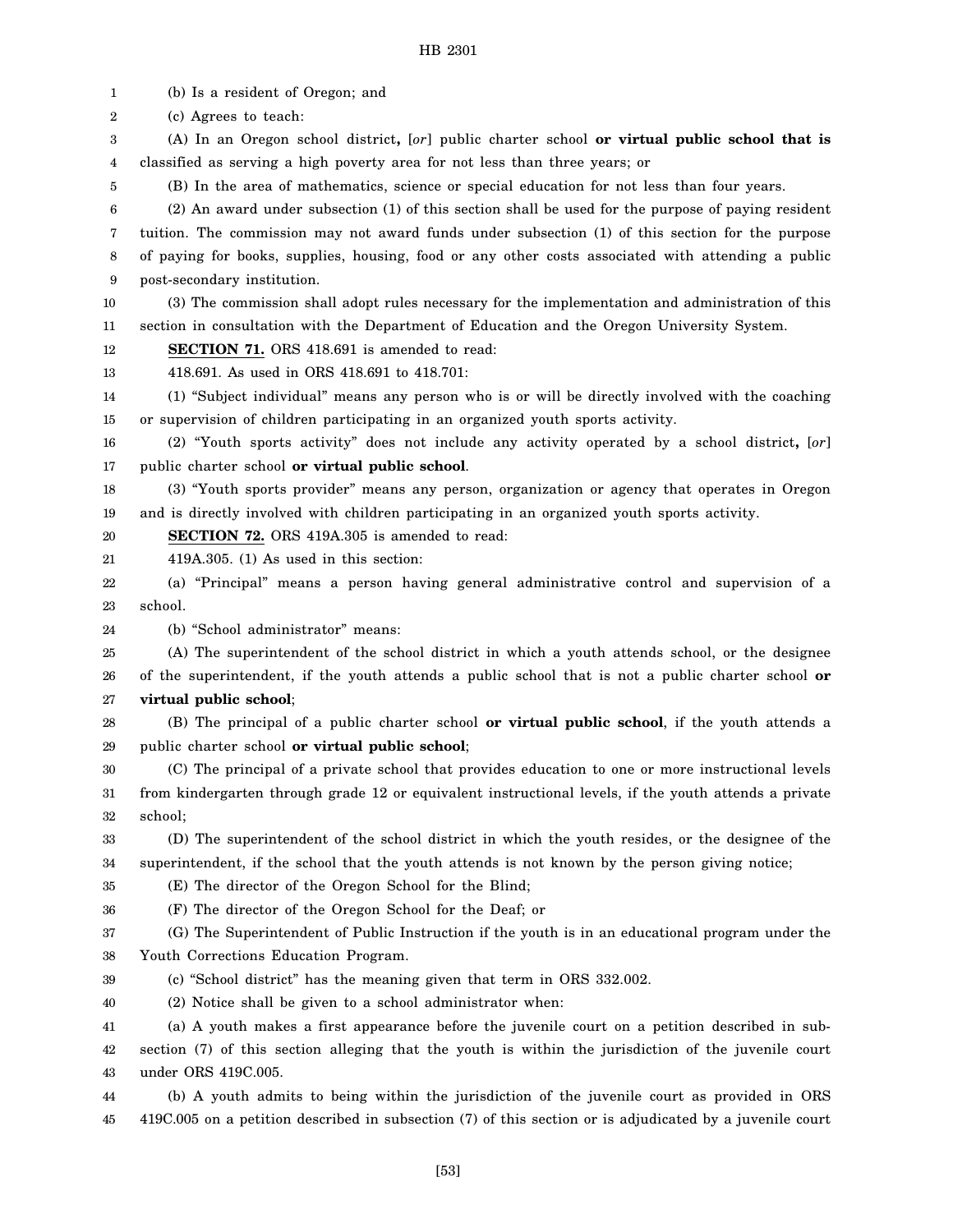| 1  | to be within its jurisdiction on a petition described in subsection (7) of this section.                  |
|----|-----------------------------------------------------------------------------------------------------------|
| 2  | (c) A youth is found responsible except for insanity under ORS 419C.411.                                  |
| 3  | (d) Notice had been given as provided by paragraph (a) or (b) of this subsection and the juvenile         |
| 4  | court:                                                                                                    |
| 5  | (A) Sets aside or dismisses the petition as provided in ORS 419C.261; or                                  |
| 6  | (B) Determines that the youth is not within the jurisdiction of the juvenile court after a hearing        |
| 7  | on the merits of the petition.                                                                            |
| 8  | (3) A notice required by subsection (2) of this section shall be given by:                                |
| 9  | (a) The district attorney;                                                                                |
| 10 | (b) In the case of a petition filed under ORS 419C.250, the person who filed the petition;                |
| 11 | (c) In the case of a person prosecuting a case who is not the district attorney, the person who           |
| 12 | is prosecuting the case; or                                                                               |
| 13 | (d) In the case of a juvenile department that has agreed to be responsible for providing the no-          |
| 14 | tices required under this section, the juvenile department.                                               |
| 15 | (4) A notice required under subsection (2) of this section may be communicated by mail or other           |
| 16 | means of delivery, including but not limited to electronic transmission. A notice must include:           |
| 17 | (a) The name and date of birth of the youth;                                                              |
| 18 | (b) The names and addresses of the youth's parents or guardians;                                          |
| 19 | (c) The alleged basis for the juvenile court's jurisdiction over the youth;                               |
| 20 | (d) The act alleged in the petition that, if committed by an adult, would constitute a crime;             |
| 21 | (e) The name and contact information of the attorney for the youth, if known;                             |
| 22 | (f) The name and contact information of the individual to contact for further information about           |
| 23 | the notice;                                                                                               |
| 24 | (g) If applicable, the portion of the juvenile court order providing for the legal disposition of the     |
| 25 | youth;                                                                                                    |
| 26 | (h) Any conditions of release or terms of probation; and                                                  |
| 27 | (i) Any other conditions required by the court.                                                           |
| 28 | (5) In addition to the information required by subsection (4) of this section:                            |
| 29 | (a) A notice required by subsection $(2)(a)$ of this section shall contain substantially the following    |
| 30 | statement: "This notice is to inform you that a student who attends your school may come under the        |
| 31 | jurisdiction of the juvenile court as the result of a petition filed with the juvenile court. The student |
| 32 | has not yet been determined to be within the jurisdiction of the juvenile court nor to have commit-       |
| 33 | ted any violations of law. The allegation pending before the juvenile court must not be discussed         |
| 34 | with the student."                                                                                        |
| 35 | (b) A notice required by subsection $(2)(b)$ of this section shall contain substantially the following    |
| 36 | statement: "This notice is to inform you that a student who attends your school has come under the        |
| 37 | jurisdiction of the juvenile court as the result of a petition filed with the juvenile court. There may   |
| 38 | be pending juvenile court hearings or proceedings, and a disposition order may not yet have been          |
| 39 | entered by the court. The allegation pending before the juvenile court must not be discussed with         |
| 40 | the student."                                                                                             |
| 41 | (c) A notice required by subsection $(2)(c)$ of this section shall contain substantially the following    |
| 42 | statement: "This notice is to inform you that a disposition order has been entered in a case involv-      |
| 43 | ing a student who attends your school about whom a previous notice was sent. The disposition order        |
| 44 | finds the student to be responsible except for insanity under ORS 419C.411 for the act alleged in the     |
| 45 | petition filed with the juvenile court. The case should not be discussed with the student."               |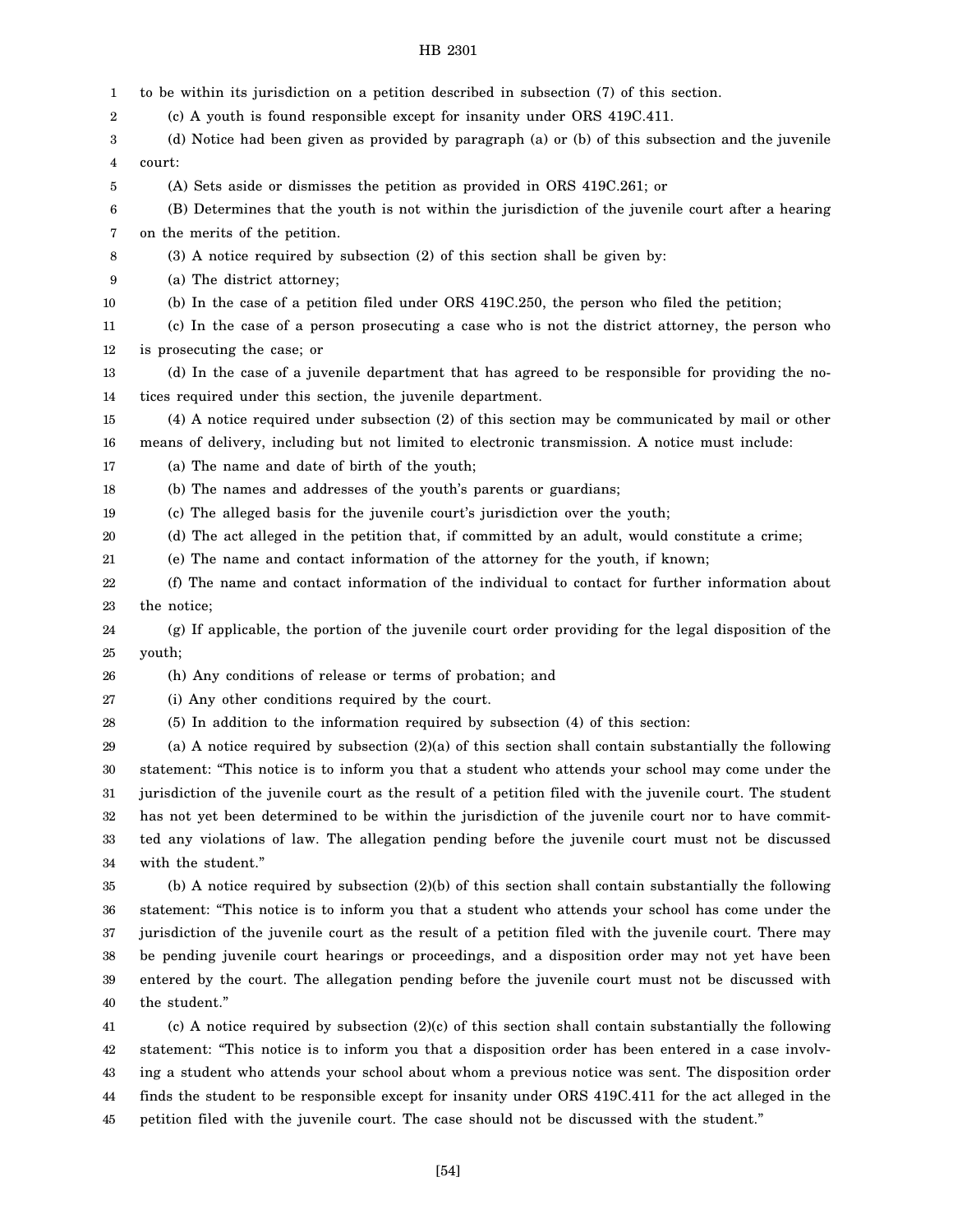1 2 3 4 5 6 7 8 9 10 11 12 13 14 15 16 17 18 19 20 21 22 23 24 25 26 27 28 29 30 31 32 33 34 35 36 37 38 39 40 41 42 43 44 45 (d) A notice required by subsection (2)(d) of this section shall contain substantially the following statement: "This notice is to inform you that a petition involving a student who attends your school about whom a previous notice was sent has been set aside or dismissed or the juvenile court has determined the student is not within its jurisdiction. The notice and any documents or information related to the notice in the student's education records should be removed and destroyed upon receipt of this notice. The case should not be discussed with the student." (6) A notice required under subsection (2) of this section must be given within 15 days after: (a) The youth makes a first appearance before the juvenile court on a petition; (b) The youth admits to being within the jurisdiction of the juvenile court; (c) The youth is adjudicated by a juvenile court to be within the jurisdiction of the court; (d) The petition is dismissed or set aside; (e) The juvenile court determines that the youth is not within the jurisdiction of the juvenile court after a hearing on the merits of the petition; or (f) The juvenile court enters a disposition order finding the youth responsible except for insanity under ORS 419C.411. (7) This section applies to petitions filed alleging that the youth engaged in: (a) Conduct that, if committed by an adult, would constitute a crime that: (A) Involves serious physical injury or threatened serious physical injury to another person, including criminal homicide, felony assault or any attempt to cause serious physical injury to another person; (B) Involves the sexual assault of an animal or animal abuse in any degree; (C) Is a felony sex offense listed in ORS 181.594, except for rape in the third degree under ORS 163.355 or incest under ORS 163.525; (D) Involves a weapon, as defined in ORS 166.360, or the threatened use of a weapon; (E) Involves the possession or manufacture of a destructive device, as defined in ORS 166.382, or possession of a hoax destructive device, as defined in ORS 166.385; or (F) Involves an offense in which an element of the crime is: (i) Manufacture of a controlled substance; (ii) Delivery of a controlled substance in conjunction with conduct described in subparagraph (A) of this paragraph; or (iii) Delivery of a controlled substance to a person under 18 years of age; or (b) Conduct that is of such a nature that the court determines notice is necessary to safeguard the safety and security of the school, students and staff. The person or entity responsible for giving notice under subsection (3) of this section shall request that the court make the determination under this paragraph when the person or entity believes notice is necessary to safeguard the safety and security of the school, students and staff and the conduct involves an offense under ORS 163.160. (8) Except as otherwise provided in ORS 192.490, a person who sends or receives notice under this section is not civilly or criminally liable for failing to disclose the information under this section. **SECTION 73.** ORS 433.235 is amended to read: 433.235. As used in ORS 433.235 to 433.284: (1) "Administrator" means the principal or other person having general control and supervision of a school or children's facility. (2) "Children's facility" or "facility" means: (a) A certified child care facility as described in ORS 657A.030 and 657A.250 to 657A.450, except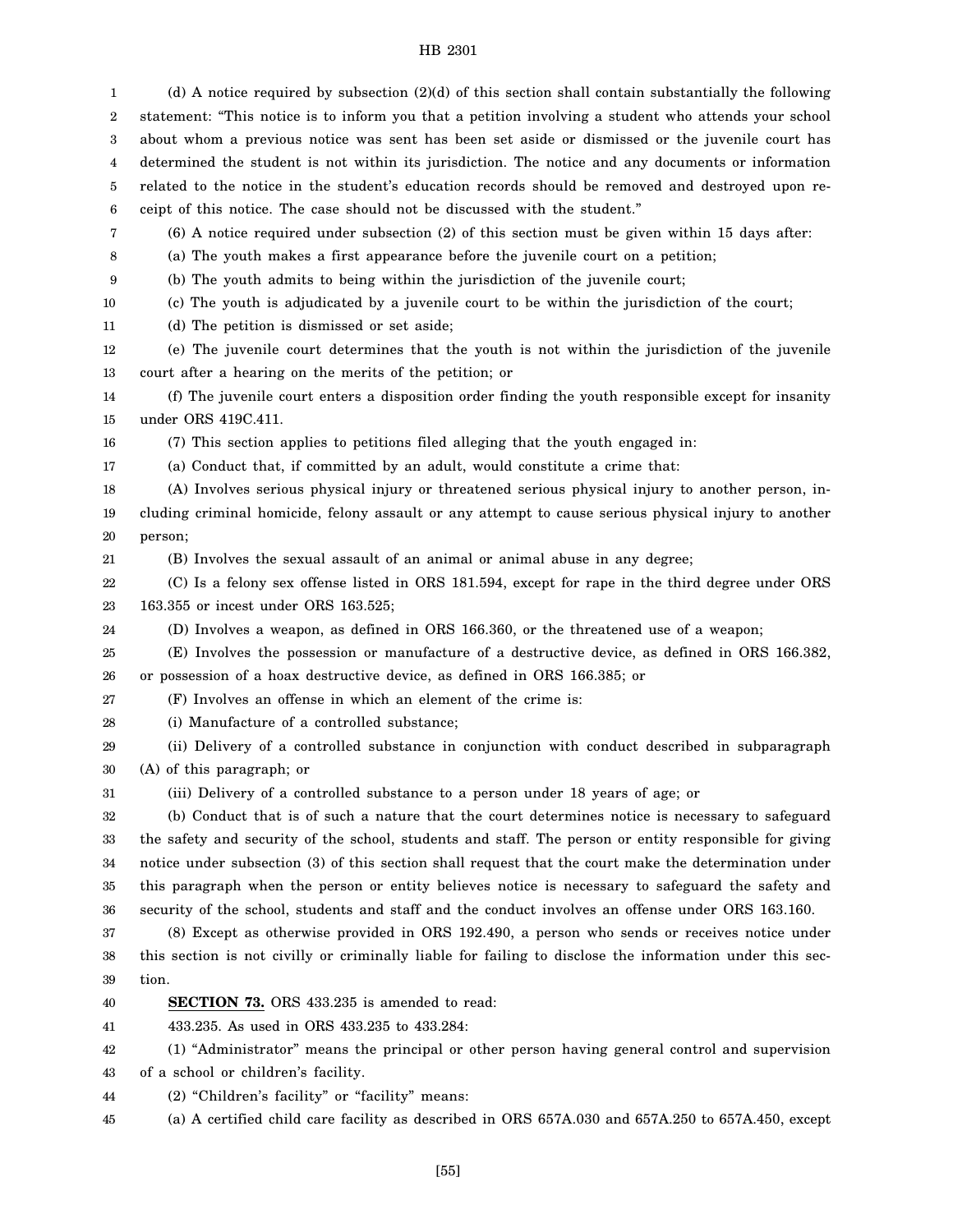1 as exempted by rule of the Oregon Health Authority;

2 3 4 (b) A program operated by, or sharing the premises with, a certified child care facility, school or post-secondary institution where care is provided to children, six weeks of age to kindergarten entry, except as exempted by rule of the authority; or

5 6 7 (c) A program providing child care or educational services to children, six weeks of age to kindergarten entry, in a residential or nonresidential setting, except as exempted by rule of the authority.

8 9 (3) "Local health department" means the district or county board of health, public health officer, public health administrator or health department having jurisdiction within the area.

10

(4) "Parent" means a parent or guardian of a child or any adult responsible for the child.

11 12 13 14 (5) "Physician" means a physician licensed by the Oregon Medical Board or by the Oregon Board of Naturopathic Medicine or a physician similarly licensed by another state or country in which the physician practices or a commissioned medical officer of the Armed Forces or Public Health Service of the United States.

15 16 17 (6) "School" means a public, private, parochial, charter**, virtual** or alternative educational program offering kindergarten through grade 12 or any part thereof, except as exempted by rule of the authority.

18 **SECTION 74.** ORS 444.310 is amended to read:

19 20 21 22 444.310. The Oregon Health Authority shall conduct an annual survey, to be completed by June 15, of all public schools, public charter schools**, virtual public schools** and registered private schools in Oregon to collect data about diabetes occurring in students. Each school surveyed shall report to the authority for each student enrolled at the school who has Type 1 or Type II diabetes:

23 (1) The name and address of the student;

24 (2) The gender of the student;

25 (3) The date of birth of the student;

26 (4) The type of diabetes diagnosed; and

27 (5) The date of diagnosis.

28 **SECTION 75.** ORS 659.855 is amended to read:

29 30 31 32 33 659.855. (1) Any public elementary or secondary school determined by the Superintendent of Public Instruction or any community college determined by the Commissioner for Community College Services to be in noncompliance with provisions of ORS 659.850 and this section shall be subject to appropriate sanctions, which may include withholding of all or part of state funding, as established by rule of the State Board of Education.

34 35 36 37 (2) Any public institution of higher education determined by the Chancellor of the Oregon University System to be in noncompliance with provisions of ORS 659.850 and this section shall be subject to appropriate sanctions, which may include withholding of all or part of state funding, as established by rule of the State Board of Higher Education.

38 39 40 41 (3) Any public charter school determined by the sponsor of the school or the Superintendent of Public Instruction to be in noncompliance with the provisions of ORS 659.850 and this section shall be subject to appropriate sanctions, which may include the withholding of all or part of state funding by the sponsor or superintendent, as established by rule of the State Board of Education.

42 43 44 45 **(4) Any virtual public school determined by the contracting school district or the Superintendent of Public Instruction to be in noncompliance with the provisions of ORS 659.850 and this section shall be subject to appropriate sanctions, which may include the withholding of all or part of state funding by the superintendent, as established by rule of the State**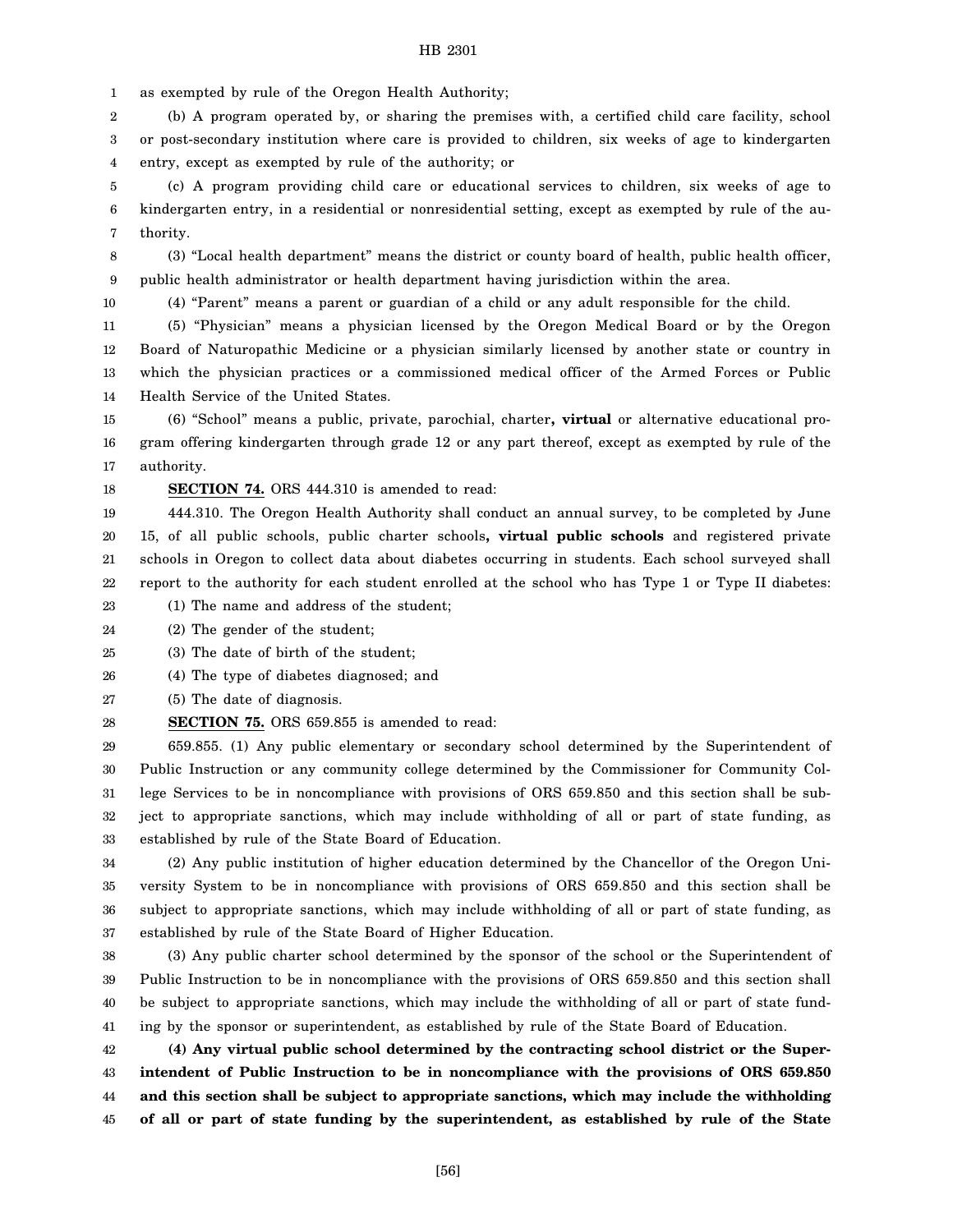1 **Board of Education.**

2 **SECTION 76.** ORS 659.860 is amended to read:

3 4 5 6 659.860. (1) Any person claiming to be aggrieved by unlawful discrimination as prohibited by ORS 659.850 may file a civil action in circuit court for equitable relief or, subject to the terms and conditions of ORS 30.265 to 30.300, damages, or both. The court may order such other relief as may be appropriate. Damages shall be \$200 or actual damages, whichever is greater.

7 8 (2) The action authorized by this section shall be filed within one year of the filing of a grievance.

9 10 11 (3) No action shall be filed unless, within 180 days of the alleged discrimination, a grievance has been filed with the school district board, public charter school governing body, **virtual public school governing body,** community college board of education or State Board of Higher Education.

12 13 14 15 (4) No action may be filed until 90 days after filing a grievance unless only injunctive relief is sought pursuant to ORCP 79. The right to temporary or preliminary injunctive relief shall be independent of the right to pursue any administrative remedy available to complainants pursuant to ORS 659.850.

16 17 18 19 (5) No action may be filed if the school district board, public charter school governing body, **virtual public school governing body,** community college board of education or State Board of Higher Education has obtained a conciliation agreement with the person filing the grievance or if a final determination of a grievance has been made except as provided in ORS 183.480.

20 21 22 (6) Notwithstanding the filing of a grievance, pursuant to subsection (3) of this section, any person seeking to maintain an action under this section shall also file a notice of claim within 180 days of the alleged discrimination as required by ORS 30.275.

23 24 25 26 27 (7) The court shall award reasonable attorney fees to a prevailing plaintiff in any action under this section. The court may award reasonable attorney fees and expert witness fees incurred by a defendant who prevails in the action if the court determines that the plaintiff had no objectively reasonable basis for asserting a claim or no objectively reasonable basis for appealing an adverse decision of a trial court.

28 29 (8) Nothing in this section is intended to reduce the obligations of the education agencies under this section and ORS 659.850 and 659.855.

30 31 **SECTION 77.** ORS 659A.033, as amended by section 1, chapter 105, Oregon Laws 2010, is amended to read:

32 659A.033. (1) An employer violates ORS 659A.030 if:

33 34 35 (a) The employer does not allow an employee to use vacation leave, or other leave available to the employee, for the purpose of allowing the employee to engage in the religious observance or practices of the employee; and

36 37 38 (b) Reasonably accommodating use of the leave by the employee will not impose an undue hardship on the operation of the business of the employer as described in subsections (4) and (5) of this section.

39 40 41 (2) Subsection (1) of this section applies only to leave that is not restricted as to the manner in which the leave may be used and that the employer allows the employee to take by adjusting or altering the work schedule or assignment of the employee.

42 (3) An employer violates ORS 659A.030 if:

43 44 45 (a) The employer imposes an occupational requirement that restricts the ability of an employee to wear religious clothing in accordance with the employee's sincerely held religious beliefs, to take time off for a holy day or to take time off to participate in a religious observance or practice;

[57]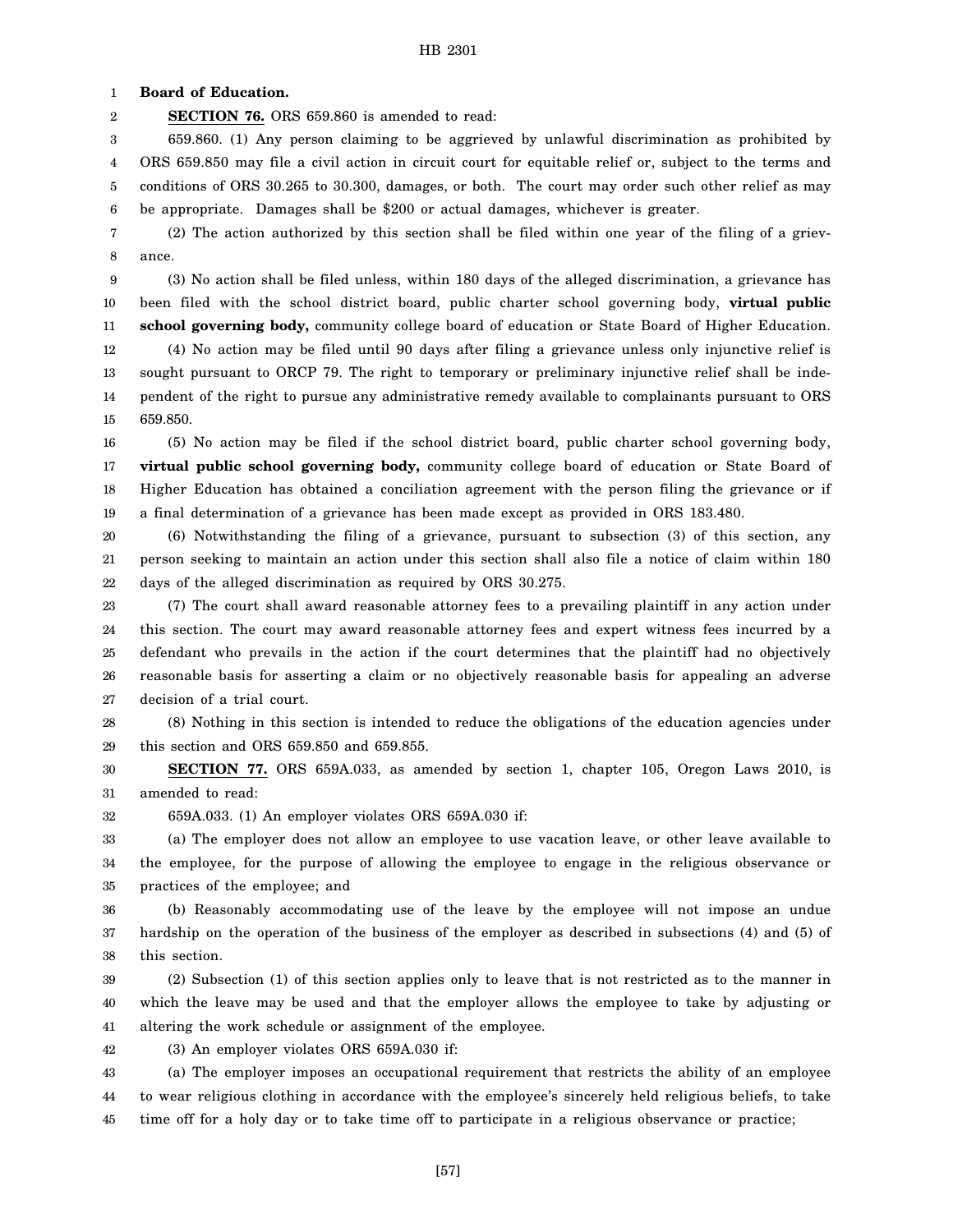1 2 (b) Reasonably accommodating those activities does not impose an undue hardship on the operation of the business of the employer as described in subsections (4) and (5) of this section; and

3 4 (c) The activities have only a temporary or tangential impact on the employee's ability to perform the essential functions of the employee's job.

5 6 7 8 (4) A reasonable accommodation imposes an undue hardship on the operation of the business of the employer for the purposes of this section if the accommodation requires significant difficulty or expense. For the purpose of determining whether an accommodation requires significant difficulty or expense, the following factors shall be considered:

9

(a) The nature and the cost of the accommodation needed.

10 11 12 (b) The overall financial resources of the facility or facilities involved in the provision of the accommodation, the number of persons employed at the facility and the effect on expenses and resources or other impacts on the operation of the facility caused by the accommodation.

13 14 15 (c) The overall financial resources of the employer, the overall size of the business of the employer with respect to the number of persons employed by the employer and the number, type and location of the employer's facilities.

16 17 18 (d) The type of business operations conducted by the employer, including the composition, structure and functions of the workforce of the employer and the geographic separateness and administrative or fiscal relationship of the facility or facilities of the employer.

19 20 21 (e) The safety and health requirements in a facility, including requirements for the safety of other employees and any other person whose safety may be adversely impacted by the requested accommodation.

22 23 24 (f) The degree to which an accommodation may constrain the obligation of a school district, education service district**,** [*or*] public charter school **or virtual public school** to maintain a religiously neutral work environment.

25 26 27 28 (5) A reasonable accommodation imposes an undue hardship on the operation of the business of the employer for the purposes of this section if the accommodation would constrain the legal obligation of a school district, education service district**,** [*or*] public charter school **or virtual public school** to:

29 (a) Maintain religious neutrality in the school environment; or

30 (b) Refrain from endorsing religion.

31 **SECTION 78.** ORS 680.205 is amended to read:

32 33 34 35 680.205. (1) A dental hygienist issued a permit to act as a limited access permit dental hygienist under ORS 680.200 shall be authorized to render all services within the scope of practice of dental hygiene, as defined in ORS 679.010, without the supervision of a dentist and as authorized by the limited access permit to:

36 37 (a) Patients or residents of the following facilities or programs who, due to age, infirmity or disability, are unable to receive regular dental hygiene treatment:

- 38 (A) Nursing homes as defined in ORS 678.710;
- 39 (B) Adult foster homes as defined in ORS 443.705;
- 40 (C) Residential care facilities as defined in ORS 443.400;
- 41 (D) Adult congregate living facilities as defined in ORS 441.525;
- 42 (E) Mental health residential programs administered by the Oregon Health Authority;
- 43 (F) Facilities for mentally ill persons, as those terms are defined in ORS 426.005;
- 44 (G) Facilities for persons with mental retardation, as those terms are defined in ORS 427.005;
- 45 (H) Local correctional facilities and juvenile detention facilities as those terms are defined in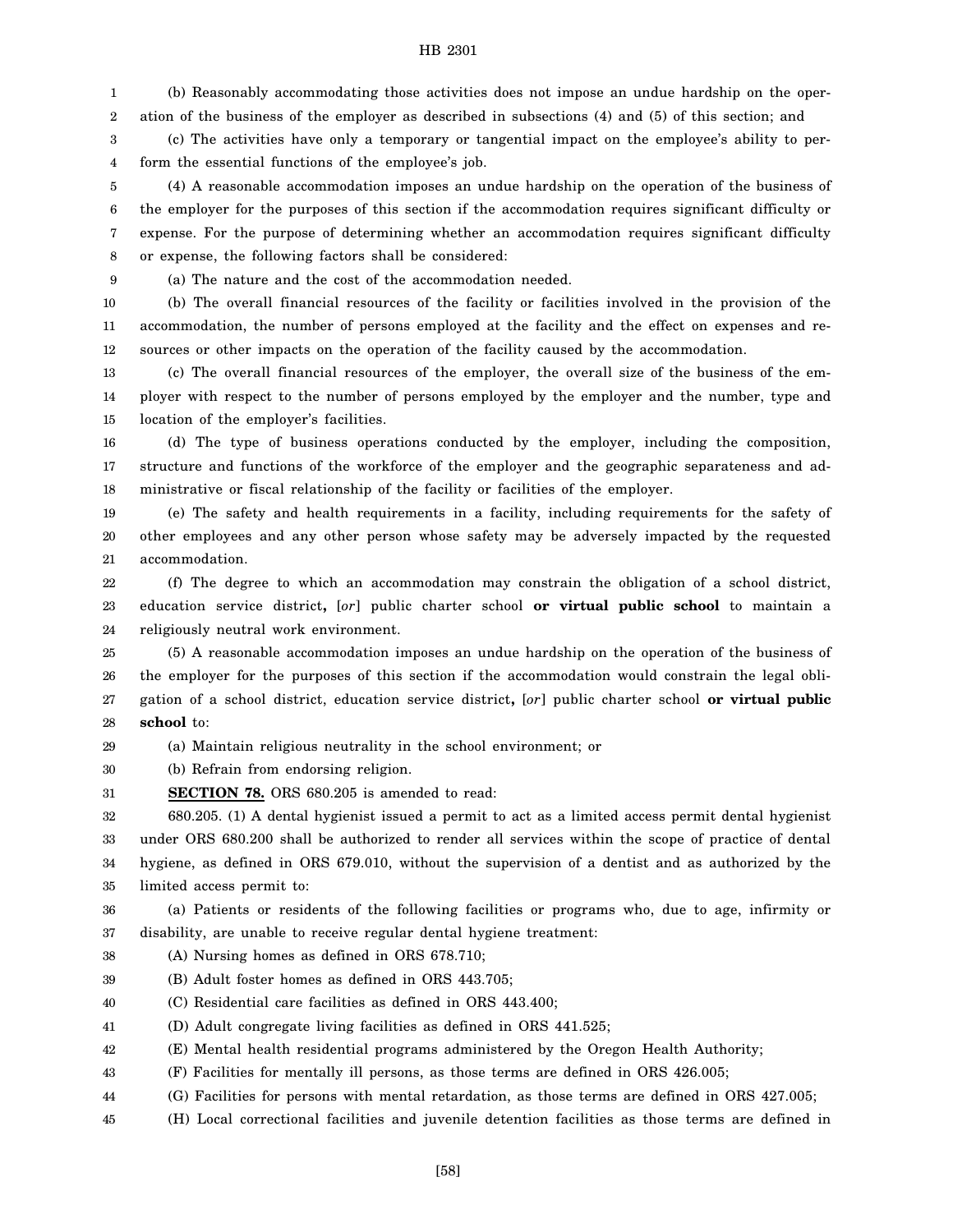1 ORS 169.005, regional correctional facilities as defined in ORS 169.620, youth correction facilities

2 as defined in ORS 420.005, youth care centers as defined in ORS 420.855, and Department of Cor-

3 rections institutions as defined in ORS 421.005; or

4 (I) Public and nonprofit community health clinics.

5 (b) Adults who are homebound.

6 7 8 9 (c) Students or enrollees of nursery schools and day care programs and their siblings under 18 years of age, Job Corps and other similar employment training facilities, primary and secondary schools, including private schools**,** [*and*] public charter schools **and virtual public schools**, and persons entitled to benefits under the Women, Infants and Children Program.

10 11 (d) Patients in hospitals, medical clinics, medical offices or offices operated or staffed by nurse practitioners, physician assistants or midwives.

12 13 14 (2) The Oregon Board of Dentistry may authorize the provision of dental hygiene services by a limited access permit dental hygienist at locations or to populations that are underserved or lack access to dental hygiene services.

15 16 17 (3) At least once each calendar year, a dental hygienist issued a permit to act as a limited access permit dental hygienist shall refer each patient or resident to a dentist who is available to treat the patient or resident.

18 19 20 21 (4) This section does not authorize a limited access permit dental hygienist to administer local anesthesia or temporary restorations except under the general supervision of a dentist licensed under ORS chapter 679, or to administer nitrous oxide except under the indirect supervision of a dentist licensed under ORS chapter 679.

22 23 24 (5) A limited access permit dental hygienist may assess the need for and appropriateness of sealants, apply sealants and write prescriptions for all applications of fluoride in which fluoride is applied or supplied to patients.

25 26 (6) A person granted a limited access permit under ORS 680.200 shall also procure all other permits or certificates required by the board under ORS 679.250.

27 **SECTION 79.** ORS 681.230 is amended to read:

28 29 681.230. (1) Nothing in this chapter prevents a person licensed in this state under any other law from engaging in the profession for which the person is licensed.

30 31 32 (2) Nothing in this chapter restricts or prevents a person from engaging in speech-language pathology or audiology activities or from using the official title of the position for which the person is employed if the person:

33 34 (a)(A) Holds a valid and current teaching license with a communications disorder endorsement issued by the Teacher Standards and Practices Commission; and

35 36 (B) Is employed by an education service district, a school district**,** [*or*] a charter school **or a virtual public school**; or

37 (b) Is a speech-language pathologist or audiologist who is:

38 (A) Employed by a federal agency; or

39 (B) Employed by an approved college or university.

40 41 42 43 44 45 (3) A person who performs activities described in subsection (2) of this section who is not licensed under this chapter must do so solely within the confines of or under the jurisdiction of the organization in which the person is employed and may not offer to render speech-language pathology or audiology services to the public for compensation over and above the salary the person receives for performance of the person's official duties with organizations in which the person is employed. However, without obtaining a license under this chapter, a person may consult or disseminate the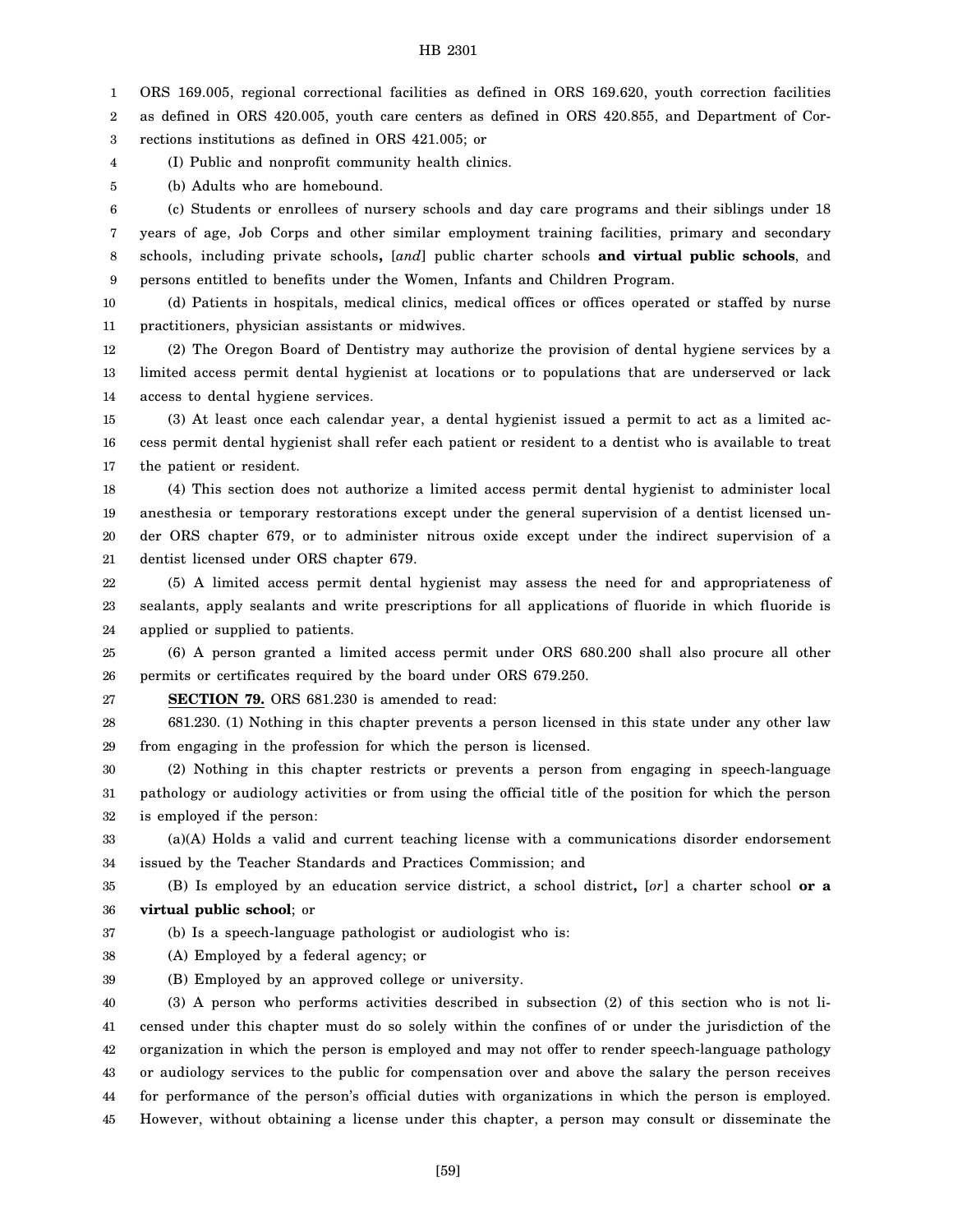1 2 3 person's research findings and scientific information to other accredited academic institutions or governmental agencies. The person also may offer lectures to the public for a fee, monetary or otherwise, without being licensed under this chapter.

4 5 6 7 8 9 10 (4) Nothing in this chapter restricts the activities and services of a student of speech-language pathology pursuing a course of study in speech-language pathology at an approved college or university or an approved clinical training facility. However, these activities and services must constitute a part of the supervised course of study of the student and a fee may not accrue directly or indirectly to the student. A student shall be designated by a title such as "Speech-Language Pathology Intern," "Speech-Language Pathology Trainee" or other title clearly indicating the training status appropriate to the level of training of the student.

11 12 13 14 15 16 (5) Nothing in this chapter restricts the activities and services of a student of audiology pursuing a course of study in audiology at an approved college or university or an approved clinical training facility. However, these activities and services must constitute a part of the supervised course of study of the student and a fee may not accrue directly or indirectly to the student. The student shall be designated by a title such as "Audiology Intern," "Audiology Trainee" or other title clearly indicating the training status appropriate to the level of training of the student.

17 18 19 (6) Nothing in this chapter restricts a person holding a Class A certificate issued by the Conference of Executives of American Schools of the Deaf from performing the functions for which the person qualifies.

20 21 (7) Nothing in this chapter restricts a person holding a license in this state as a hearing aid specialist from consulting with respect to the selling of hearing aids under ORS chapter 694.

22 23 24 25 (8) Notwithstanding subsections (4) and (5) of this section, the State Board of Examiners for Speech-Language Pathology and Audiology may adopt rules authorizing payment of a stipend to students of speech-language pathology and students of audiology who are pursuing a course of study at an approved college or university or an approved clinical training facility.

**SECTION 80.** Section 1, chapter 40, Oregon Laws 2008, is amended to read:

26

27 **Sec. 1.** Kindergarten requirements and allowances; tuition. (1) As used in this section:

28 29 30 (a) "Half-day kindergarten" means instructional hours provided at the kindergarten level that meet the minimum number of instructional hours required for kindergarten by rule of the State Board of Education and that meet other standards and rules of the board.

31 32 33 (b) "Supplemental kindergarten" means instructional hours provided at the kindergarten level that exceed the minimum number of instructional hours required for kindergarten by rule of the State Board of Education and that meet other standards and rules of the board.

34 35 36 (2)(a) A school district must offer half-day kindergarten in one or more schools in the district and may offer supplemental kindergarten in one or more schools in the district. This paragraph does not apply to union high school districts.

37 38 (b) If a public charter school offers kindergarten, the school must offer half-day kindergarten and may offer supplemental kindergarten.

39 40 (c) Half-day kindergarten offered by a school district or a public charter school must meet academic content standards adopted by the State Board of Education under ORS 329.045.

41 42 (3) Transportation shall be provided to students in half-day kindergarten and supplemental kindergarten as follows:

43 (a) For students who attend a public charter school, in accordance with ORS 338.145.

44 45 **(b) For students who attend a virtual public school, in accordance with section 18 of this 2011 Act.**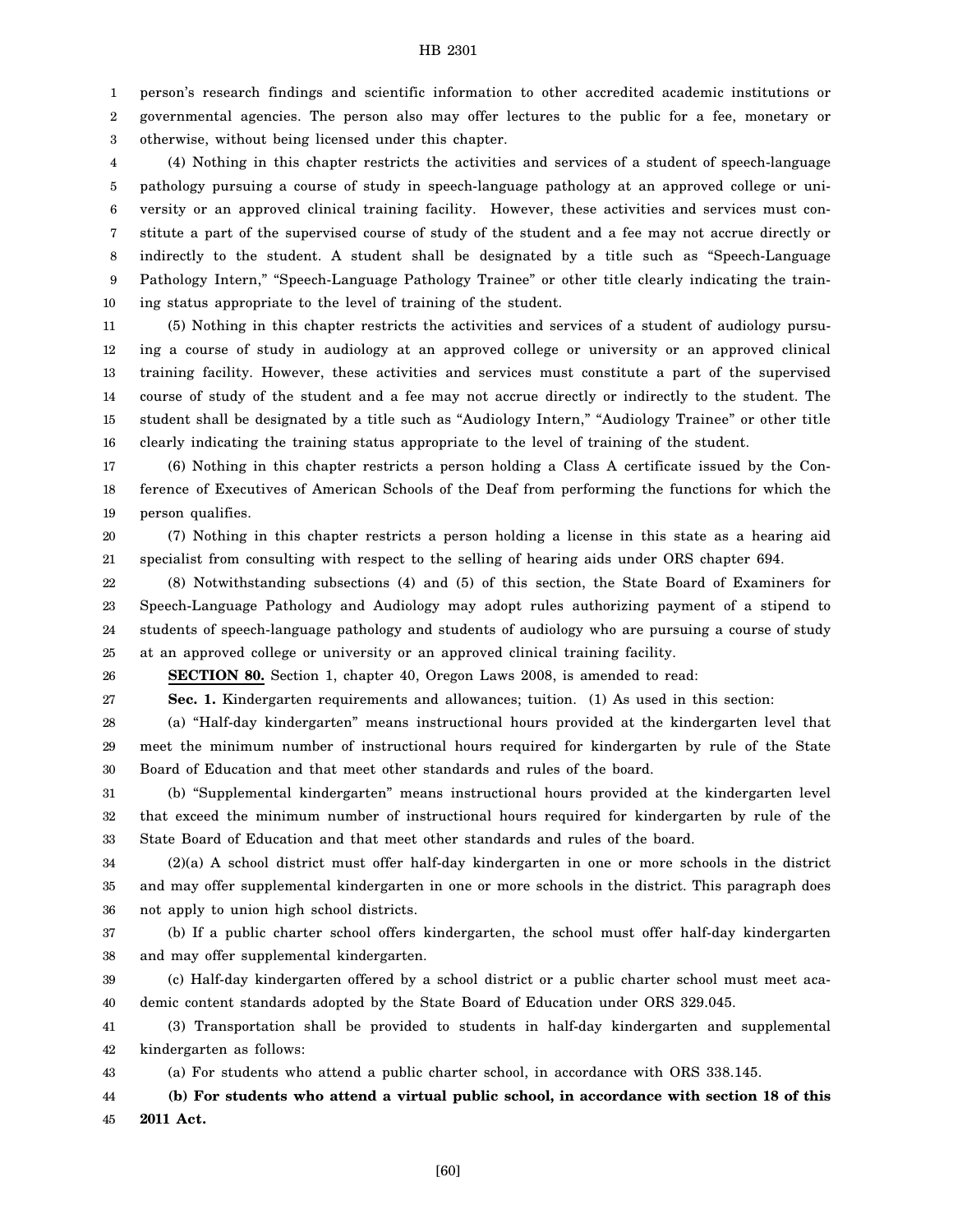1 [*(b)*] **(c)** For all other students in a school district, in accordance with ORS 327.043.

2 3 (4)(a) A school district may not charge tuition for half-day kindergarten attended by a student who resides within the school district.

4 5 (b) A public charter school may not charge tuition for half-day kindergarten attended by any student.

6 7 8 (5) Notwithstanding ORS 336.095, 339.115 (1), 339.141 or 339.155 and except as provided in subsections (6) and (7) of this section, a school district or public charter school may charge tuition for supplemental kindergarten.

9 10 (6) If a school district or public charter school charges tuition for supplemental kindergarten, the school district or public charter school may not charge tuition for a student who is:

11 (a) A member of a low-income family as defined in ORS 339.147; or

12 (b) A ward of a juvenile court or the Department of Human Services.

13 14 15 16 17  $(7)(a)$  A parent or guardian of a student not described in subsection  $(6)$  of this section who believes that payment of all or part of the tuition is a severe hardship may request that the district school board or public charter school waive in whole or in part the payment of tuition. The district school board or public charter school shall waive the tuition in whole or in part upon a finding of severe hardship.

18 19 (b) A school district or public charter school that charges tuition for supplemental kindergarten shall adopt policies establishing factors that constitute a severe hardship under this subsection.

20 **SECTION 81.** Section 1, chapter 53, Oregon Laws 2010, is amended to read:

21 22 23 24 Sec. 1. (1) As used in this section, "provider of educational services" means a public charter school, **a virtual public school,** a district school board or a public or private provider of educational services that provides educational services under a contract or the authority of a public charter school**, virtual public school** or district school board.

25 26 27 (2) A provider of educational services may not offer payment of money or other consideration to a student, to a parent or legal guardian of a student or to another entity for the benefit of a student, parent or legal guardian:

28 29 (a) In return for the student electing to receive or receiving educational services from a specific provider of educational services; or

30 31 (b) Following the student's completion of an educational program, if the provider of educational services used the promise of payment as an incentive for the student to enroll in the program.

32 (3) The restrictions of subsection (2) of this section do not apply to:

33 (a) Money or other consideration that is provided as required or allowed by law;

34 35 (b) Money or other consideration that is provided for the purpose of enabling the student to access the Internet;

36 37 (c) Goods and services that are provided for use by a student and that are directly related to the educational program of the provider of educational services; or

38 39 (d) Goods and services that are available to all students receiving educational services from the provider of educational services.

40 **SECTION 82.** Section 1, chapter 62, Oregon Laws 2010, is amended to read:

41 42 43 **Sec. 1.** Each school campus in a school district, private school campus**,** [*and*] public charter school campus **and virtual public school facility** shall have on the premises at least one automated external defibrillator.

44 **SECTION 83.** Section 2, chapter 62, Oregon Laws 2010, is amended to read:

45 **Sec. 2.** A school in a school district, private school**,** [*or*] public charter school **or virtual public**